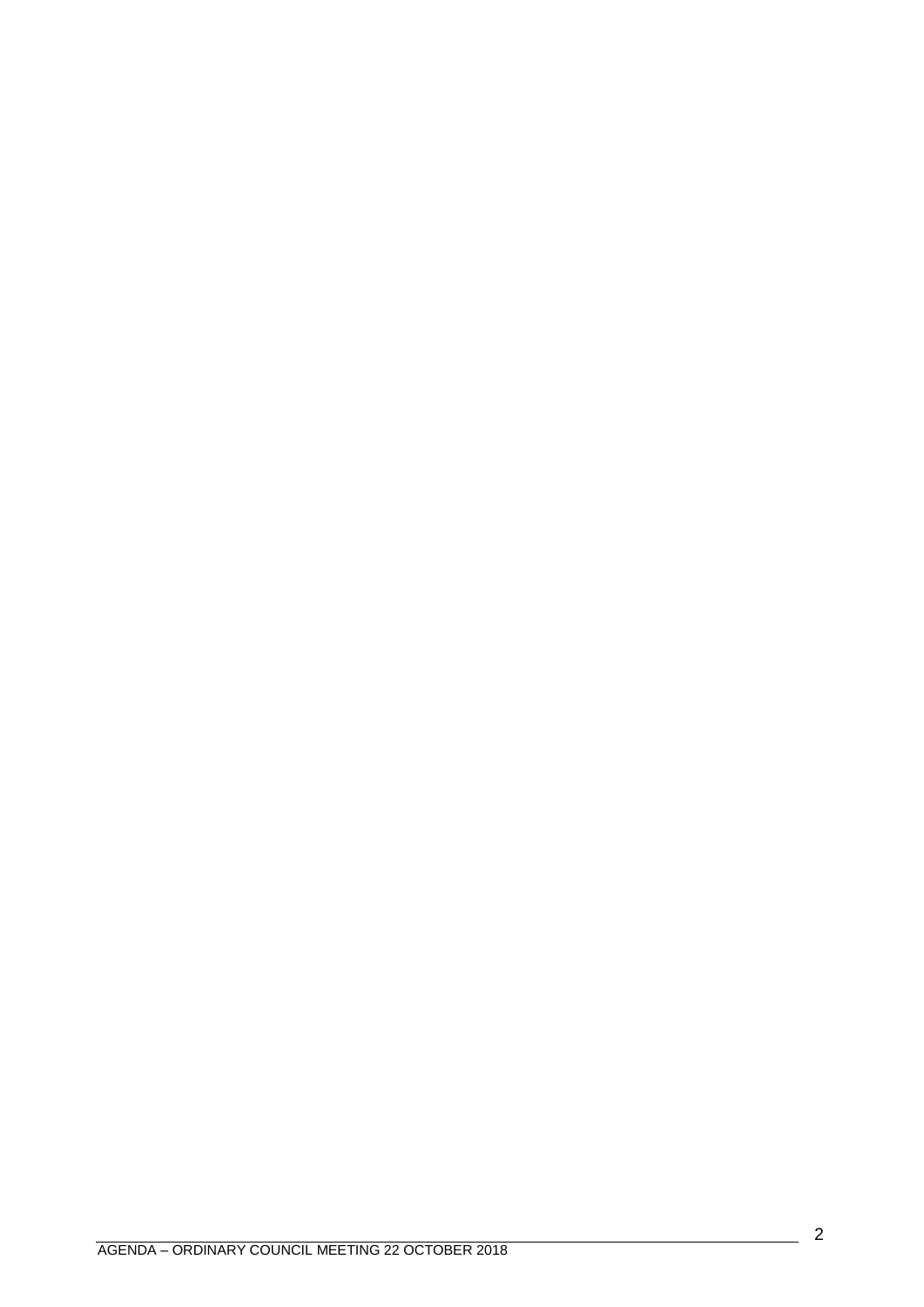### **Local Government Act 1995 (as amended)**

### **Part 1 Introductory Matters**

### 1.3. Content and intent

- (1) This Act provides for a system of local government by
	- (a) providing for the constitution of elected local governments in the State;
	- (b) describing the functions of local governments;
	- (c) providing for the conduct of elections and other polls; and
	- (d) providing a framework for the administration and financial management of local governments and for the scrutiny of their affairs.
- (2) This Act is intended to result in
	- (a) better decision-making by local governments;
	- (b) greater community participation in the decisions and affairs of local governments;
	- (c) greater accountability of local governments to their communities; and
	- (d) more efficient and effective local government.
- (3) In carrying out its functions a local government is to use its best endeavours to meet the needs of the current and future generations through an integration of environmental protection, social advancement and economic prosperity.

### **Part 2 Constitution of Local Government**

### **Division 2 Local Governments and Councils of Local Governments**

- 2.7 The Role of Council
- (1) The Council
	- (a) directs and controls the Local Government's affairs; and
	- (b) is responsible for the performance of the Local Government's functions.
- (2) Without limiting subsection  $(1)$ , the Council is to
	- (a) oversee the allocation of the Local Government's finances and resources;

and

(b) determine the Local Government's policies.

### **Meetings generally open to the public**

- **5.1.** (1) Subject to subsection (2), the following are to be open to members of the public
	- (a) all council meetings; and
	- (b) all meetings of any committee to which a local government power or duty has been delegated.
	- (2) If a meeting is being held by a council or by a committee referred to in subsection (1) (b), the council or committee may close to members of the public the meeting, or part of the meeting, if the meeting or the part of the meeting deals with any of the following —
	- (a) a matter affecting an employee or employees;
	- (b) the personal affairs of any person;
	- (c) a contract entered into, or which may be entered into, by the local government and which relates to a matter to be discussed at the meeting;
	- (d) legal advice obtained, or which may be obtained, by the local government and which relates to a matter to be discussed at the meeting;
	- (e) a matter that if disclosed, would reveal
		- (i) a trade secret;
		- (ii) information that has a commercial value to a person; or
		- (iii) information about the business, professional, commercial or financial affairs of a person, where the trade secret or information is held by, or is about, a person other than the local government;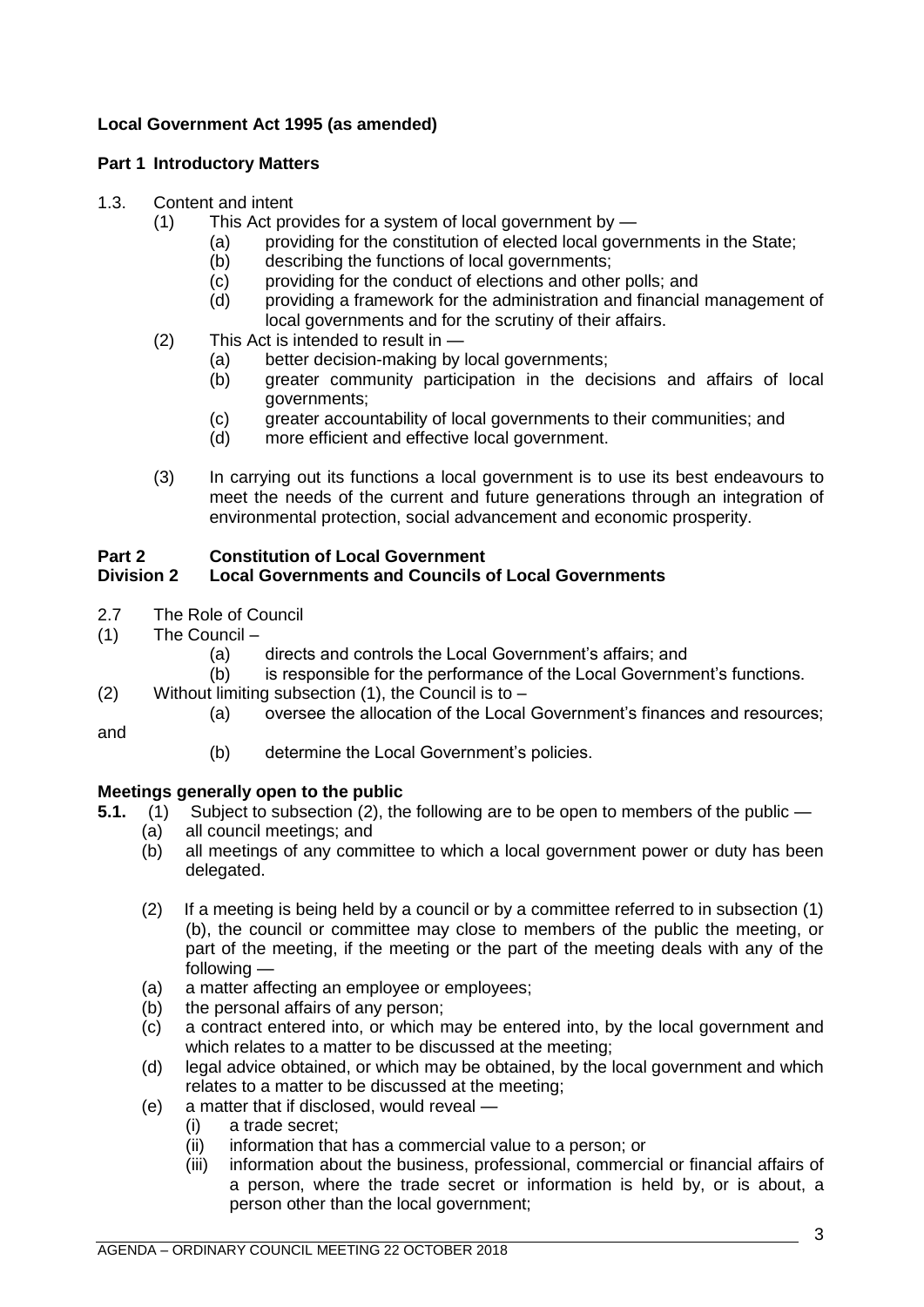- (f) a matter that if disclosed, could be reasonably expected to  $-$ 
	- (i) impair the effectiveness of any lawful method or procedure for preventing, detecting, investigating or dealing with any contravention or possible contravention of the law;
	- (ii) endanger the security of the local government's property; or
	- (iii) prejudice the maintenance or enforcement of a lawful measure for protecting public safety;
- (g) information which is the subject of a direction given under section 23 (1a) of the *Parliamentary Commissioner Act 1971*; and
- (h) such other matters as may be prescribed.
- (3) A decision to close a meeting or part of a meeting and the reason for the decision are to be recorded in the minutes of the meeting.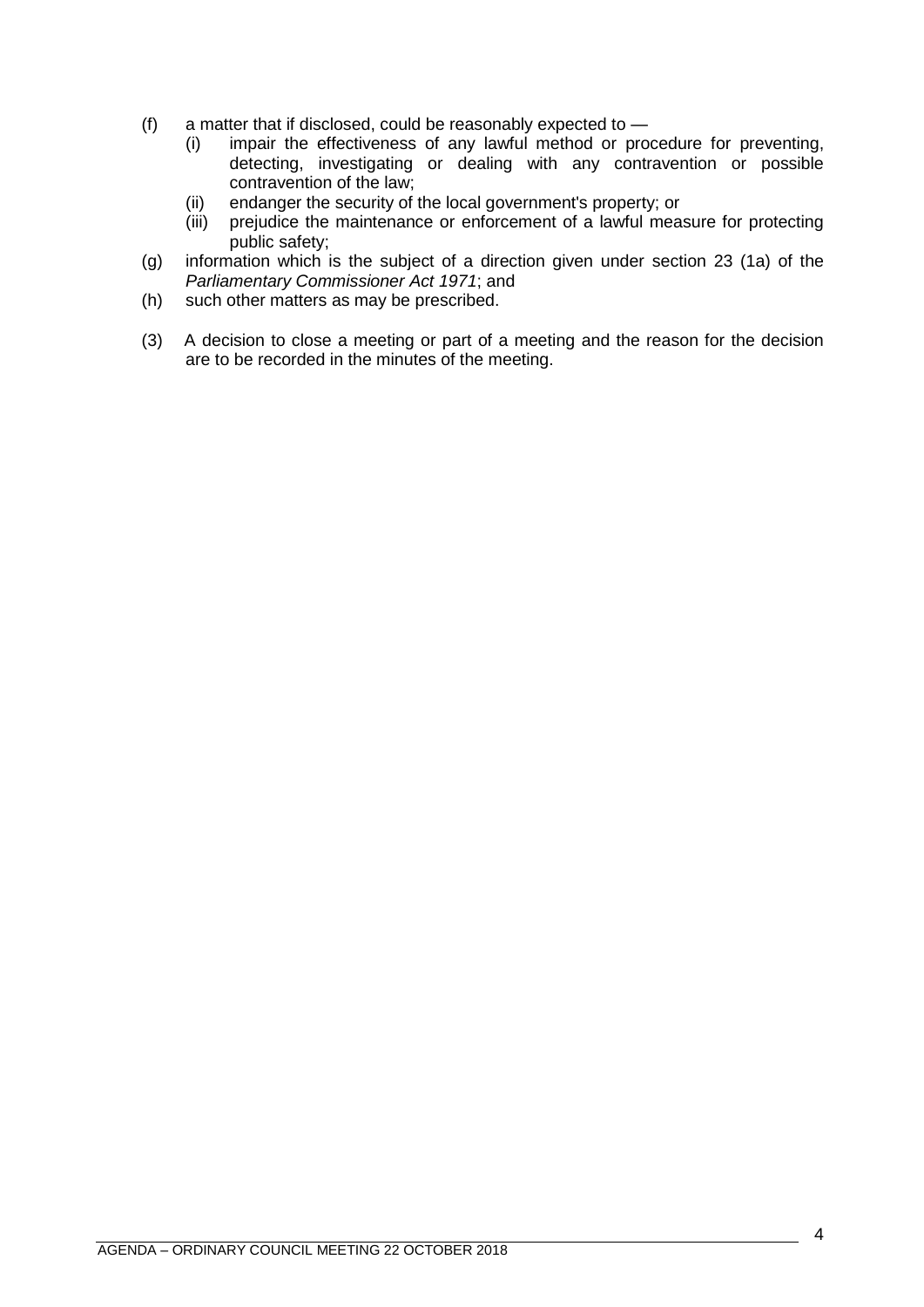

Shire of York

# **G 2.6 PUBLIC QUESTION TIME**

# Policy Statement

1.0 "Public Question Time" will be limited to 15 minutes\*. The Council may exercise a discretion to extend the time by resolution if required. If there are questions remaining unasked at the expiration of the time allotted members of the public will be asked to submit their questions in writing to the Chief Executive Officer who will provide a written reply with the response placed in the Agenda of the next Ordinary Meeting of the Council.

*\* A minimum of 15 minutes is provided by Regulation 6(1) of the Local Government (Administration) Regulations 1996 (S.5.24 of the Local Government Act 1995)*

- 2.0 Questions may be asked at the Ordinary Council Meeting and any Committee meeting on any matter affecting the Council and the Shire's operations. Questions submitted to Special Meetings of the Council will be restricted to the subject matter of the meeting.
- 3.0 Each questioner will be limited to two (2) questions. Statements or long preamble are not permitted.
- 4.0 People wishing to ask questions will be encouraged to put their questions in writing or in a prescribed form and submit them to the Chief Executive Officer prior to 10 am on the day of the meeting. This allows for an informed response to be given at the meeting. Oral questions are permitted.
- 5.0 Priority will be given to questions about matters on the agenda for the meeting and which are submitted in accordance with 4.0 above.
- 6.0 Every person who wishes to ask a question must identify themselves and register with a Council Officer immediately prior to the meeting. Subject to 5.0 above questions will be taken in the order in which people register.
- 7.0 Questions containing offensive remarks, reference to the personal affairs or actions of Elected Members or staff, or which relate to confidential matters or legal action will not be accepted. Questions that the Presiding Member considers have been answered by earlier questions at the meeting or earlier meetings may not be accepted.
- 8.0 On receipt of a question the Presiding Member may answer the question or direct it to the Chief Executive Officer to answer. If the question is of a technical nature the Chief Executive Officer may direct the question to a senior technical officer present. If the question requires research it will be taken on notice.
- 9.0 There will be no debate on the answers to questions.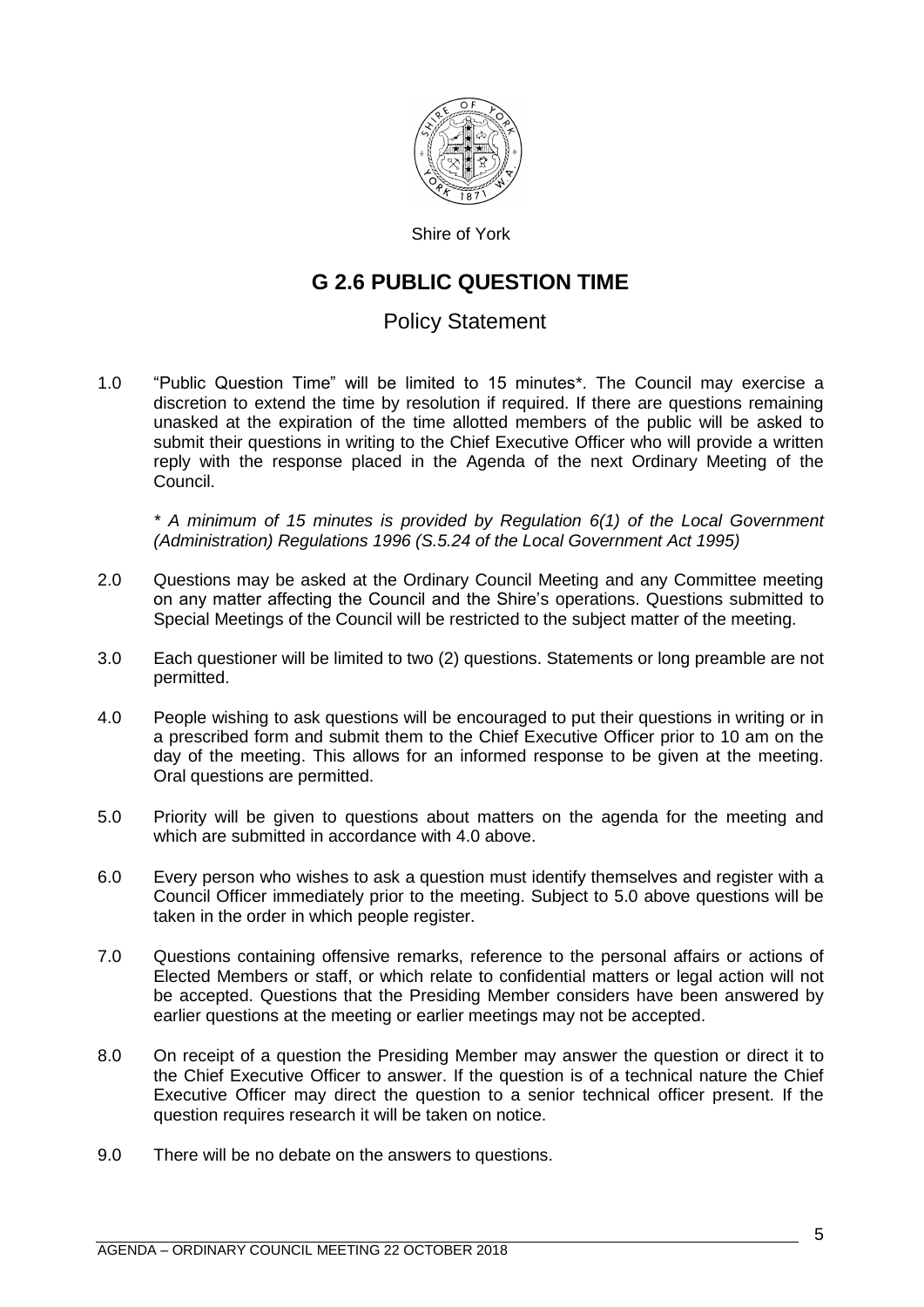- 10.0 A summary of the question and the answer will be recorded in the minutes of the Council meeting at which the question was asked.
- 11.0 Public Question Time guidelines incorporating this policy are being prepared and will include information on the other methods of enquiry that are available to members of the public to obtain information from the Shire.

Adopted 21 October 2013 Amended 17 September 2015 Amended 23 November 2015 Reviewed 24 October 2016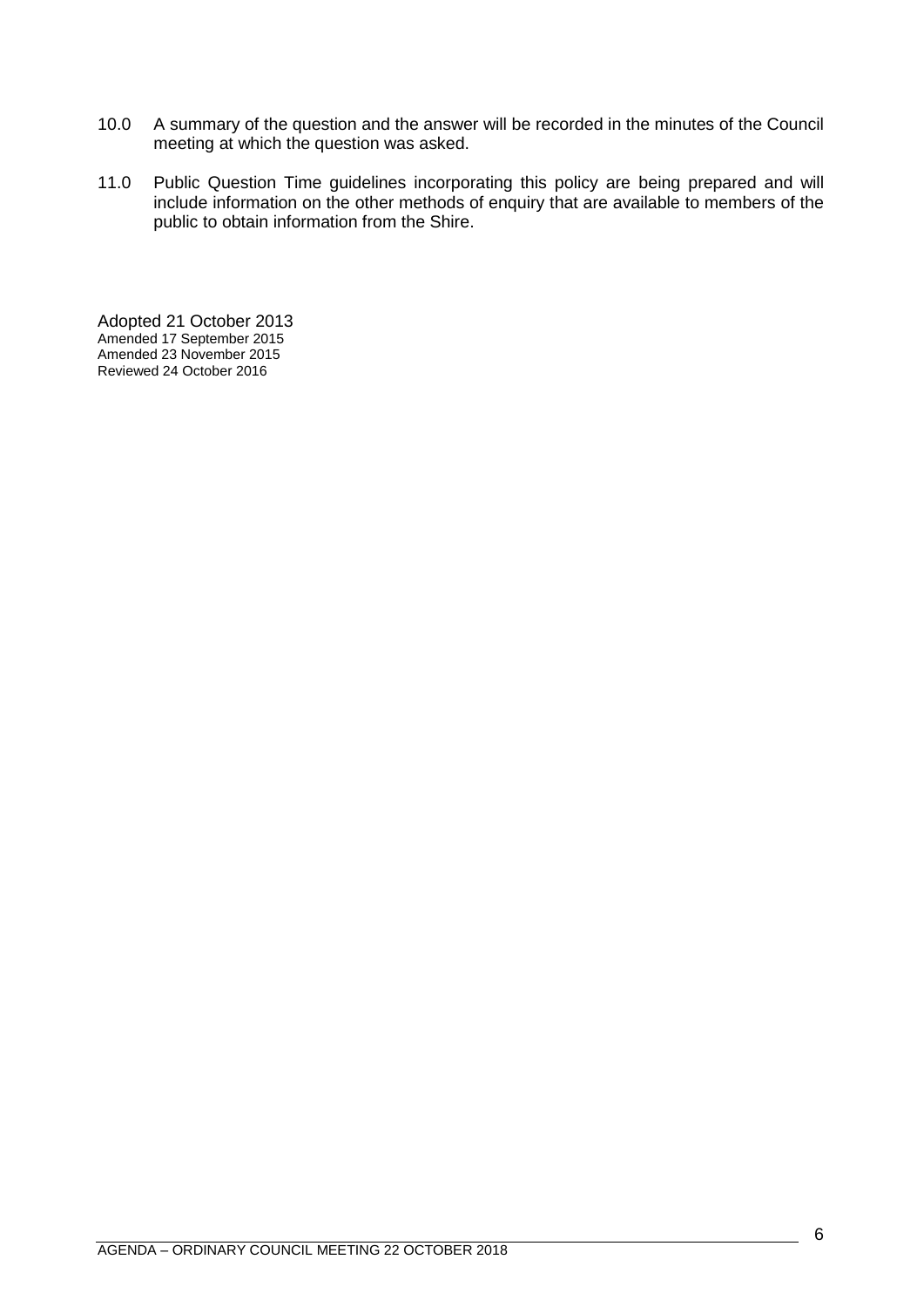**PUBLIC QUESTION TIME PROFORMA** 

**CONTINUED** 

# **Question(s)**

Please ensure that your question complies with the Public Question Time Policy Statement as published in the Council Agenda and stated as per the attached

Name<sup>.</sup>

**Residential Address:** (Required if written response requested) **Organization Name:** (If presenting on behalf of) **Council** Item No. Referred To: 

Write your question(s) as clearly and concisely as possible - lengthy questions may be paraphrased.

 $Note:$ To provide equal opportunity for all in attendance to ask questions, a limit of two (2) questions at a time from any one person is imposed.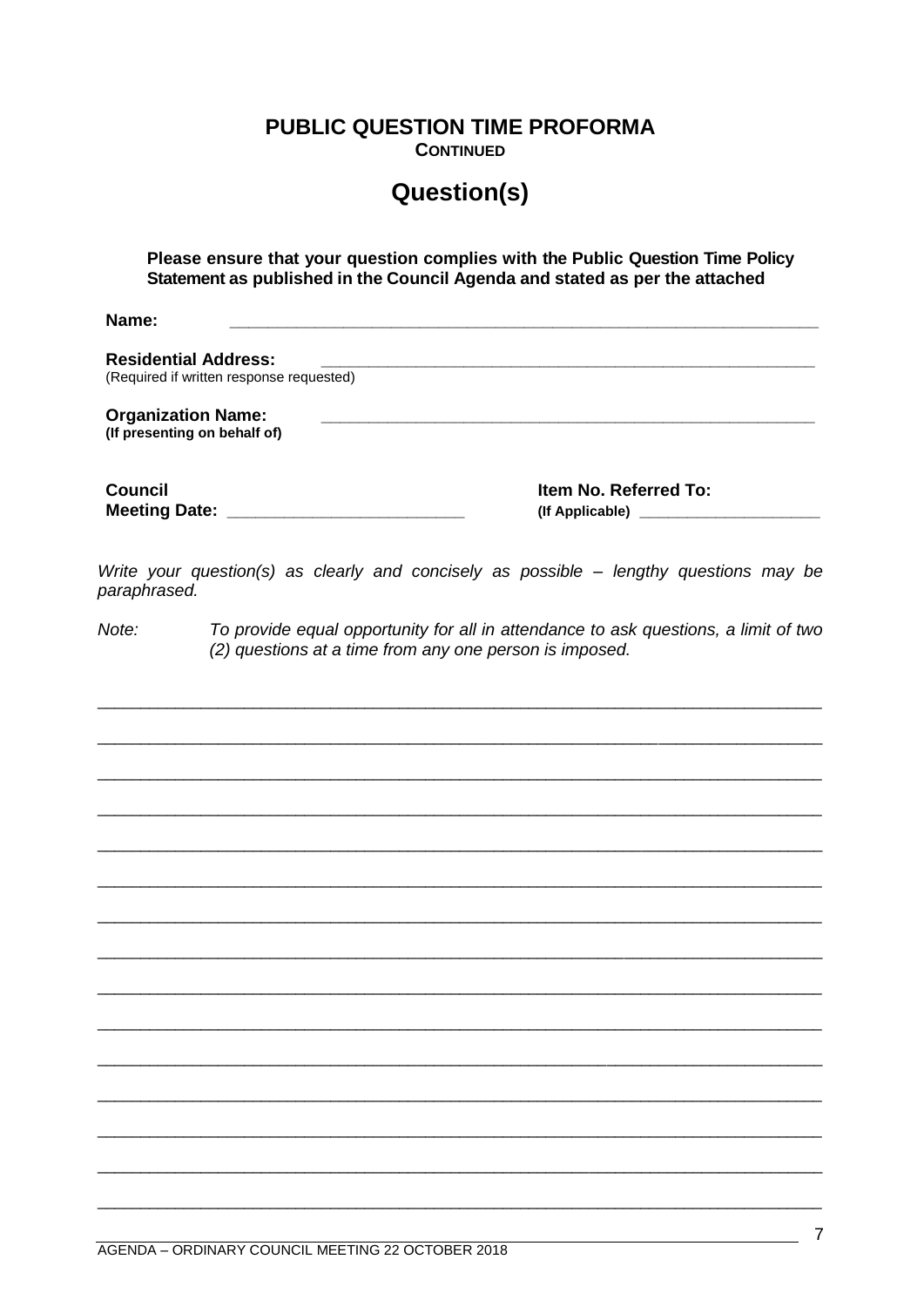| OFFICE USE ONLY |  |
|-----------------|--|
|                 |  |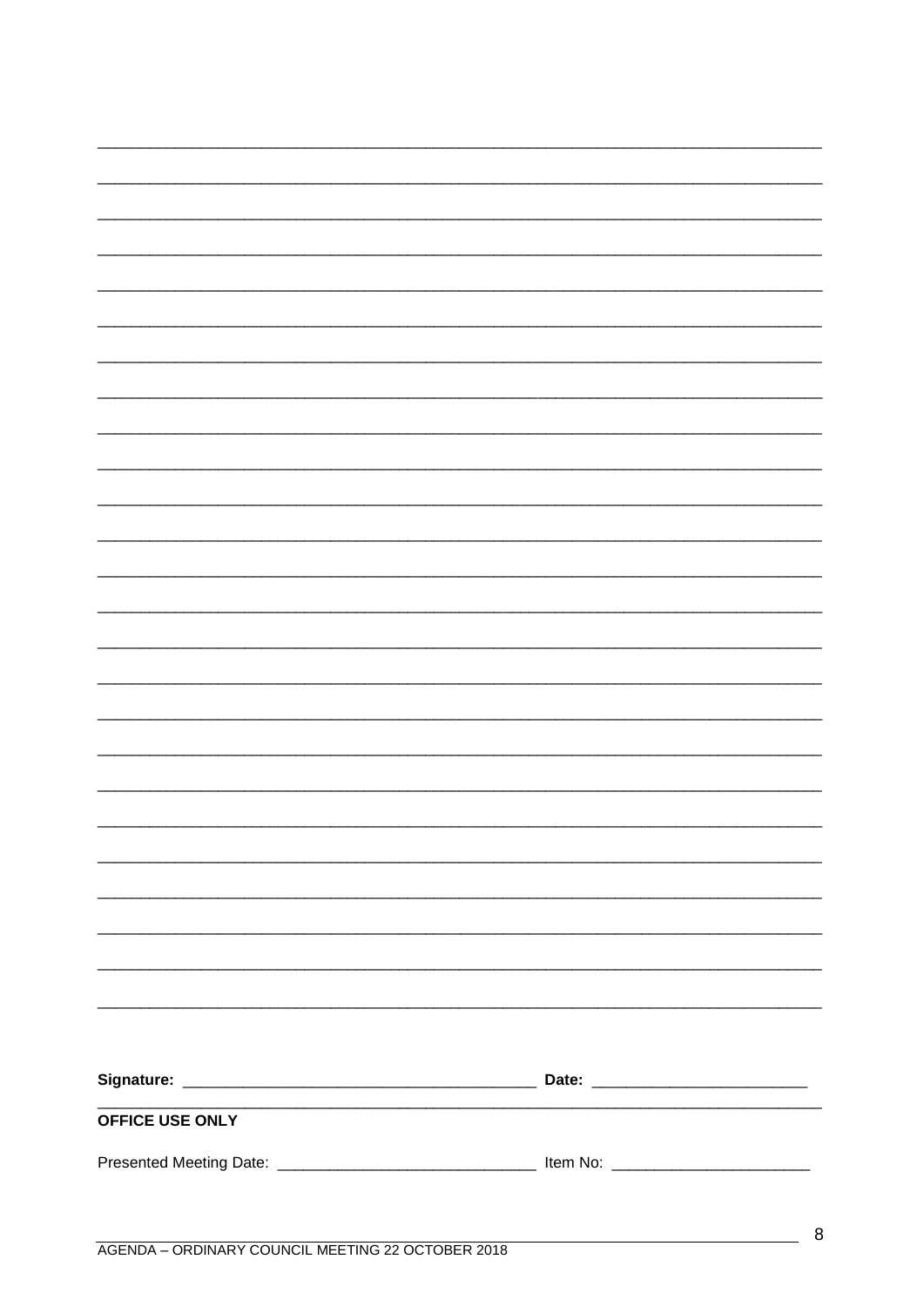# Table of Contents

| 1                       |     | <b>OPENING </b>                                                                    |  |
|-------------------------|-----|------------------------------------------------------------------------------------|--|
|                         | 1.1 |                                                                                    |  |
|                         | 1.2 |                                                                                    |  |
|                         | 1.3 |                                                                                    |  |
|                         | 1.4 |                                                                                    |  |
|                         | 1.5 |                                                                                    |  |
|                         | 1.6 |                                                                                    |  |
|                         | 1.7 |                                                                                    |  |
| $\overline{2}$          |     |                                                                                    |  |
|                         | 2.1 |                                                                                    |  |
|                         | 2.2 |                                                                                    |  |
|                         | 2.3 |                                                                                    |  |
|                         | 2.4 |                                                                                    |  |
|                         | 2.5 | Number of People in the Gallery at Commencement of the Meeting 12                  |  |
| $\mathbf{3}$            |     |                                                                                    |  |
|                         | 3.1 |                                                                                    |  |
|                         | 3.2 |                                                                                    |  |
| $\overline{\mathbf{A}}$ |     |                                                                                    |  |
|                         | 4.1 |                                                                                    |  |
|                         | 4.2 |                                                                                    |  |
| 5                       |     |                                                                                    |  |
| 6                       |     |                                                                                    |  |
|                         | 6.1 |                                                                                    |  |
|                         | 6.2 |                                                                                    |  |
|                         | 6.3 |                                                                                    |  |
|                         | 6.4 |                                                                                    |  |
| 7                       |     |                                                                                    |  |
| 8                       |     | ANNOUNCEMENTS BY PRESIDING MEMBER WITHOUT DISCUSSION 14                            |  |
|                         |     |                                                                                    |  |
| 9                       |     |                                                                                    |  |
|                         |     |                                                                                    |  |
|                         |     | SY137-10/18 - Gooder Judda Aboriginal Corporation Request for Event Sponsorship 19 |  |
|                         |     | SY138-10/18 - Proposal to Make Shire of York Local Government Property             |  |
|                         |     |                                                                                    |  |
|                         |     | SY139-10/18 - Archaeological Excavation at York Residency Museum in                |  |
|                         |     |                                                                                    |  |
|                         |     |                                                                                    |  |
|                         |     | SY141-10/18 - Request to Reside in Caravan on Property while Building -            |  |
|                         |     |                                                                                    |  |
|                         |     |                                                                                    |  |
|                         |     | SY143-10/18 - Request for Support of Seniors Appreciation Day 201845               |  |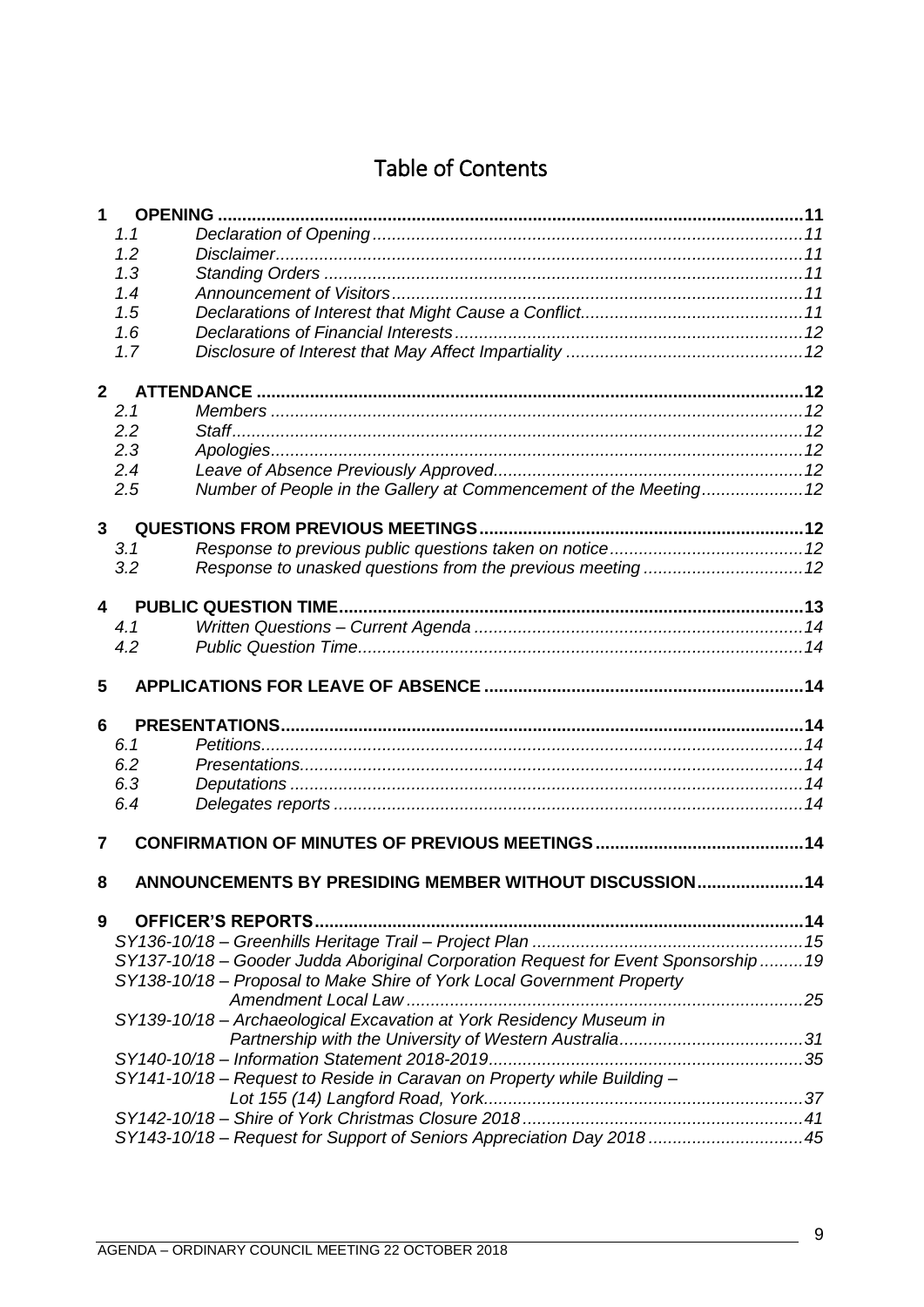|                 | SY144-10/18 – Outstanding Rates and Sundry Debtors – Debt Recovery49             |     |
|-----------------|----------------------------------------------------------------------------------|-----|
|                 | SY145-10/18 - Outstanding Rates and Charges and Sundry Debts -                   |     |
|                 |                                                                                  |     |
|                 |                                                                                  |     |
|                 |                                                                                  |     |
|                 |                                                                                  |     |
| 10              |                                                                                  |     |
| 11              |                                                                                  |     |
| 12 <sup>°</sup> | <b>BUSINESS OF AN URGENT NATURE INTRODUCED BY</b>                                |     |
|                 |                                                                                  |     |
|                 |                                                                                  |     |
|                 |                                                                                  |     |
|                 | 13.1                                                                             |     |
|                 |                                                                                  |     |
|                 | SY149-10/18 - Confidential - Outstanding Rates - Sale of Land - A50007 65        |     |
|                 |                                                                                  |     |
|                 |                                                                                  |     |
|                 | SY152-10/18 - Shire of York Outside Staff Collective Enterprise Agreement 201865 |     |
|                 | SY153-10/18 - Chief Executive Officer Annual Performance Review and              |     |
|                 |                                                                                  |     |
|                 | 13.2                                                                             |     |
| 14              |                                                                                  |     |
|                 |                                                                                  |     |
|                 |                                                                                  | .65 |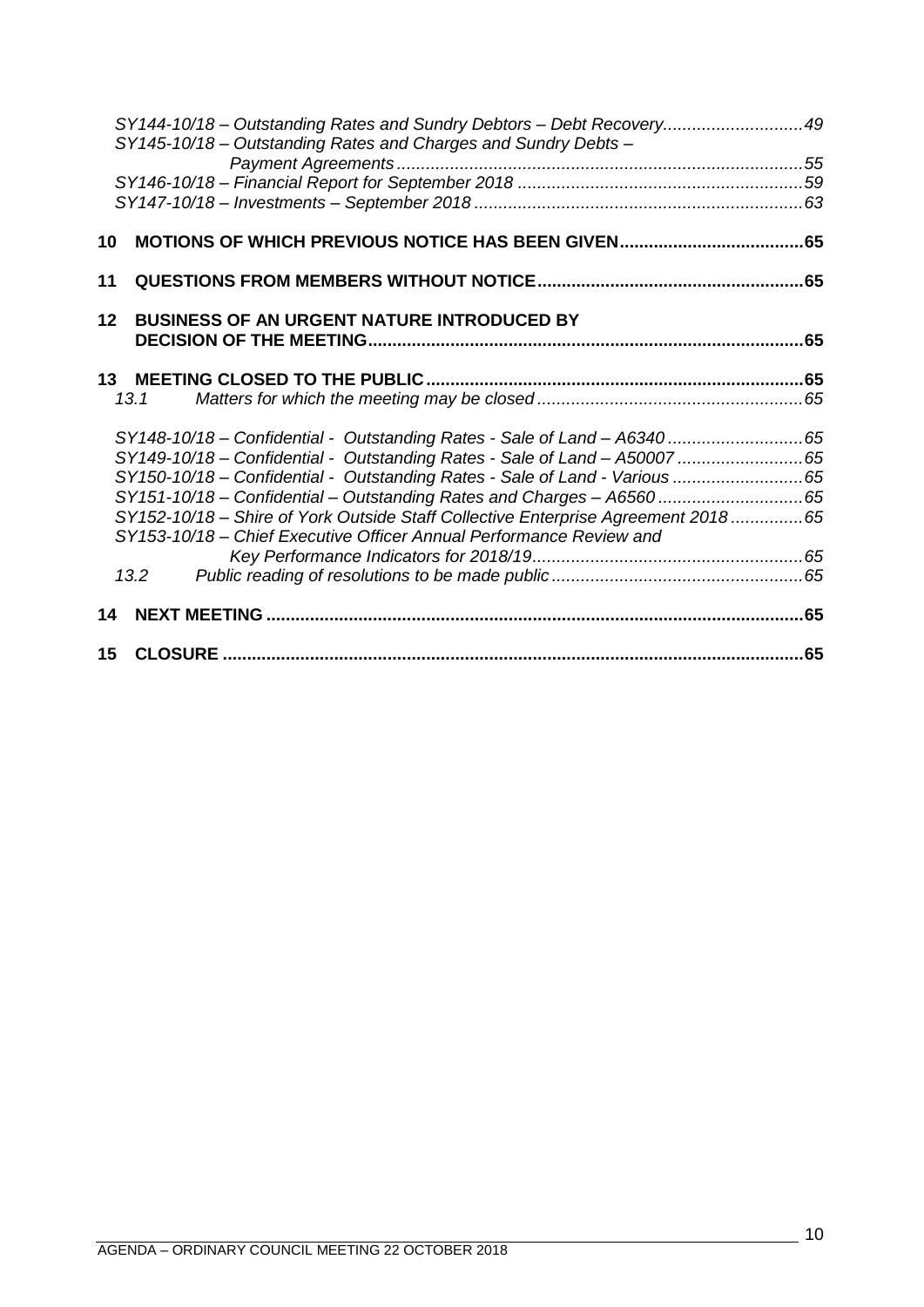

### SHIRE OF YORK

### THE ORDINARY MEETING OF THE COUNCIL WILL BE HELD ON MONDAY, 22 OCTOBER 2018, COMMENCING AT 5.00PM IN THE GREENHILLS HALL, GREENHILLS

The York Shire Council acknowledges the traditional owners of the land on which this meeting will be held.

### <span id="page-10-0"></span>**1 OPENING**

### <span id="page-10-1"></span>1.1 Declaration of Opening

### <span id="page-10-2"></span>1.2 Disclaimer

The Shire President advised the following:

*"I wish to draw attention to the Disclaimer Notice contained within the agenda document and advise members of the public that any decisions made at the meeting today, can be revoked, pursuant to the Local Government Act 1995.* 

*Therefore members of the public should not rely on any decisions until formal notification in writing by Council has been received. Any plans or documents in agendas and minutes may be subject to copyright. The express permission of the copyright owner must be obtained before copying any copyright material."*

<span id="page-10-3"></span>1.3 Standing Orders

#### <span id="page-10-4"></span>1.4 Announcement of Visitors

#### <span id="page-10-5"></span>1.5 Declarations of Interest that Might Cause a Conflict

*Councillors/Staff are reminded of the requirements of s5.65 of the Local Government Act 1995, to disclose any interest during the meeting when the matter is discussed and also of the requirement to disclose an interest affecting impartiality under the Shire of York's Code of Conduct.*

| <b>Name</b> | <b>Item No &amp; title</b> | <b>Nature of Interest</b><br>(and extent, where appropriate) |
|-------------|----------------------------|--------------------------------------------------------------|
|             |                            |                                                              |
|             |                            |                                                              |
|             |                            |                                                              |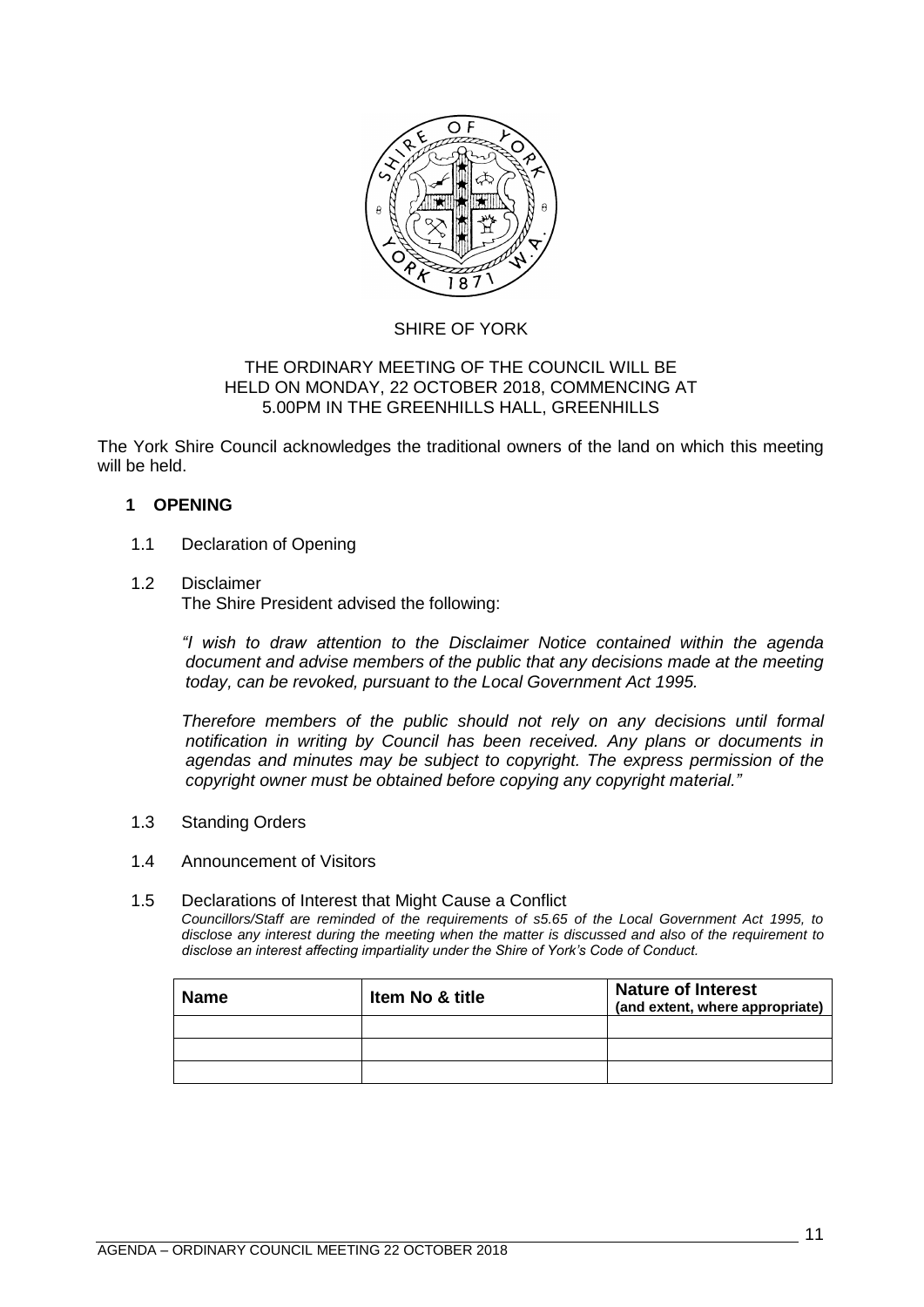#### <span id="page-11-0"></span>1.6 Declarations of Financial Interests

*A declaration under this section requires that the nature of the interest must be disclosed. Consequently a member who has made a declaration must not preside, participate in, or be present during any discussion or decision making procedure relating to the matter the subject of the declaration*

*Other members may allow participation of the declarant if the member further discloses the extent of the interest and the other members decide that the interest is trivial or insignificant or is common to a significant number of electors or ratepayers.*

| <b>Name</b> | Item No & title | <b>Nature of Interest</b><br>(and extent, where appropriate) |
|-------------|-----------------|--------------------------------------------------------------|
|             |                 |                                                              |
|             |                 |                                                              |
|             |                 |                                                              |

#### <span id="page-11-1"></span>1.7 Disclosure of Interest that May Affect Impartiality

*Councillors and staff are required (Code of Conduct), in addition to declaring any financial interest, to declare any interest that might cause a conflict. The member/employee is also encouraged to disclose the nature of the interest. The member/employee must consider the nature and extent of the interest*  and whether it will affect their impartiality. If the member/employee declares that their impartiality will *not be affected then they may participate in the decision making process.*

| <b>Name</b> | Item No & Title |
|-------------|-----------------|
|             |                 |
|             |                 |
|             |                 |

#### <span id="page-11-2"></span>**2 ATTENDANCE**

- <span id="page-11-3"></span>2.1 Members
- <span id="page-11-4"></span>2.2 Staff
- <span id="page-11-5"></span>2.3 Apologies
- <span id="page-11-6"></span>2.4 Leave of Absence Previously Approved *Cr Heather Saint – 17 September 2018 to 29 October 2018 inclusive Cr Pam Heaton – 22 October 2018 to 26 October 2018 inclusive*
- <span id="page-11-7"></span>2.5 Number of People in the Gallery at Commencement of the Meeting

#### <span id="page-11-8"></span>**3 QUESTIONS FROM PREVIOUS MEETINGS**

- <span id="page-11-9"></span>3.1 Response to previous public questions taken on notice *Nil*
- <span id="page-11-10"></span>3.2 Response to unasked questions from the previous meeting

#### **Ms Frances Kennedy**

#### **Question 1:**

How do I get a copy of video footage on the main road (Avon Terrace) from 20 September 2018 (time line 13.00 to 14.00) and 23 September 2018 (time line 13.10 to 14.30).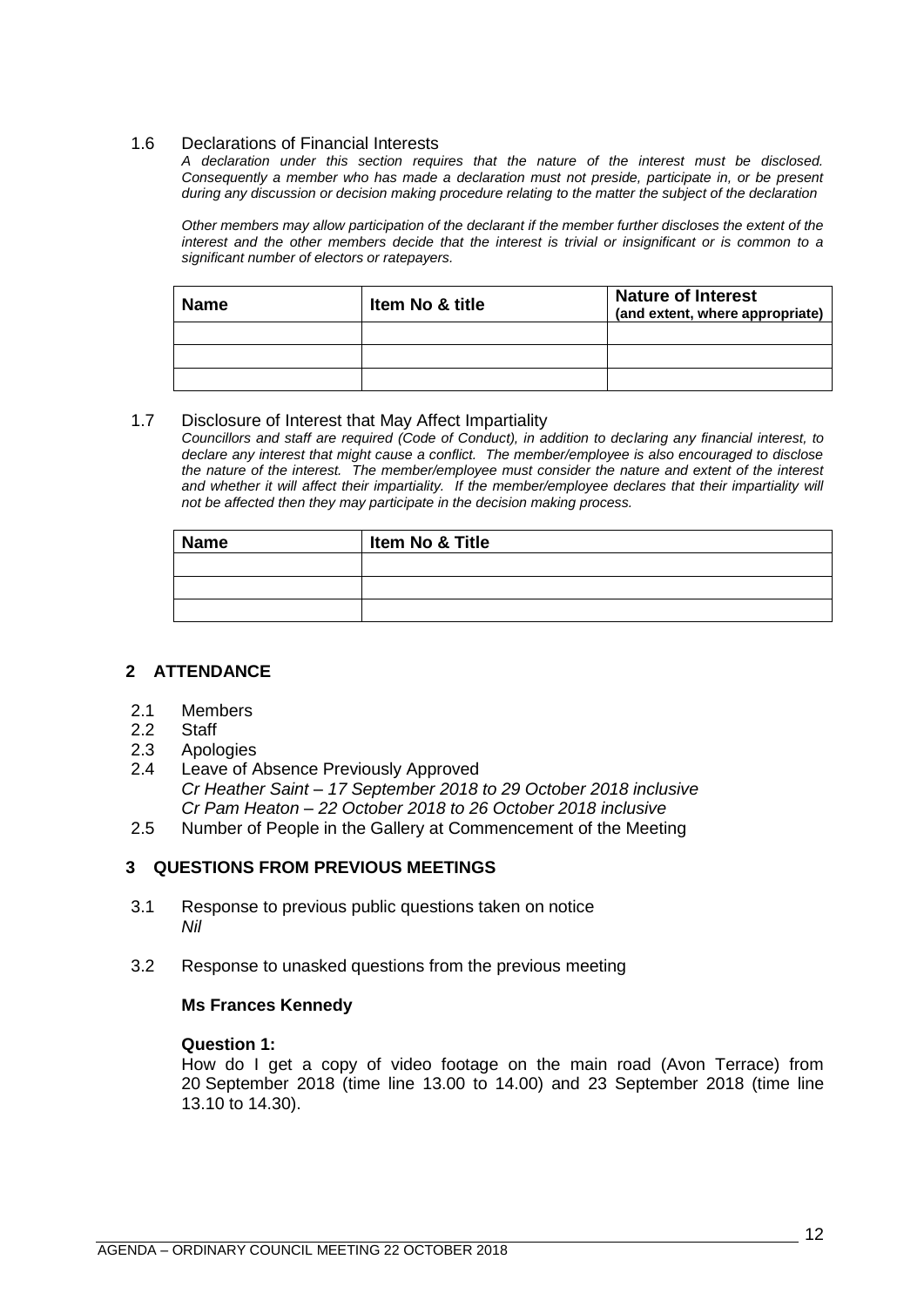### **Response provided by the Executive Manager Corporate & Community Services:**

I have reviewed the case law regarding release of CCTV footage and our current position is as follows:

- 1. The Shire would not generally release CCTV footage to an individual unless subpoenaed by the court.
- 2. The Shire releases footage to the WA Police to assist in the investigation of criminal or unlawful activity.
- 3. Should an individual wish to access footage, a request for information should be submitted under the *Freedom of Information Act 1992* with the matter considered under the provision of that Act and a decision made which can be subjected to both an internal and external review if the applicant is unhappy with the decision.

### **Question 2:**

Rules/Laws about signs being on the footpath from businesses on main road (Avon Terrace).

### **Response provided by the Executive Manager Infrastructure & Development Services:**

The Shires *"Activities On Thoroughfares And Trading In Thoroughfares And Public Places Local Law"* details the requirements for Advertising Signs on Thoroughfares (which includes the footpath).

It details when a permit is required and when it isn't. It also lists standard conditions for portable signs and election signs.

A full copy of the local law or a copy of the relevant section is available on request.

### <span id="page-12-0"></span>**4 PUBLIC QUESTION TIME**

Public Question Time is conducted in accordance with the Act and Regulations. In addition to this the Shire's Council Meetings Local Law 2016 states –

#### *6.7 Other procedures for question time for the public*

- *(1) A member of the public who wishes to ask a question during question time must identify themselves and register with a Council Officer immediately prior to the meeting.*
- *(2) A question may be taken on notice by the Council for later response.*
- *(3) When a question is taken on notice the CEO is to ensure that—*
	- *(a) a response is given to the member of the public in writing; and* 
		- (b) a summary of the response is included in the agenda of the next meeting of *the Council.*
- *(4) Where a question relating to a matter in which a relevant person has an interest is directed to the relevant person, the relevant person is to—*
	- *(a) declare that he or she has an interest in the matter; and*
	- *(b) allow another person to respond to the question.*
- *(5) Each member of the public with a question is entitled to ask up to 2 questions before other members of the public will be invited to ask their questions.*
- *(6) Where a member of the public provides written questions then the Presiding*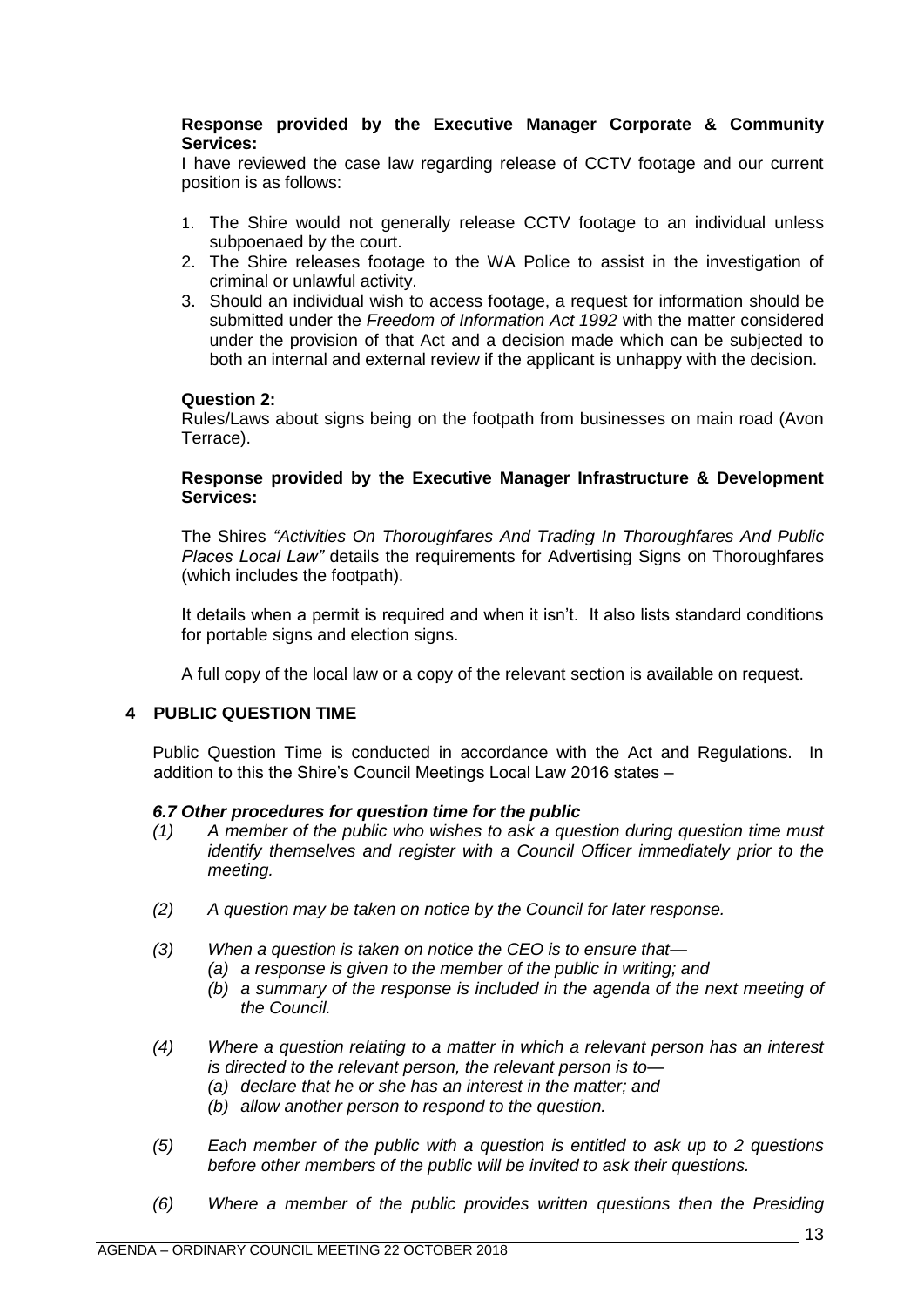*Member may elect for the questions to be responded to as normal business correspondence.* 

- *(7) The Presiding Member may decide that a public question shall not be responded to where—*
	- *(a) the same or similar question was asked at a previous meeting, a response was provided and the member of the public is directed to the minutes of the meeting at which the response was provided;*
	- *(b) the member of the public uses public question time to make a statement, provided that the Presiding Member has taken all reasonable steps to assist the member of the public to phrase the statement as a question; or*
	- *(c) the member of the public asks a question that is offensive or defamatory in nature, provided that the Presiding Member has taken all reasonable steps to assist the member of the public to phrase the question in a manner that is not offensive or defamatory.*
- *(8) A member of the public shall have 2 minutes to submit a question.*
- *(9) The Council, by resolution, may agree to extend public question time.*
- *(10) Where any questions remain unasked at the end of public question time they may be submitted to the CEO who will reply in writing and include the questions and answers in the agenda for the next ordinary Council meeting.*
- *(11) Where an answer to a question is given at a meeting, a summary of the question and the answer is to be included in the minutes.*
- <span id="page-13-0"></span>4.1 Written Questions – Current Agenda
- 4.2 Public Question Time

### <span id="page-13-2"></span><span id="page-13-1"></span>**5 APPLICATIONS FOR LEAVE OF ABSENCE**

### <span id="page-13-4"></span><span id="page-13-3"></span>**6 PRESENTATIONS**

- 6.1 Petitions
- <span id="page-13-5"></span>6.2 Presentations
- <span id="page-13-6"></span>6.3 Deputations
- 6.4 Delegates reports

### <span id="page-13-8"></span><span id="page-13-7"></span>**7 CONFIRMATION OF MINUTES OF PREVIOUS MEETINGS**

7.1 Minutes of the Ordinary Council Meeting held 25 September 2018

#### **Confirmation**

"That the minutes of the Ordinary Council Meeting held 25 September 2018 be confirmed as a correct record of proceedings."

### <span id="page-13-9"></span>**8 ANNOUNCEMENTS BY PRESIDING MEMBER WITHOUT DISCUSSION**

### <span id="page-13-10"></span>**9 OFFICER'S REPORTS**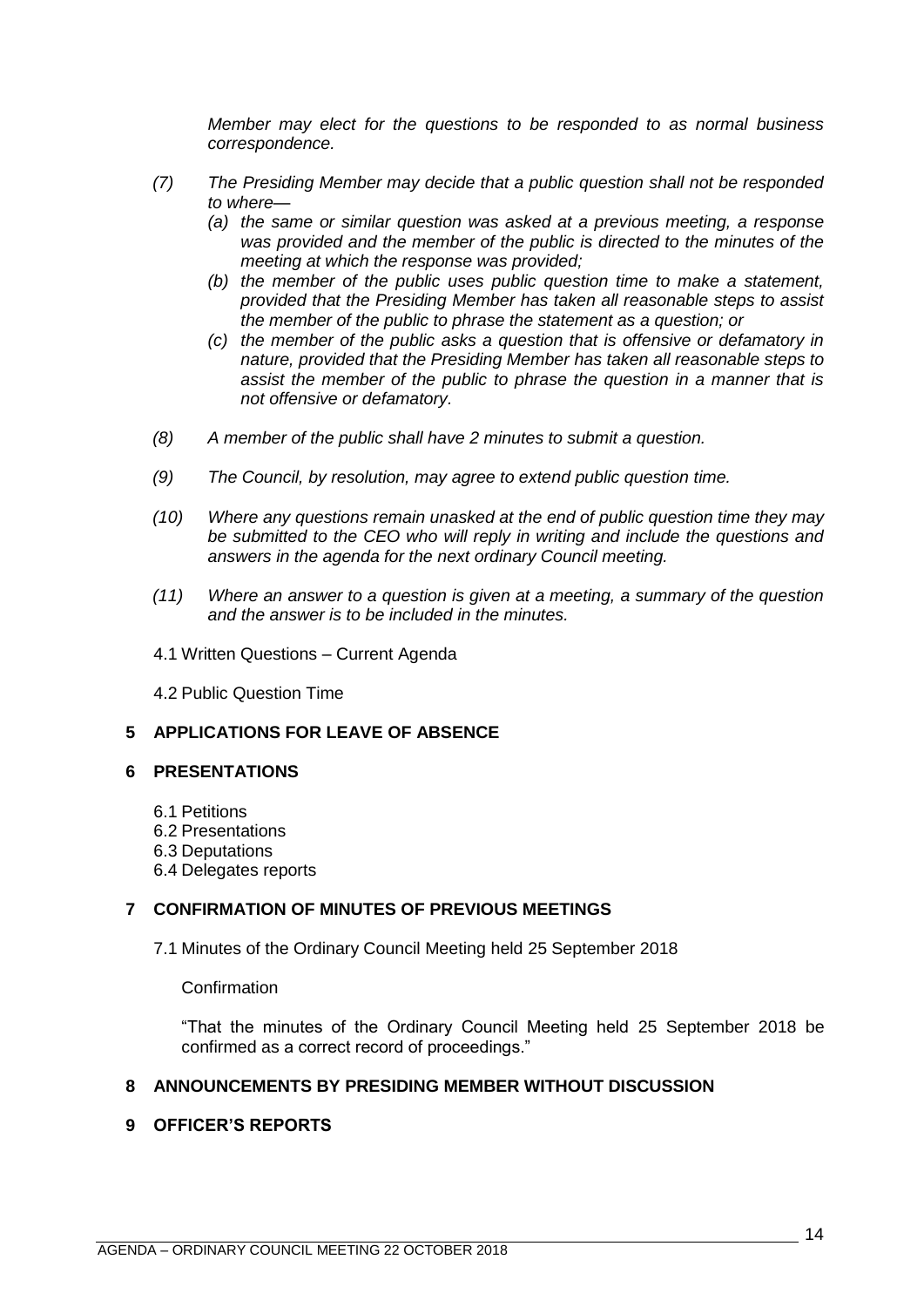# <span id="page-14-0"></span>*SY136-10/18 – Greenhills Heritage Trail – Project Plan*

| <b>FILE REFERENCE:</b><br><b>APPLICANT OR PROPONENT(S):</b><br><b>AUTHORS NAME &amp; POSITION:</b><br><b>RESPONSIBLE OFFICER:</b> | <b>PS.PPD.5.2</b><br><b>Greenhills Progress Association</b><br>Carol Littlefair, Arts & Cultural Heritage Officer<br>Darren Wallace, Executive Manager Infrastructure &<br><b>Development Services</b> |
|-----------------------------------------------------------------------------------------------------------------------------------|--------------------------------------------------------------------------------------------------------------------------------------------------------------------------------------------------------|
| <b>PREVIOUSLY BEFORE COUNCIL:</b>                                                                                                 | <b>May 2018</b>                                                                                                                                                                                        |
| <b>DISCLOSURE OF INTEREST:</b>                                                                                                    | Nil                                                                                                                                                                                                    |
| <b>APPENDICES:</b>                                                                                                                | A. Project Plan                                                                                                                                                                                        |

#### **Nature of Council's Role in the Matter:**

• Executive

### **Purpose of the Report:**

This report seeks approval of the Project Plan for development of a Heritage Trail at Greenhills by the Greenhills Progress Association and supported by the Shire of York.

### **Background:**

The Greenhills Progress Association (GPA) has been developing for some time the concept of a heritage trail. This has involved members of the association researching and developing interpretation material to be used as part of the trail.

Over the past two years the GPA has communicated in correspondence and meetings with the Shire about this matter. During this time, Officers have met with representatives of the GPA to progress the development of their concept into a project for which funding can be secured. This has occurred both in York and as part of site inspections in Greenhills.

At the May Council meeting, in principle approval was given to the concept of a Greenhills Heritage Trail subject to Council approval of the Project Plan to ensure all aspects of the project and risk are scoped, investigated and resolved, considering whole of life costs including maintenance. This Project Plan will also enable for funding to be applied for to support the construction of the trail as such plans will typically be required to secure funding for projects of this nature.

**RESOLUTION** 030518

Moved: Cr Smythe Seconded: Cr Trent

*"That Council:*

- *1. Provides in principle support for the development of the Greenhill Heritage Trail proposed by the Greenhills Progress Association.*
- *2. Agrees to the use of the funds held in Reserve 47 for the purposes of this project however notes that funds will not be transferred from reserve until a project plan is developed and approved by Council.*
- *3. Requests the Chief Executive Officer to work with the Greenhills Progress Association to develop a Project Plan and present to Council for approval by August 2018."*

*CARRIED: 6/0*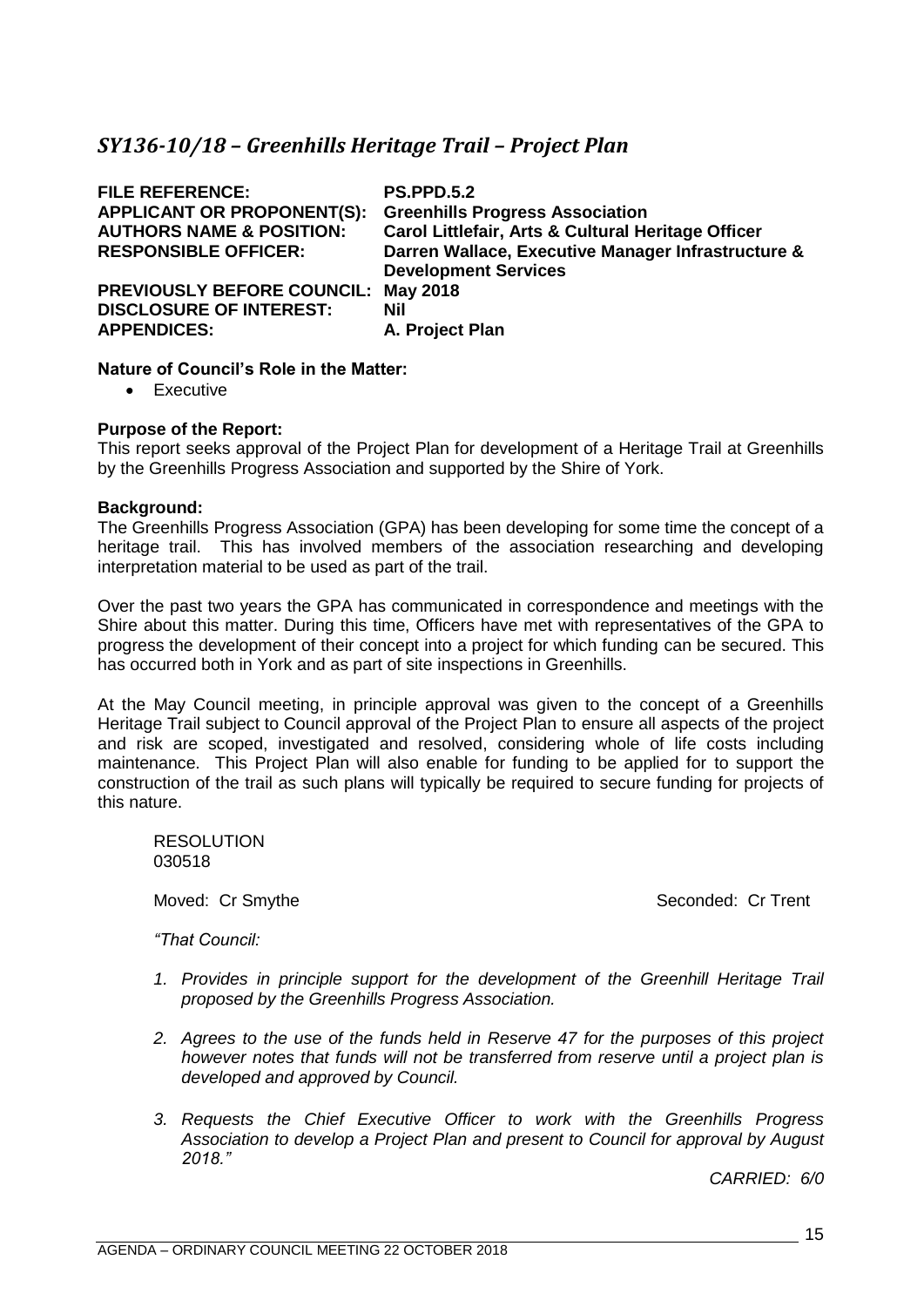The Project Plan revision has been unavoidably delayed due to several factors.

The Trail project was originally conceived by GPA as a three-stage project including a town entry statement statue as Stage 3, which the community group was very keen to pursue.

As this aspect is unlikely to attract Lotterywest Trails funding it was eventually agreed to exclude this.

Staff changes in the Executive Manager Infrastructure and Development Services role also delayed revision of the costings for the infrastructure, which it has been necessary to reduce.

These and other issues were discussed at the first possible meeting between SOY and GPA on 4 September. GPA were supportive of taking the additional time to finalise the Project Plan.

Officers are still progressing negotiations with landowners of non-Shire managed land to which the Trail relates in order to clarify the access and insurance status which must be resolved prior to any grant application.

GPA has requested the SOY to be the applicant and manage the project with GPA as supporting partner.

#### **Comments and details:**

Council has proposed in its Corporate Business Plan to develop a trails master plan in the 2018/19 financial year. It is expected this will provide a road map to develop further walking, mountain biking and horse riding trails in the Shire. This will also include a style guide for design and interpretation across the Shire.

As the work already undertaken by the Greenhills Progress Association to develop the Trail is in advance of this Master Plan, it could be considered that it is more appropriate for the GPA to be the applicant for a Lotterywest Trails grant with the Shire of York as supporting partner.

Officers have been working with representatives of the GPA to develop the attached Project Plan and proposed timeline. Additional quotes in line with the Shire's Procurement Policy have been, or are in the process of being obtained. Access issues are not yet finalised but it is anticipated that these will be satisfactorily resolved before a Lotterywest application.

The Shire does hold in Reserve 47 Greenhills Townsite Development Reserve \$29,446. Officers recommend that these funds be used as a contribution towards the development of the project when seeking grant funding. It is not expected that funds would be used at this stage however commitment from Council at this time is required to demonstrate support for the project and to enable external funds to be sourced.

The purpose of the reserve is: *To provide funds to enhance the amenity and economic potential of the Greenhills Townsite with such funds to be expended in consultation with the Greenhills Progress Association*. It is considered that this project aligns with the purpose of the reserve.

On this basis Officers are therefore recommending that Council:

- 1. Agrees to the use of the funds held in Reserve 47 for this purpose, subject to a successful Lotterywest grant application
- 2. Requests the Chief Executive Officer to work with Greenhills Progress Association to submit a Lotterywest application for grant funding of the Greenhills Heritage Trail.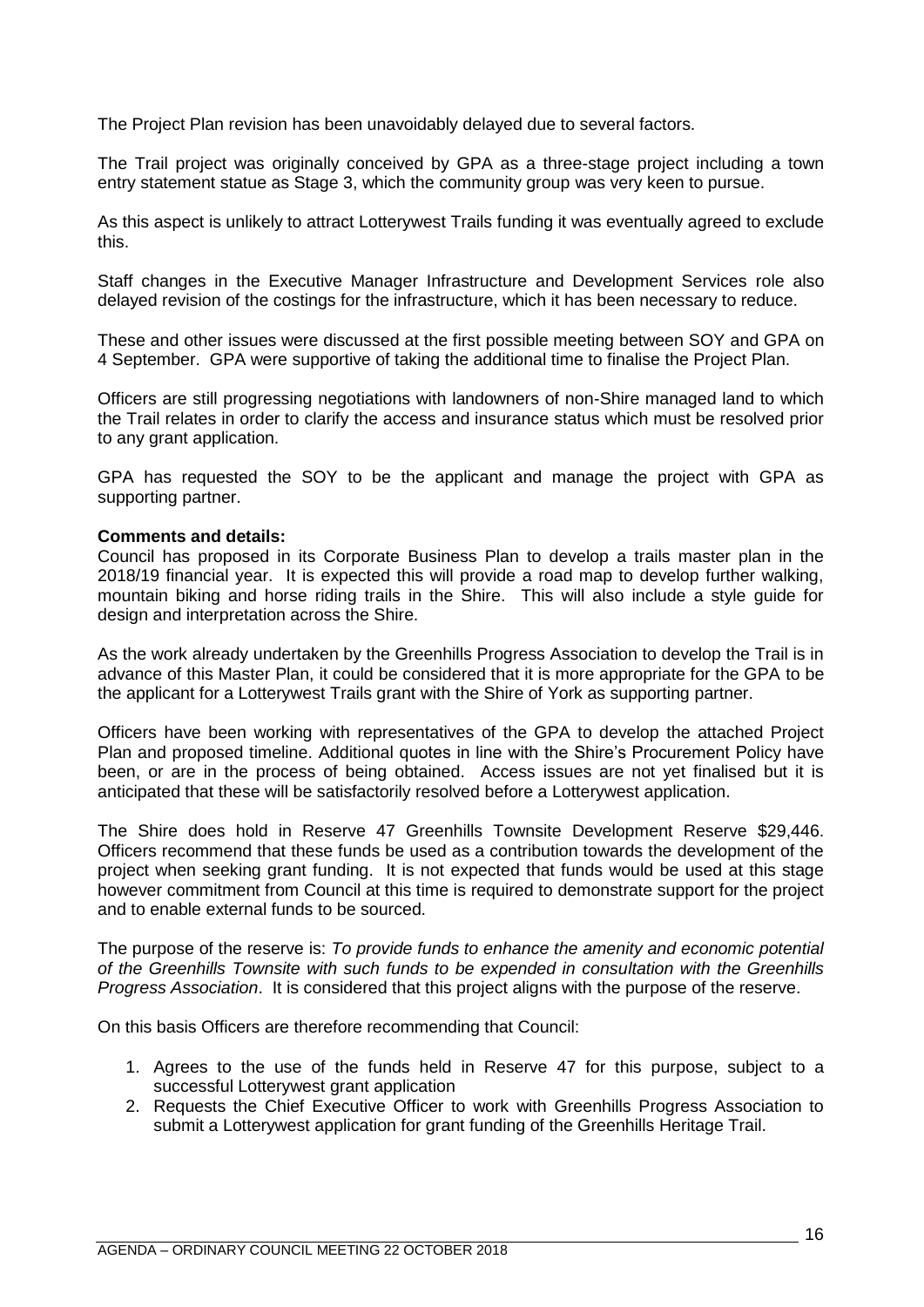### **Options:**

Council does have the following options in regards to this proposal:

- Provide the funds to GPA now and allow GPA to develop and implement the project themselves. Whilst this option might be appealing, almost all of the installation of plaques and any connecting trails will occur on Shire land. Therefore, Officers consider it appropriate for the Shire to work with GPA to develop the Trail.
- Not progress with the development of the Greenhills Heritage Trail until the Master Plan is completed and endorsed. This option would provide for maximum integration with other trails developed in the Shire but would put a hold on this project which members of the GPA have been working on for some time and is effectively almost 'shovel-ready'.
- Propose that GPA be the Lotterywest applicant as a community group with the Shire of York as supporting partner, in order to minimise the risk issue highlighted below under 'Risk related' implications.

### **Implications to consider:**

### • **Consultative**

The Shire of York has had extensive consultation with the Greenhills Progress Association

#### **Public Transport Authority of WA**

In regard to access to the old railway site land, which is currently unfenced and in practice open for the public to freely wander over. The PTA leases the land to CBH and as the leasee CBH has indicated that they do not wish to have plaques situated on the land or encourage public access. CBH has requested that all plaques relating to the railway site be placed upon the Road Reserve and a sentence requesting the public to keep to the Trail path be included in such plaques.

#### **Perth Anglican Diocese**

In regard to access to the St Andrew's Church and cemetery at Old Greenhills townsite, and construction of a gravelled path between these sites through adjoining bushland. Negotiations with the Perth Diocese and York Parish Council are ongoing but initial correspondence indicates a favourable outcome may be expected.

#### • **Strategic**

The development of trails and a trails master plan is a priority action in Council's Corporate Business Plan 2018-2022.

### • **Policy related**

Nil

### • **Financial**

There are currently no funds available in the coming four years for implementation or maintenance of the trail infrastructure. Any funding required by the Shire will need to be sourced from grant funding or reserves.

At the request of the GPA it is recommended that Council provides approval for \$20,000 for the use of the funds from Reserve 47 leaving \$9,446 in the Reserve.

#### • **Legal and Statutory**

Any legal and statutory approvals required will be scoped in the Project Plan.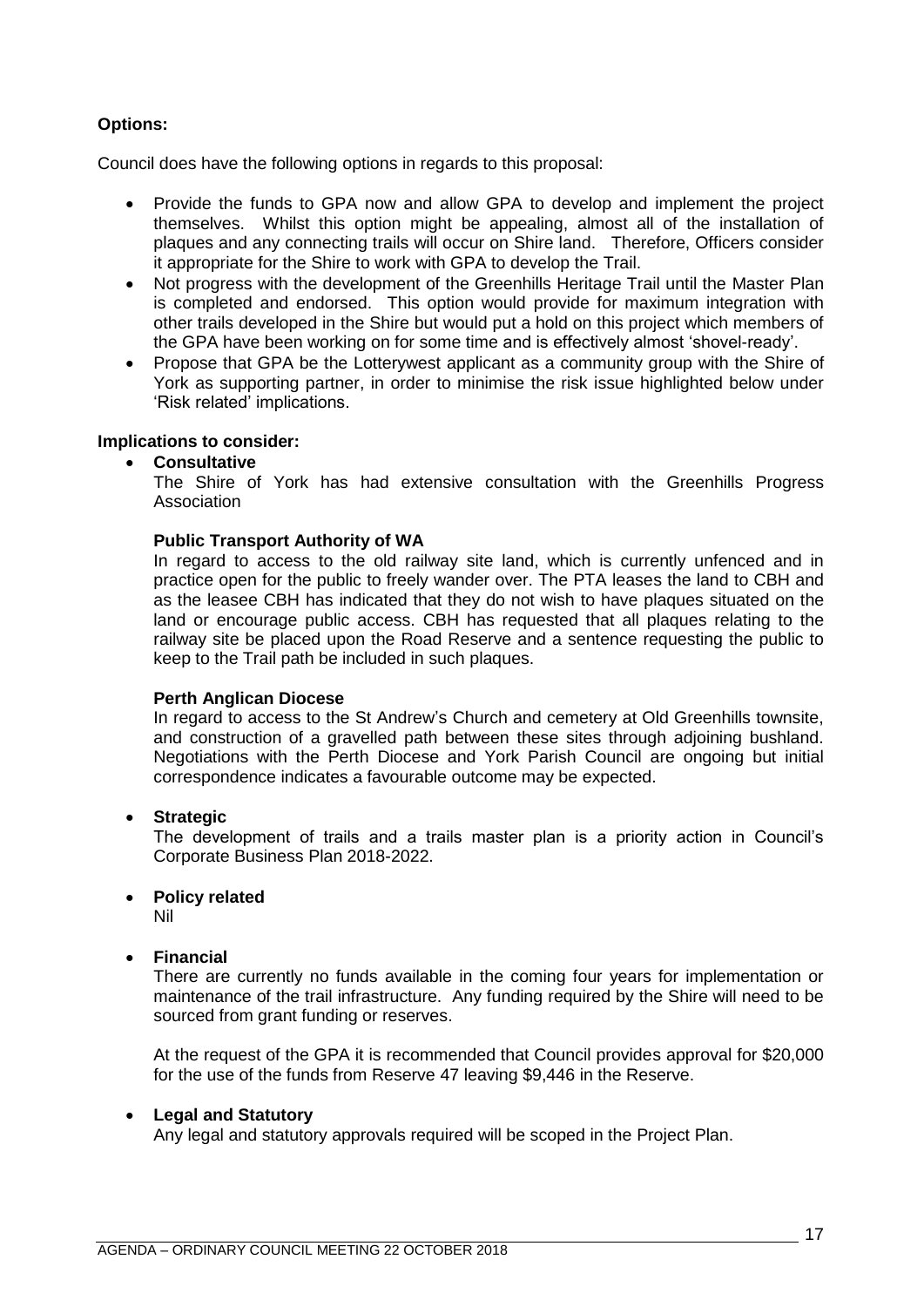### • **Risk related**

It could reasonably be expected that the Shire will apply for funds to construct other trails across the Shire after the creation of the Trails Master Plan. There is a risk that if funding is secured for Greenhills Heritage Trail by the Shire of York as applicant it could impact upon the Shire's ability to secure further substantial funds, as Lotterywest prefers to fund projects that are systematic developments of a planned, holistic overview within Shires, rather than one-off projects.

### • **Workforce Implications**

This workload has been unplanned and may impact upon other priorities. If determined to be a priority by Council Officers will use best endeavours to ensure that the project plan is completed as soon as possible without impacting upon other projects.

**Voting Requirements: Absolute Majority Required: No**

### **OFFICER RECOMMENDATION:**

*"That Council:*

- *1. Approves the Project Plan for the development of the Greenhill Heritage Trail proposed by the Greenhills Progress Association in Appendix A.*
- *2. Agrees to the use of \$20,000 of the funds held in Reserve 47 being transferred from reserve after a Lotterywest grant for the Trail has been approved.*
- *3. Requests the Chief Executive Officer to work with the Greenhills Progress Association to develop a Lotterywest Grant application for the Greenhills Heritage Trail."*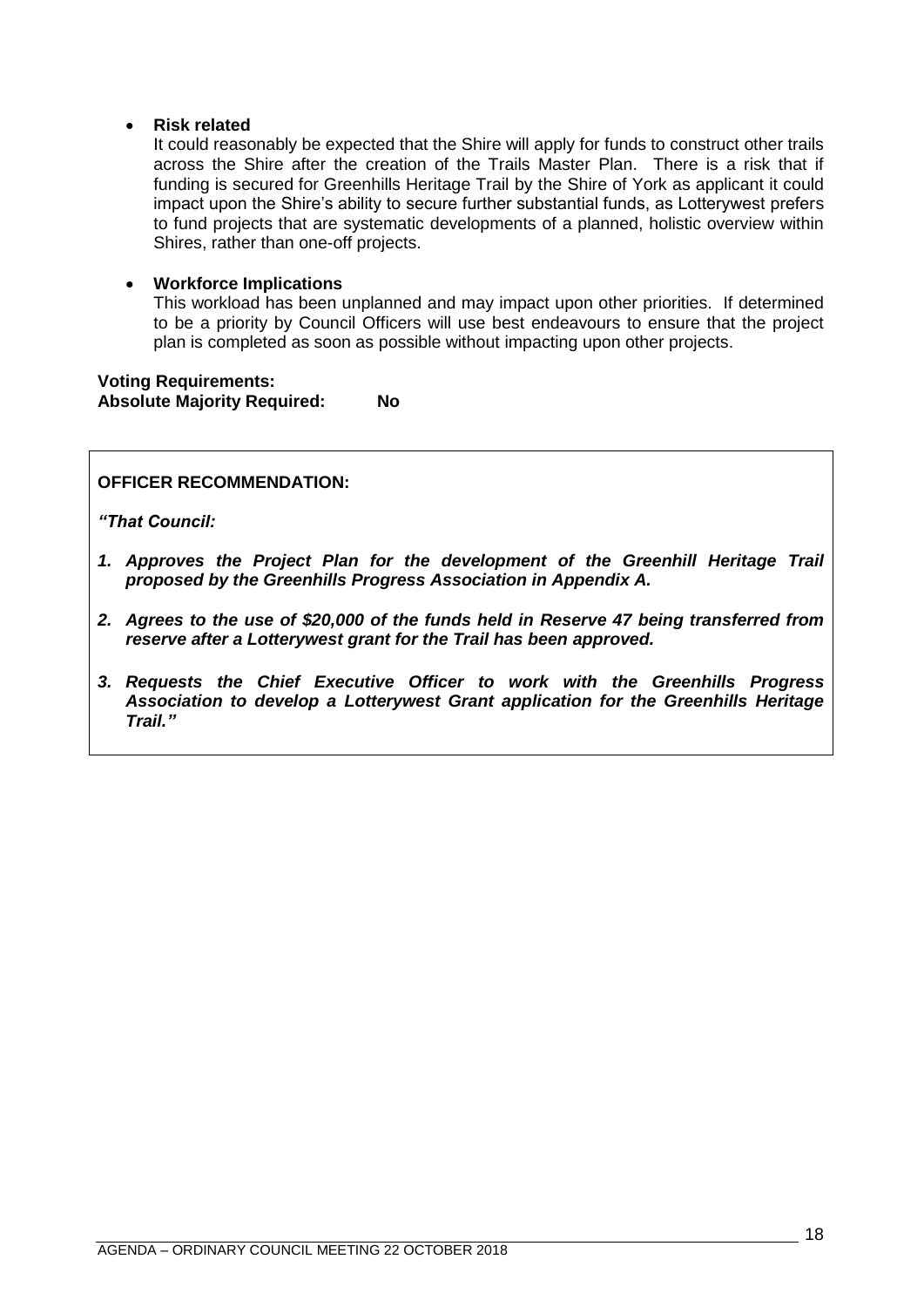# <span id="page-18-0"></span>*SY137-10/18 – Gooder Judda Aboriginal Corporation Request for Event Sponsorship*

| <b>FILE REFERENCE:</b>                | FI.DON.1                                                     |
|---------------------------------------|--------------------------------------------------------------|
| <b>APPLICANT OR PROPONENT(S):</b>     | <b>Gooder Judda Aboriginal Corporation</b>                   |
| <b>AUTHORS NAME &amp; POSITION:</b>   | <b>Esmeralda Harmer - Events &amp; Economic</b>              |
|                                       | <b>Development Officer</b>                                   |
| <b>RESPONSIBLE OFFICER:</b>           | <b>Paul Martin - Chief Executive Officer</b>                 |
| <b>PREVIOUSLY BEFORE COUNCIL: Nil</b> |                                                              |
| <b>DISCLOSURE OF INTEREST:</b>        | Nil                                                          |
| <b>APPENDICES:</b>                    | A - Letter of Request & draft Memorandum of<br>Understanding |
|                                       | B - 2019 Palace of the Stars Event Program                   |

### **Nature of Council's Role in the Matter:**

• Executive

#### **Purpose of the Report:**

To consider sponsorship of the 2019 Palace of the Stars event under the auspice of the Gooder Judda Aboriginal Corporation (GJAC).

This report also details GJAC's intentions to enter a Memorandum of Understanding with author, Karen McRoberts for delivery of the 2019 event.

#### **Background:**

The Palace of the Stars is a ticketed theatrical dinner event, set in the York Town Hall that recreates York's era of travelling music hall entertainers. The scripting for the show is based on author, Karen McRoberts' historical fiction novels of York.

In November 2016, Council resolved support of \$5,000 of cash and in kind as part of its Community Funding round to author Karen McRoberts, auspiced by Toodyay Festivals Inc for the event.

Following the delivery of the event in April 2017, Item *SY130-10/17 Palace of the Stars Multiyear Funding Proposal* was presented to Council where Council requested the Chief Executive Officer negotiate a draft two-year funding agreement with the organisers of the Palace of the Stars event and present the draft agreement to Council for consideration prior to execution.

Shortly after the meeting, Toodyay Festivals Inc indicated they would no longer be able to auspice the event. Ms McRoberts confirmed the York Community Resource Centre (YCRC) had agreed to become the new auspicing body. Officers prepared a draft agreement in consultation with the YCRC and presented this to Council at its 27 November, 2017 Ordinary Council Meeting.

Ahead of the scheduled meeting, the YCRC advised, due to their existing public liability and other insurances, they were unable to auspice the event and enter the multiyear agreement.

This information was communicated to Ms McRoberts with a recommendation that future events be postponed allowing ample opportunity for a suitable auspice organisation and committee structure to be sought. Ms McRoberts indicated her intention to continue with the 2018 event and advised Officers the York Friendship Club had agreed to become the new auspice organisation. Officers reflected the change in the draft agreement and met with the York Friendship Club to finalise the draft funding agreement obligations and responsibilities.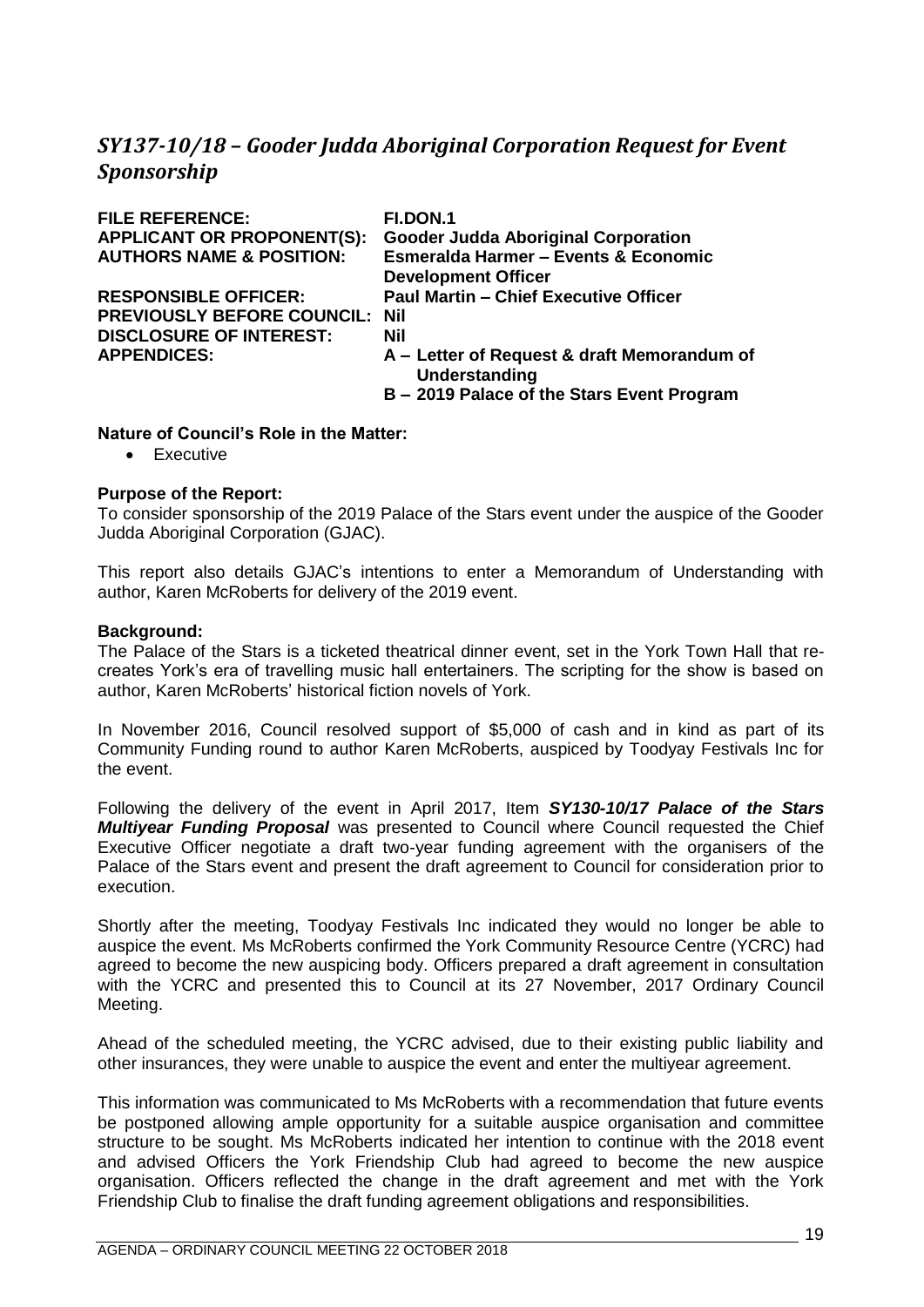At Council's 27 November, 2017 Ordinary Council Meeting, Council considered item *SY144- 11/17 – Shire of York & the York Community Resource Centre Multiyear Funding Agreement – Palace of the Stars* where it resolved:

"That Council:

- *1. Notes that Toodyay Festivals Inc will no longer auspice the Palace of the Stars event and the York Friendship Club Inc will now be the auspicing body.*
- *2. Agrees to the Multiyear Funding Agreement between the Shire of York and the York Friendship Club Inc as attached at Appendix A providing a maximum of \$15,000 over two years commencing in the 2017/18 financial year.*
- *3. Authorises the Shire President and Chief Executive Officer to engross the agreement on behalf of the Shire of York.*
- *4. Requests the Chief Executive Officer to allocate \$10,000 for the 2017/18 FY from Festivals Assistance GL 132150 and include an amount of \$5,000 in the 2018/19 FY draft budget for Councils consideration."*

Following Council's meeting, Officer's met with both the York Friendship Club and Ms McRoberts to execute the multiyear agreement and progress through the event approval process under the new auspice arrangement.

In March 2018, the Palace of the Stars event was delivered under the auspice of the York Friendship Club. Officers met with both the York Friendship Club and Ms McRoberts to evaluate the event and receive the acquittal. Officers note that both parties stated their dissatisfaction with the existing auspice arrangement, citing a breakdown in communication as the reason.

Further to this, the York Friendship Club returned to the Shire \$2,000 of proceeds from the 2018 event. These funds were originally to be utilised to fund the 2019 event however this was no longer achievable given the withdrawal of the York Friendship Club. The funds were returned to the Shire's Community Funding Pool for future funding applications.

In June 2018, Officers presented Item *SY000-06/18 – York Friendship Club – Palace of the*  **Stars Acquittal** where Council resolved;

"That Council:

- *1. Receives the Acquittal of the 2018 Palace of the Stars*
- *2. Notes the York Friendship Club wish to dissolve the current multiyear agreement between the York friendship Club and the Shire of York*
- *3. Invites Ms McRoberts to present to Council future Palace of the Stars event proposals*

At this time, Officers urged Ms McRoberts to take some time to reflect on these past experiences and clearly define the expectations sought from any new auspice organisations. Ms McRoberts wished to continue to seek a new auspice arrangement and confirmed the Gooder Judda Aboriginal Corporation was interested in partnering to deliver the event. A presentation was made to Council at its July briefing session regarding the proposed 2019 Palace of the Stars event.

In September Officers received a letter of request, draft MoU and proposed program and now present these documents to Council as Appendices to this report for consideration.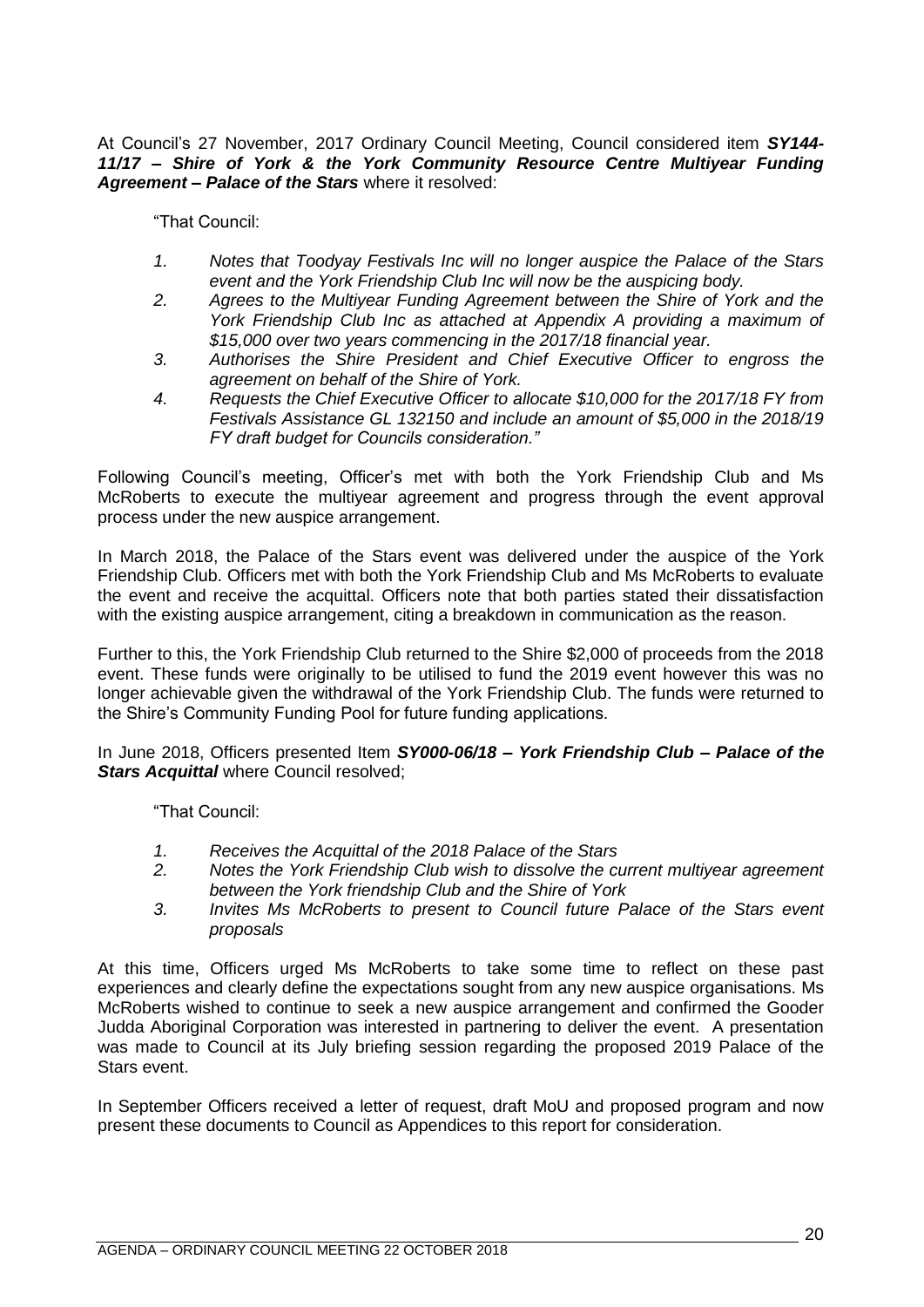### **Comments and details:**

The letter of request received from GJAC requests \$7,000 of cash sponsorship and three full days of Town Hall hire as an in-kind contribution to deliver the 2019 Palace of the Stars event.

The letter further requests that the Shire makes these funds available in November of this year to enable GJAC to program performers and advertise ticket sales ahead of the Christmas period.

The requested amount includes the \$2,000 returned to the Shire by the previous auspice organisation, the York Friendship Club. These funds were returned to the Community Funding pool for future community funding applications.

Officers see merit in both the GJAC auspice arrangement and the event. A clear governance structure between parties is evident and in meetings with the applicant, both parties have a clear understanding of their role responsibilities, which in previous auspice arrangements had not been apparent.

However, the request does not indicate:

- Expected ticket prices. In previous years, ticket prices have ranged from \$25 \$60 with mixed feedback from the community regarding value for money. It is difficult to gauge how many people are likely to attend if ticket prices are not identified or what concession costs for seniors could be. Previous feedback on the event indicates a majority of attendees were seniors and would be likely to attend future year events if tickets were reasonably priced.
- A detailed budget with indicative costs of programmed performers, lighting, sound, advertising and community workshops. The proposed program includes youth drama workshops planned for October but does not reflect venue hire costs, in kind voluntary assistance or advertising costs. Should GJAC seek external funding for this event, any application submitted would require the inclusion of these details.

Council's previous cash sponsorship of the past two Palace of the Stars events totals \$15,000. Both auspice organisations were required to provide detailed budgets indicated how the proposed funding was going to be spent.

The letter of request and draft MoU agreement between GJAC and Ms McRoberts is attached as **Appendix A** to this report.

Officers also note the 2019 Palace of the Stars proposed program as attached at **Appendix B** does not plan to include a matinee as part of the 2019 event, opting instead to offer gallery seating (upstairs of the Town Hall) at a reduced rate for the night performance only.

The inclusion of the matinee as part of the 2018 event proved popular, with the matinee time and reduced ticket prices attracting seniors and their carers and semi-retired community members to attend.

Officers believe this target market could attract a following for this type of event and would be encouraging event organisers to continue to build on this aspect of the event. Council's seed funding in previous years was intended to assist build the event over time utilising the elements that worked well, although the recent proposal does not clearly include these aspects, particularly targeted the event to the older demographic market.

Alternative options to cater to this target market could include:

- Working with the aged and community care facilities in the town to include pop up performances at residential facilities instead of resourcing a full matinee show
- Programming the event to occur in York's peak seasons such as wildflower season to capture larger audiences of the older demographic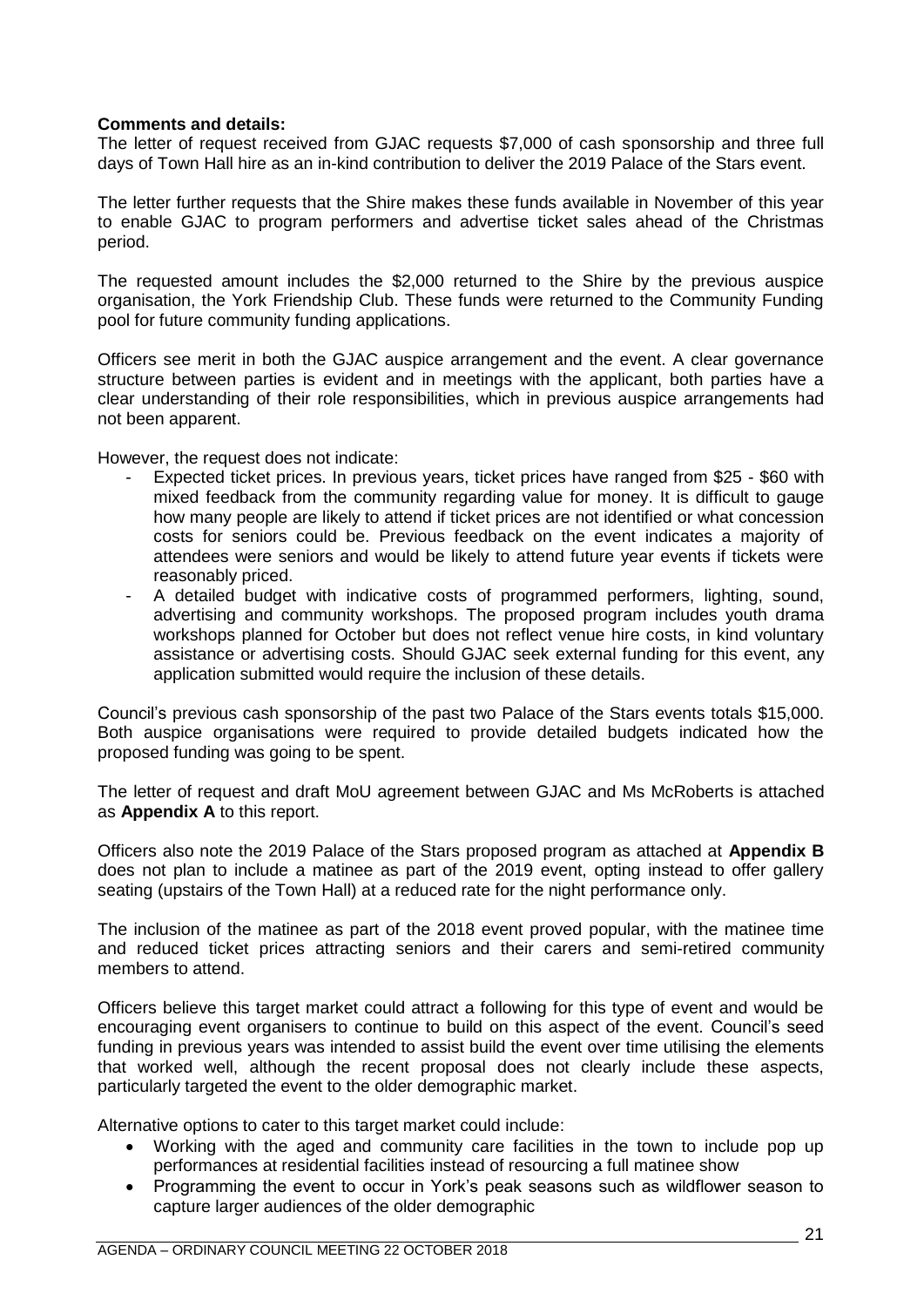- Reconsidering offering the event to occur as a matinee only event and developing the inclusions to suit this target market
- Offering half price tickets to attend the performance until first intermission
- Actively seeking voluntary involvement from York's senior community groups such as the York Society, York Old Time Dance Group, York Community Radio and York Senior Mobility Group.

Refining these elements with a senior and older demographic focus could increase audience numbers, exposure of the event and assist to provide voluntary staff. It also assists external funders to clearly understand the events target market and its benefits to the community.

Officers acknowledge the Palace of the Stars event concept has had a tumultuous auspicing history which has impacted on its reputation. Officers agree the new auspice arrangement and structure is likely to be successful, however work to develop the core branding for the event with the community is imperative to ensure the event does not suffer any further reputational loss.

Officers recommend funding the event in the 2019/20 financial year to allow ample opportunity for GJAC to fully develop the event, including;

- Engaging community organisations to increase volunteers and event assistance, particularly with senior based organisations and local aged care providers as detailed in this report.
- Addressing the lessons learnt from both the 2017 & 2018 events and developing strategies to improve these outcomes
- Researching potential external funding sources to co-fund future events

### **Options:**

- 1. Council could choose not to provide further funding support for this event in consideration of the varying number of auspice arrangements and significant funding already provided by Council. Officers are not recommending this option as the event concept is sound however work to develop the program and its budget needs consideration.
- 2. Council could choose to support the proposal for the event to be delivered in 2019 by GJAC as requested in Appendix A for the amount requested of \$7,000. Officers are not recommending this option as some of the elements that worked well as part of the 2017 & 2018 events have not been detailed for inclusion in the 2019 event.
- 3. Council could choose to allocate \$5,000 in the 2019/20 draft financial budget as per the original funding agreement between the York Friendship Club and Ms McRoberts, for support of a Palace of the Stars event to occur in 2020. Officers are recommending this option.

It is hoped that this commitment will provide surety to both GJAC and Ms McRoberts that secured funding provides and will enable sufficient time for both parties to fully develop the community engagement elements for the event to ensure its long term success.

### **Implications to consider:**

• **Consultative**

Officers have met with both GJAC and Ms McRoberts on several occasions in preparation of this report.

• **Strategic**

Nil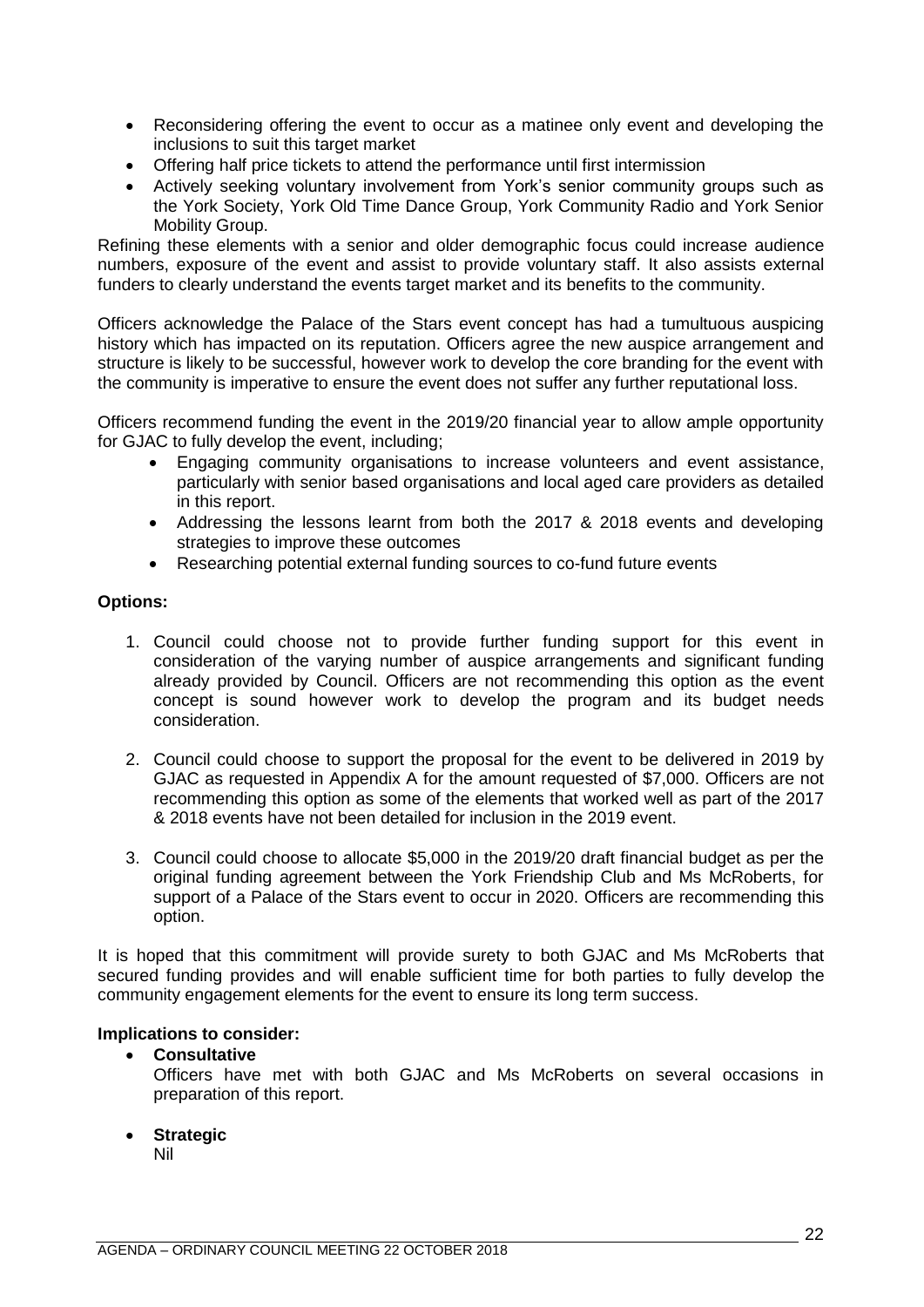### • **Policy related**

Officers acknowledge that GJAC has received funding through Council's April Community Funding round for school holiday activities. Under Council's *C1.3 Community Funding: Grants & Sponsorship* policy more than one application from the same source in any one year is deemed ineligible for additional funding in that year. In consideration of the complex auspice arrangements experienced for this event and in an effort to support the proposal, Officers are presenting the request and event proposal to Council to consider on its merits.

### • **Financial**

In previous funding agreements for this event, Council has committed \$5,000 for this event from GL132150 Festivals Assistance.

Should Council choose to support the officer recommendation, a \$5,000 allocation from GL 132150 Festivals Assistance would need to be included in the 2019/20 draft financial budget for delivery of a 2020 Palace of the Stars event under the auspice of GJAC.

There is no allocation in the 2018/19 FY budget towards this event. Should Council choose to support the event request for the 2019 event, funds for allocation will need consideration as part of the midyear budget review.

### • **Legal and Statutory**

Nil

### • **Risk related**

Officers note the events reputational risk has increased due to the varying amount of auspicing organisation and stakeholder trust in the event. This poses a credibility risk to the event however, Officers rate this risk as minor. Although this perceived risk is not directly related to the Shire and its involvement, Officers note this risk should bear consideration for future sponsorship of this event.

# • **Workforce Implications**

Nil

**Voting Requirements: Absolute Majority Required: No**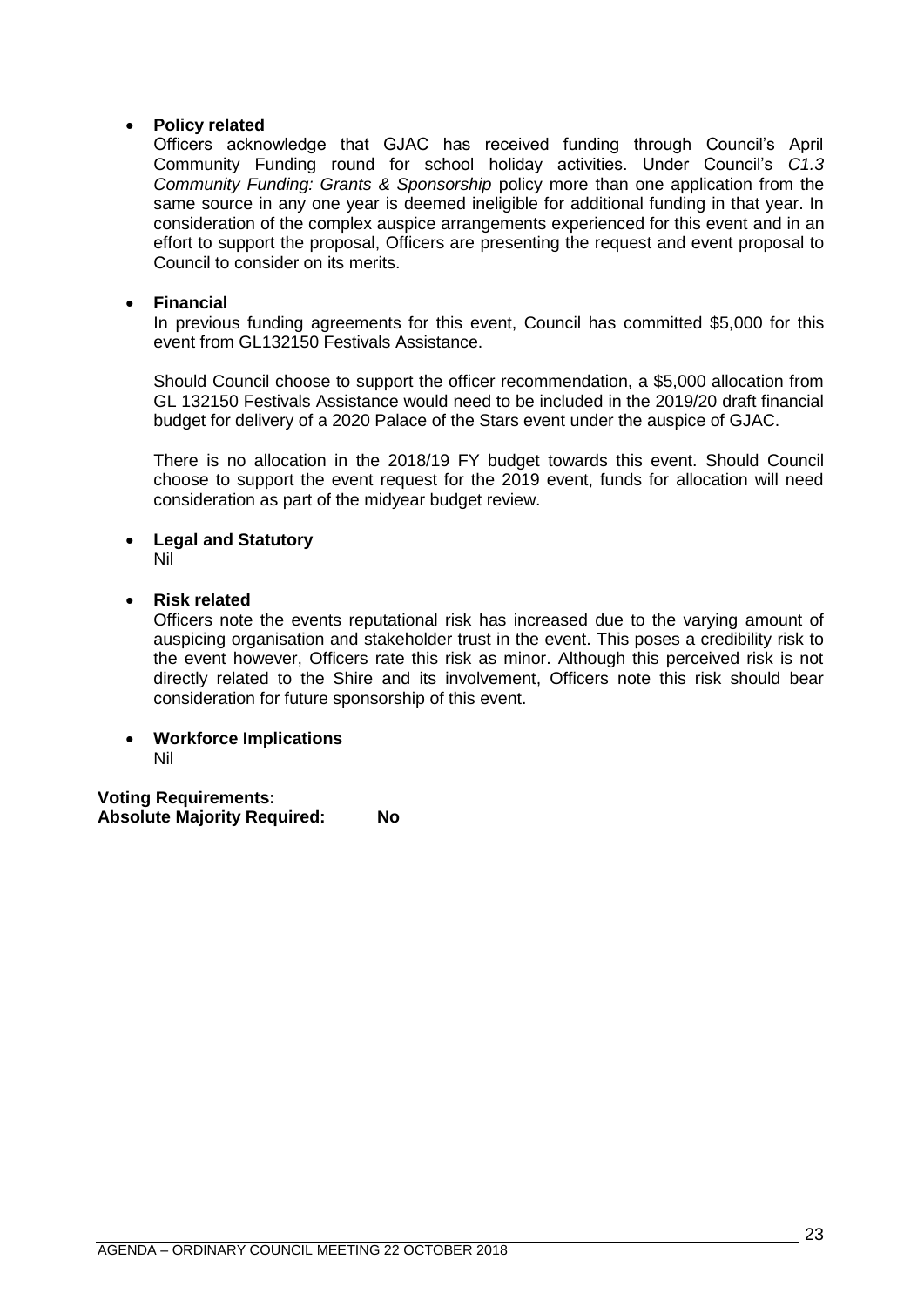### **OFFICER RECOMMENDATION:**

### *"That Council:*

- *1. Receives the request from the Gooder Judda Aboriginal Corporation to auspice the 2019 Palace of the Stars event.*
- *2. Declines to support the event in 2019 for the following reasons;*
	- *• to enable the applicant to source external funding to further support the event*
	- *• to enable the applicant to fully scope budget details and community participation opportunities into the event*
- *3. Indicates it is prepared to consider cash sponsorship of \$5,000 from GL Festivals Assistance for the Palace of the Stars event to occur in the 2019/20 Financial Year if the above matters are demonstrated in a revised proposal*  which can be considered by Council at a future time as part of the next *community sponsorship round.*
- *4. Requests the Chief Executive Officer to include an amount of \$5,000 in the 2019/20 FY draft budget for Councils consideration."*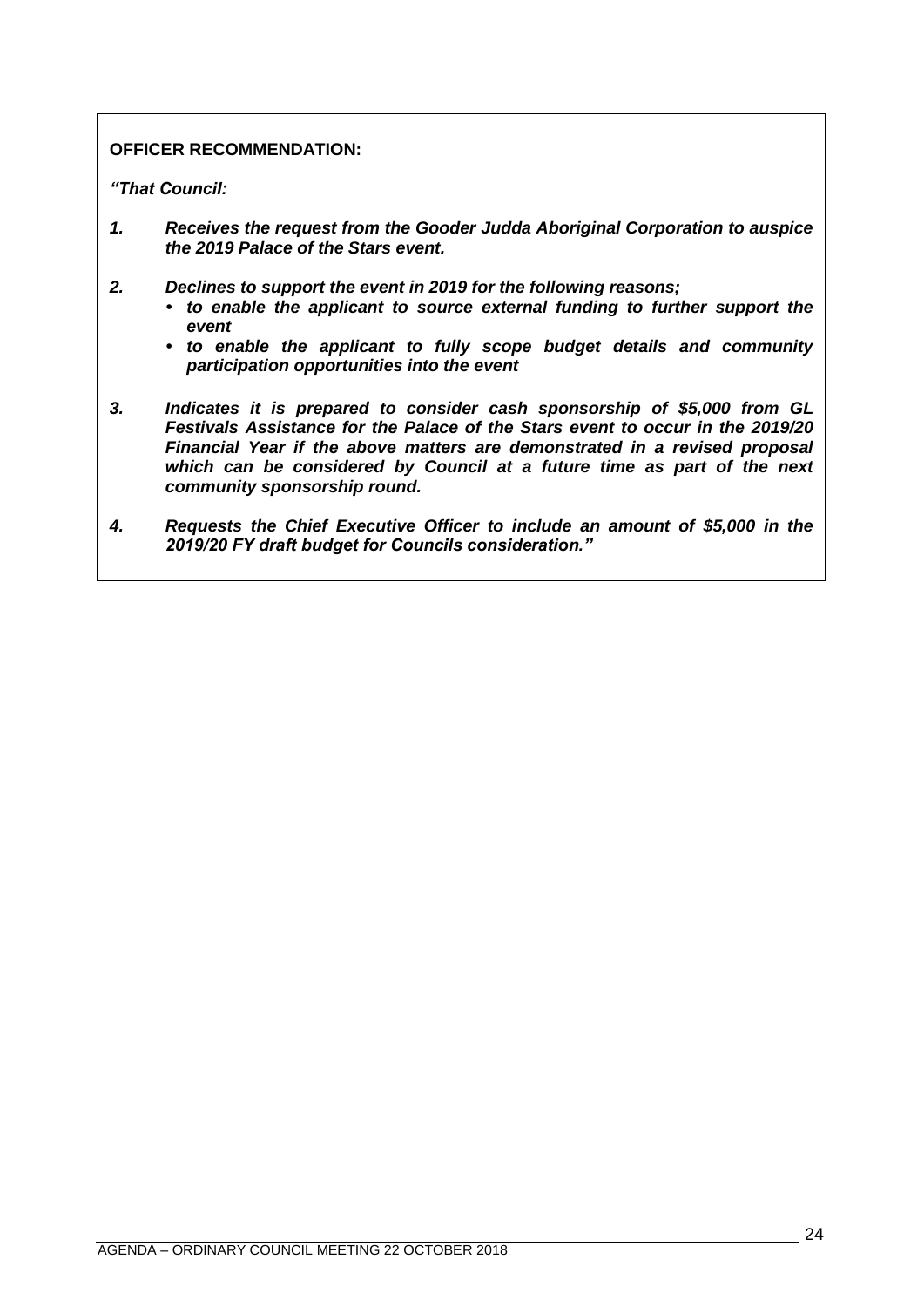# <span id="page-24-0"></span>*SY138-10/18 – Proposal to Make Shire of York Local Government Property Amendment Local Law*

| <b>FILE REFERENCE:</b>                    | LE.LLW.2                                                                         |
|-------------------------------------------|----------------------------------------------------------------------------------|
| <b>APPLICANT OR PROPONENT(S):</b>         | <b>Shire of York</b>                                                             |
| <b>AUTHORS NAME &amp; POSITION:</b>       | Suzie Haslehurst – Executive Manager, Corporate and<br><b>Community Services</b> |
| <b>RESPONSIBLE OFFICER:</b>               | Suzie Haslehurst - Executive Manager, Corporate and                              |
|                                           | <b>Community Services</b>                                                        |
| PREVIOUSLY BEFORE COUNCIL: 16 August 2010 |                                                                                  |
|                                           | 27 April 2011, 16 May 2011                                                       |
|                                           | 16 April 2012, 16 July 2012                                                      |
| <b>DISCLOSURE OF INTEREST:</b>            | Nil                                                                              |
| <b>APPENDICES:</b>                        | <b>Letter from Joint Standing Committee</b><br>А.                                |
|                                           | <b>Letter to Joint Standing Committee</b><br>В.                                  |
|                                           | <b>Local Government Property Local Law 2001</b><br>C.                            |
|                                           | <b>Draft Local Government Property Amendment</b><br>D.<br><b>Local Law 2018</b>  |

### **Nature of Council's Role in the Matter:**

- Legislative
- Review

### **Purpose of the Report:**

This report requests Council to commence the process to make the *Shire of York Local Government Property Amendment Local Law 2018* in accordance with Section 3.12 of the *Local Government Act 1995* (The Act).

#### **Background:**

The *Shire of York Local Government Property Local Law* was gazetted on 17 January 2001.

On 16 July 2012, Council considered advice received from the Joint Standing Committee on Delegated Legislation (the Committee) regarding the *Shire of York Local Government Property Amendment Local Law 2012* which was adopted in April 2012 and forwarded to the Committee. At that time Council resolved the following;

*That the Joint Standing Committee on Delegated Legislation be advised that the Council agrees to the following undertakings in relation to the Shire of York Local Government Property Amendment Local Law 2012:*

- *1. delete clause 2.3(3) from Part 2 of Schedule 2;*
- *2. delete clause 2.4(1) from Part 2 of Schedule 2;*
- *3. make all consequential amendments arising from the Committee's undertakings;*
- *4. that all undertakings will be completed within 6 months from the date of the Shires advice to the Committee;*
- *5. provide a copy of the minutes where the Council agrees to the Committee's undertakings; and*
- *6. in the interim, where the Shire of York makes the local law publicly available, whether in electronic form or hard copy, it will be accompanied by a copy of the undertakings.*

The Committee was advised of the above on 17 July 2012. On 9 December 2014, the Shire received a request for an update from the Committee. Officers advised that the Council had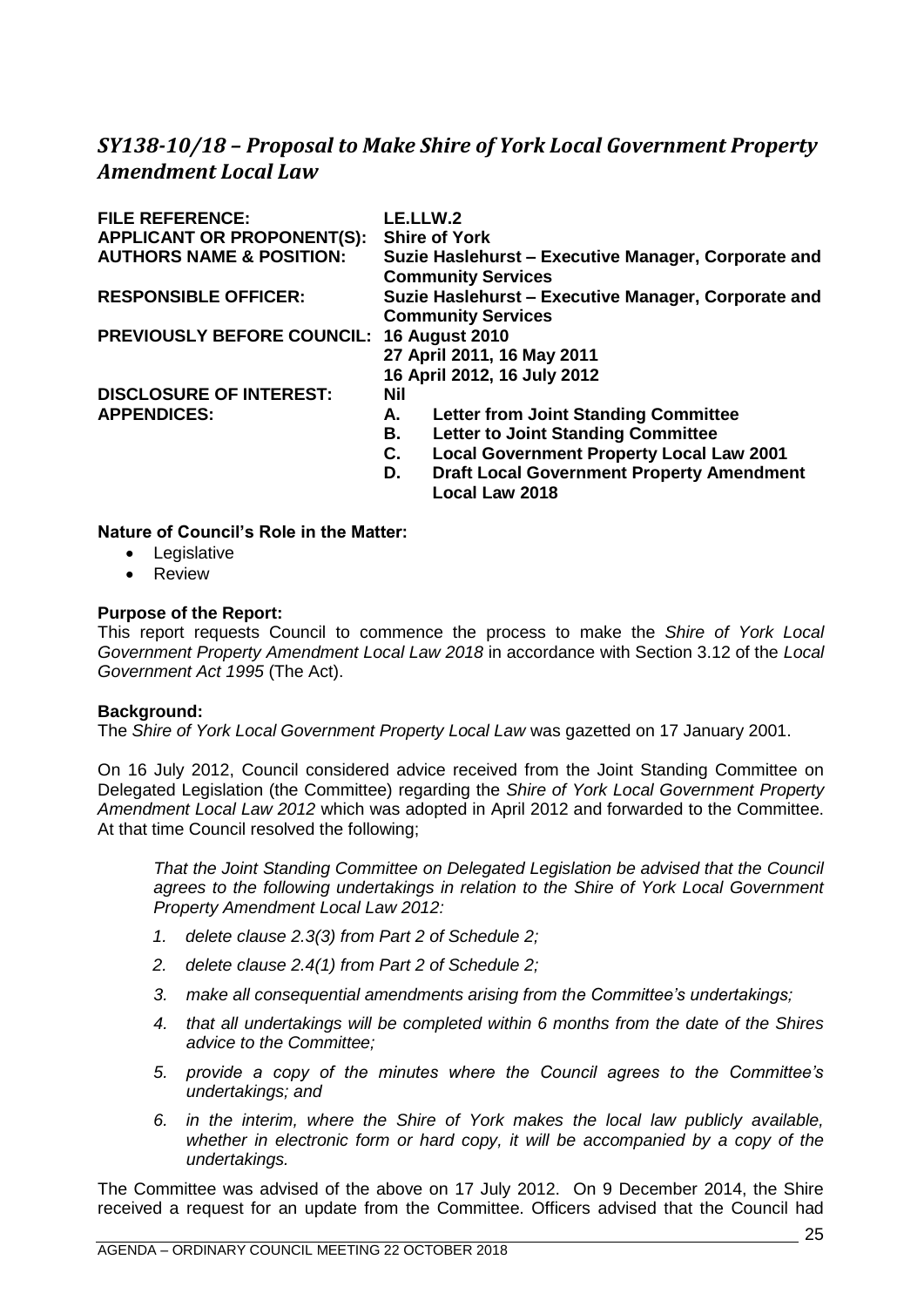been suspended and a Commissioner appointed. It appears no further action was taken to implement the required undertakings.

On 16 May 2018, the Shire received a letter from the Committee regarding this matter which is attached at Appendix A. Officers liaised with the Committee clerk and a letter was sent to the Committee (Appendix B) outlining a timeline to complete the required process.

#### **Comments and details:**

Given the time that has elapsed, Council is requested to commence the process of making a new amendment local law incorporating the changes proposed in the *Local Government Property Amendment Local Law 2012* and those requested by the Joint Committee on Delegated Legislation.

#### *Purpose and Effect*

In accordance with Section 3.12(2) of the Act and Regulation 3 of the *Local Government (Functions and General) Regulations 1996,* the presiding member is required to give notice of the purpose and effect of the local law before advertising for public submissions.

Officers recommend the following purpose and effect of the proposed amendment local law.

### *Proposed Local Government Property Amendment Local Law 2018*

- Purpose: To restrict and prohibit certain activities on local government property and review the modified penalties.
- Effect: To control the use of local government property and create offences for inappropriate behaviour in or on local government property.

### **Options:**

Council could if it wished, repeal the *Shire of York Local Government Property Local Law* and re-make the local law. This would require a much more detailed review of the entire local law. However, advice from the Committee is that it is more common for a local government to make an amendment local law.

#### **Implications to consider:**

#### • **Consultative**

Section 3.12 of the Act requires that the local government advertises a proposed local law for a period of not less than 42 days (not including the day of advertising the day of the close of submissions).

Officers have sought advice from the Joint Standing Committee on Delegated Legislation and the Department of Local Government regarding the process for finally resolving this matter.

### • **Strategic**

*Strong and Effective Leadership* 5.1 Effective and informed governance and decision-making

### • **Policy related**

G4.8 *Legislative Compliance*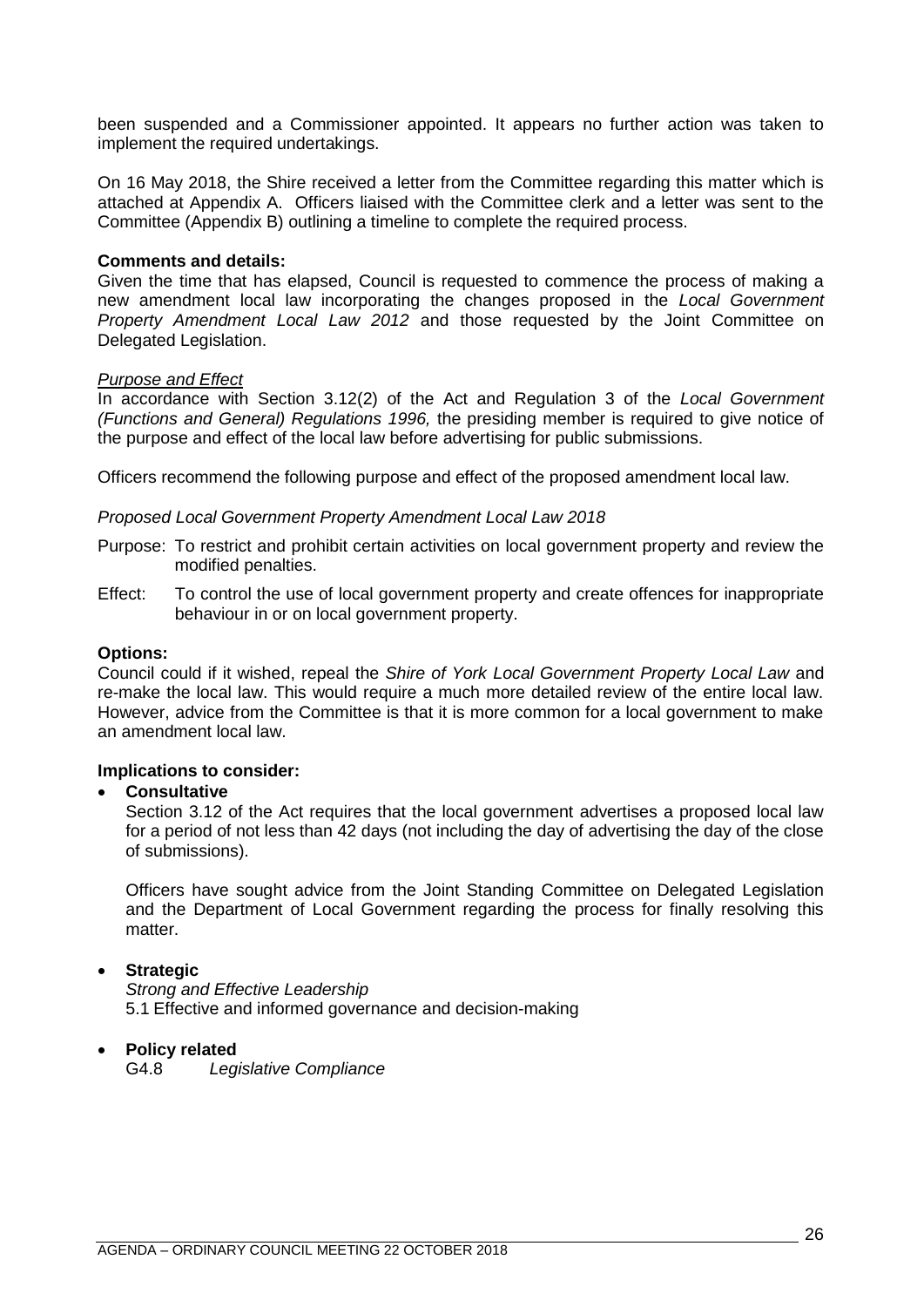### • **Financial**

It is anticipated that the cost of advertising will be the only expense incurred during this process, projected to be:

- The West Australian approximately \$800-900 plus GST
- Local Government Gazette approximately \$700 plus GST.

These amounts will be sourced from GL 42185 - Office Advertising and any implications of this unexpected expense considered during the quarterly Financial and Costing Review process.

### • **Legal and Statutory**

### *Local Government Act 1995*

### *3.12. Procedure for making local laws*

- *(1) In making a local law a local government is to follow the procedure described in this section, in the sequence in which it is described.*
- *(2A) Despite subsection (1), a failure to follow the procedure described in this section does not invalidate a local law if there has been substantial compliance with the procedure.*
	- *(2) At a council meeting the person presiding is to give notice to the meeting of the purpose and effect of the proposed local law in the prescribed manner.*
	- *(3) The local government is to —*
		- *(a) give Statewide public notice stating that —*
			- *(i) the local government proposes to make a local law the purpose and effect of which is summarized in the notice; and*
			- *(ii) a copy of the proposed local law may be inspected or obtained at any place specified in the notice; and*
			- *(iii) submissions about the proposed local law may be made to the local government before a day to be specified in the notice, being a day that is not less than 6 weeks after the notice is given;*

*and*

- *(b) as soon as the notice is given, give a copy of the proposed local law and a copy of the notice to the Minister and, if another Minister administers the Act under which the local law is proposed to be made, to that other Minister; and*
- *(c) provide a copy of the proposed local law, in accordance with the notice, to any person requesting it.*
- *(3a) A notice under subsection (3) is also to be published and exhibited as if it were a local public notice.*
- *(4) After the last day for submissions, the local government is to consider any submissions made and may make the local law\* as proposed or make a local law\* that is not significantly different from what was proposed.*

*\* Absolute majority required.*

- *(5) After making the local law, the local government is to publish it in the Gazette and give a copy of it to the Minister and, if another Minister administers the Act under which the local law is proposed to be made, to that other Minister.*
- *(6) After the local law has been published in the Gazette the local government is to give local public notice —*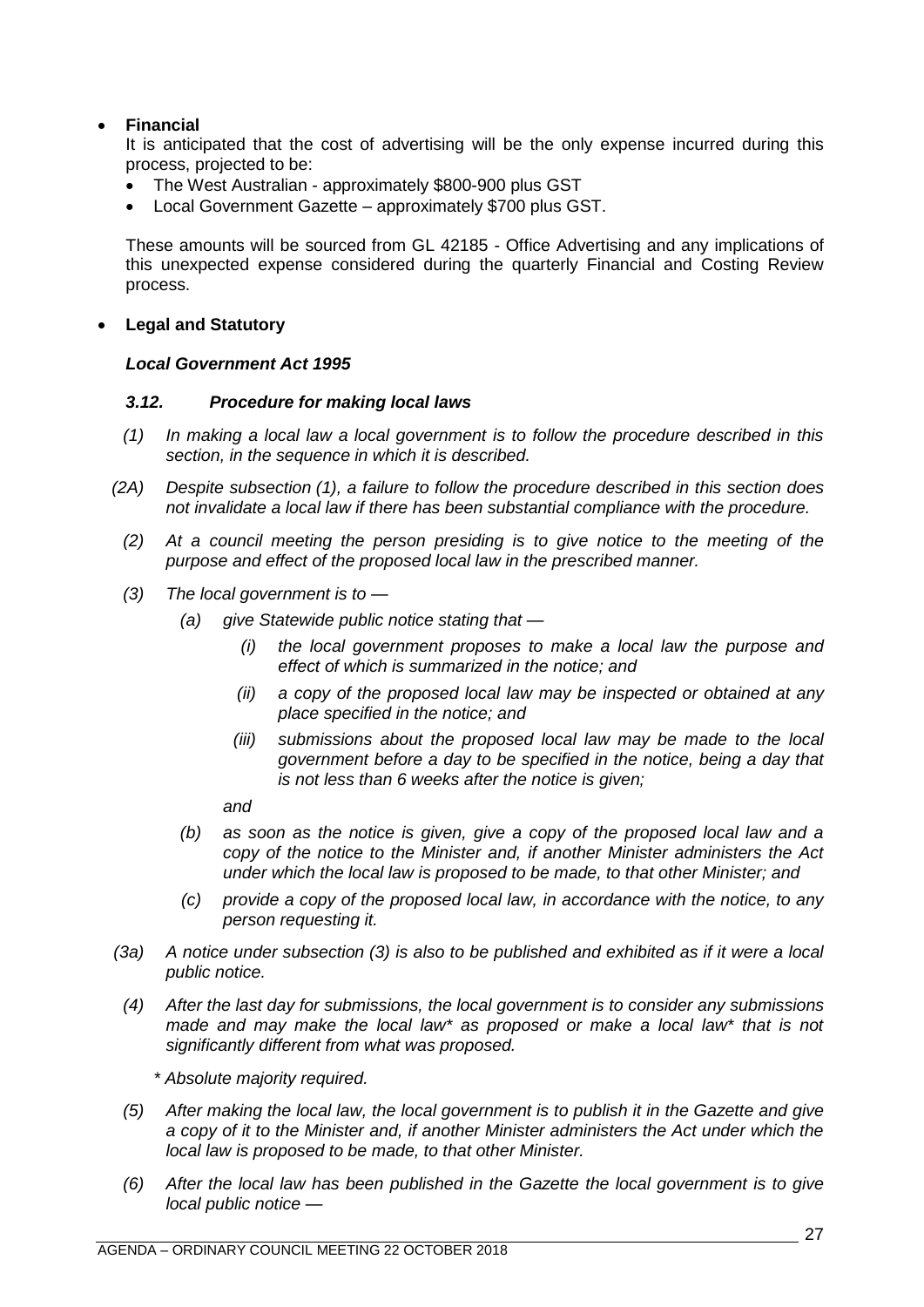- *(a) stating the title of the local law; and*
- *(b) summarizing the purpose and effect of the local law (specifying the day on which it comes into operation); and*
- *(c) advising that copies of the local law may be inspected or obtained from the local government's office.*
- *(7) The Minister may give directions to local governments requiring them to provide to the Parliament copies of local laws they have made and any explanatory or other material relating to them.*
- *(8) In this section —*

*making in relation to a local law, includes making a local law to amend the text of, or repeal, a local law.*

### *Local Government (Functions and General) Regulations 1996*

*3. Prescribed manner of giving notice of purpose and effect of proposed local law (Act s. 3.12(2))*

*For the purpose of section 3.12 of the Act, the person presiding at a council meeting is to give notice of the purpose and effect of a local law by ensuring that —*

- *(a) the purpose and effect of the proposed local law is included in the agenda for that meeting; and*
- *(b) the minutes of the meeting of the council include the purpose and effect of the proposed local law.*

### • **Risk related**

The compliance risk of not undertaking the process of making a new *Local Government Property Amendment Local Law* is considered high with a reputational risk rated moderate.

• **Workforce Implications** Nil

**Voting Requirements: Absolute Majority Required: No**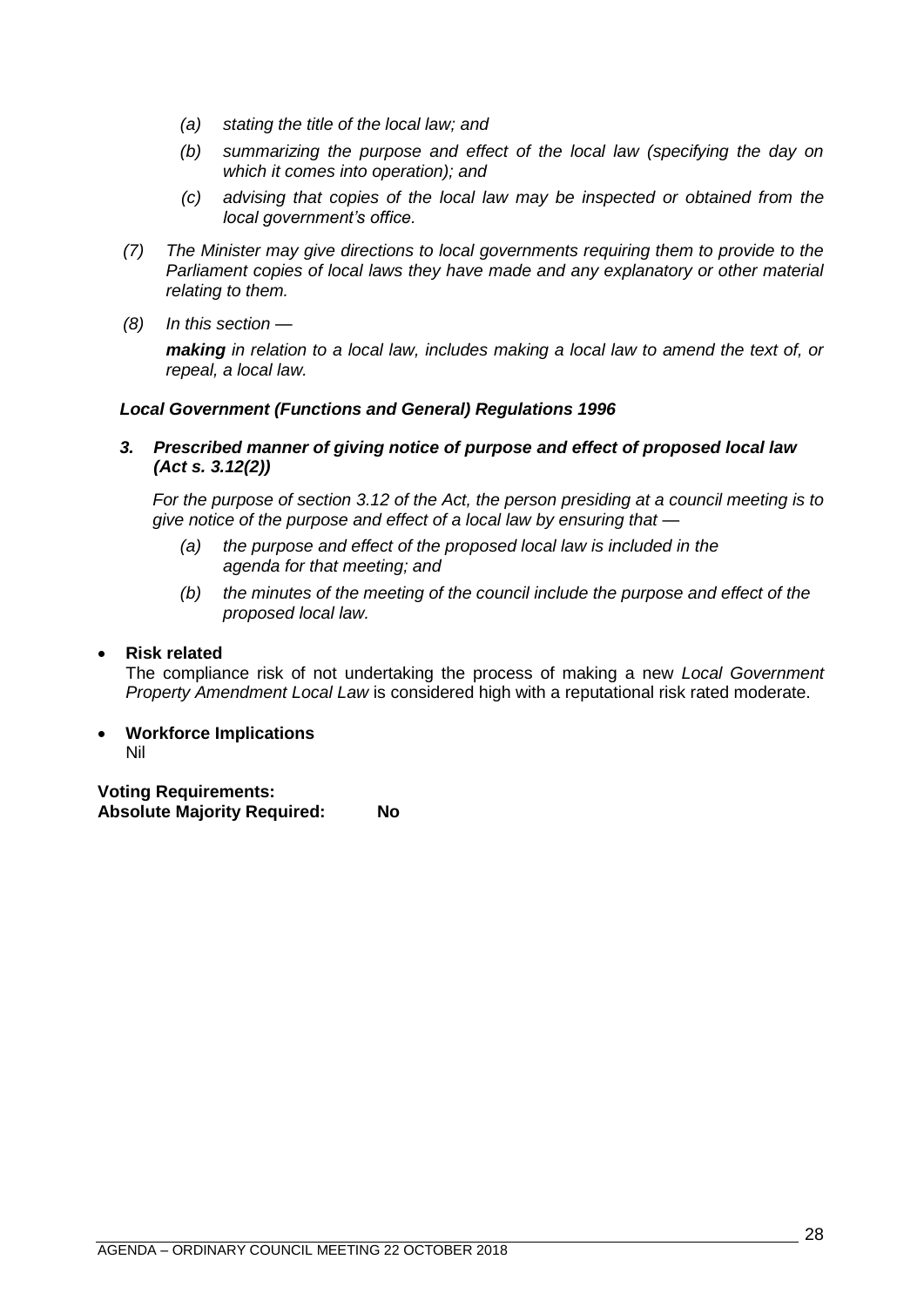### **OFFICER RECOMMENDATION:**

*"That Council:*

- *1. Pursuant to Section 3.12 of the Local Government Act 1995, endorses the proposed Local Government Property Amendment Local Law 2018 as attached at Appendix D to this report for the purposes of public advertising;*
	- *a) the purpose of which is to restrict and prohibit certain activities on local government property and review the modified penalties; and*
	- *b) the effect of which is to control the use of local government property and create offences for inappropriate behaviour in or on local government property.*
- *2. Requests the Chief Executive Officer to:*
	- *a) give state wide and local public notice of the proposed law, its purpose and effect and invite public submission for a period of 42 days in accordance with Section 3.12(3) of the Local Government Act 1995;*
	- *b) send a copy of the local law and a copy of the public notice to the Minister for Local Government.*
- *3. Notes that, following the close of the public advertising period, a report will be brought back to Council to consider the submissions received and any proposed amendments required prior to adoption."*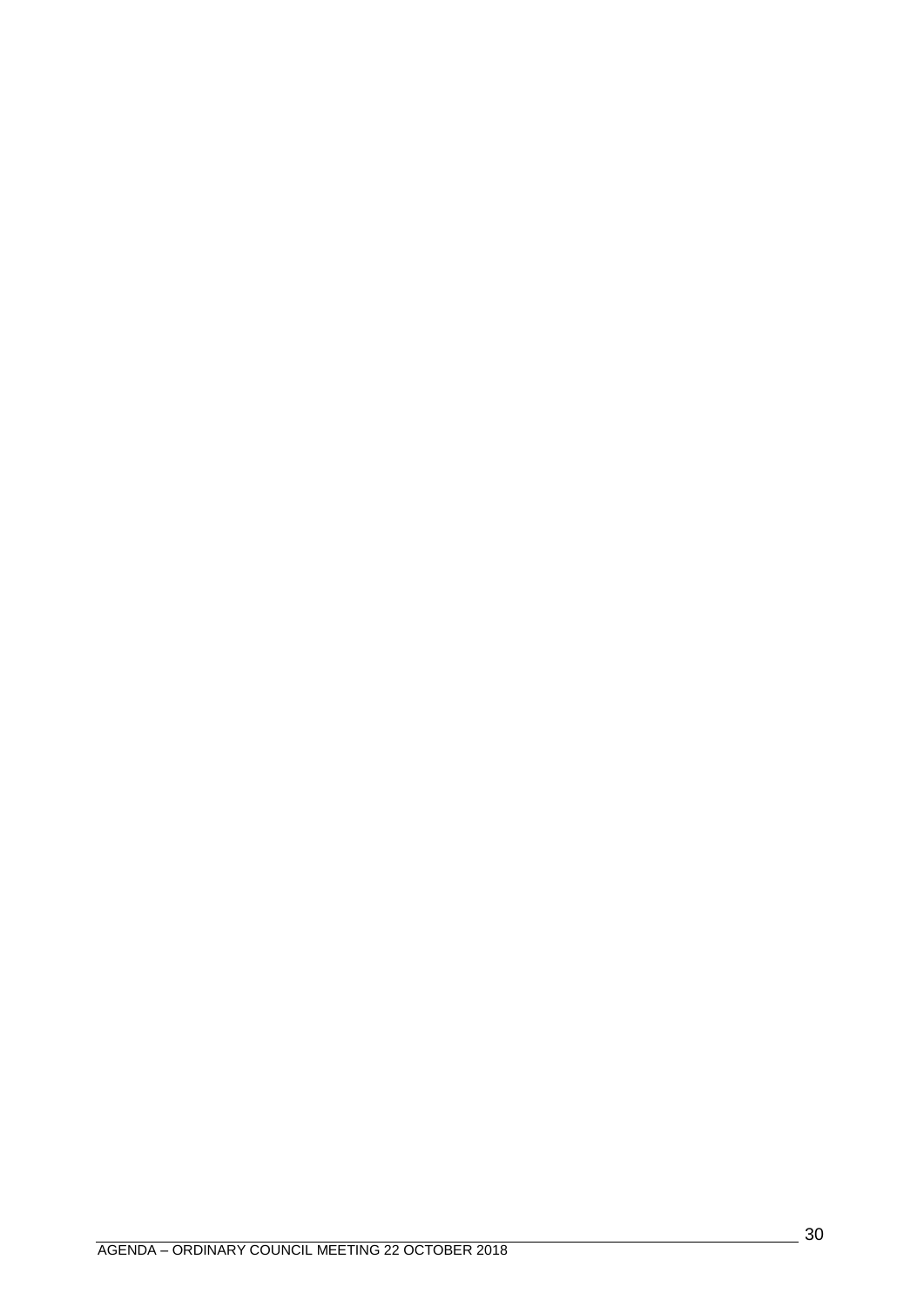# <span id="page-30-0"></span>*SY139-10/18 – Archaeological Excavation at York Residency Museum in Partnership with the University of Western Australia*

| <b>FILE REFERENCE:</b>              | <b>CCP.11</b>                                                             |
|-------------------------------------|---------------------------------------------------------------------------|
| <b>APPLICANT OR PROPONENT(S):</b>   | <b>Shire of York</b>                                                      |
| <b>AUTHORS NAME &amp; POSITION:</b> | Suzie Haslehurst - Executive Manager, Corporate<br>and Community Services |
| <b>RESPONSIBLE OFFICER:</b>         | Suzie Haslehurst - Executive Manager, Corporate<br>and Community Services |
| <b>PREVIOUSLY BEFORE COUNCIL:</b>   | N/A                                                                       |
| <b>DISCLOSURE OF INTEREST:</b>      | Katie Benfield, Residency Museum Curator - Impartial                      |
| <b>APPENDICES:</b>                  | A. Letter from UWA                                                        |

### **Nature of Council's Role in the Matter:**

• Executive

### **Purpose of the Report:**

To advise Council of required works at the York Residency Museum and a proposal for an archaeological excavation to be undertaken at the same time by the Museum Curator under the supervision of the University of Western Australia.

#### **Background:**

It has been identified that one of the floor joists in the York Residency Museum has been compromised and may be unsafe. Unfortunately, the joist is in a location that is inaccessible without removing five floor boards in order to determine the problem and obtain quotes to repair it.

The floor boards in question are original to the building and have never before been taken up. The Residency Museum is an extremely significant site not only to York but to all of Western Australia. Therefore, before the joist can be examined, the archaeological deposit under the floor boards should be excavated and preserved.

The Museum Curator has worked three days per week at the York Residency Museum since joining the Shire in September 2016. In 2019, she will commence an honours dissertation in Archaeology at the University of Western Australia and has proposed that the project forming the basis of her honours research be focused on the York Residency Museum. In particular, the excavation required before the affected floorboard joist can be inspected. This will not affect her role and/or hours as Curator of the Residency Museum.

### **Comments and details:**

Officers have met with Dr Sean Winter, Lecturer in Archaeology at the University of Western Australia (UWA) regarding the ethics of allowing a Shire employee to undertake this work. Dr Winter fully supports the proposal, as outlined in his letter attached at Appendix 1 to this report. Dr Winter will supervise the excavation with the Museum Curator acting as an assistant excavator.

It is proposed to close the Museum from Wednesday 7 November until Friday 9 November 2018 for the excavation in order to preserve the objects in the Museum. However, the local community will be invited to observe the excavation as it takes place.

The assemblage excavated will then be removed to the UWA Archaeological Laboratory where it will be analysed by the Museum Curator as part of her honours dissertation in 2019. The material will be returned to York and accessioned into the collection of the York Residency Museum once the project is complete.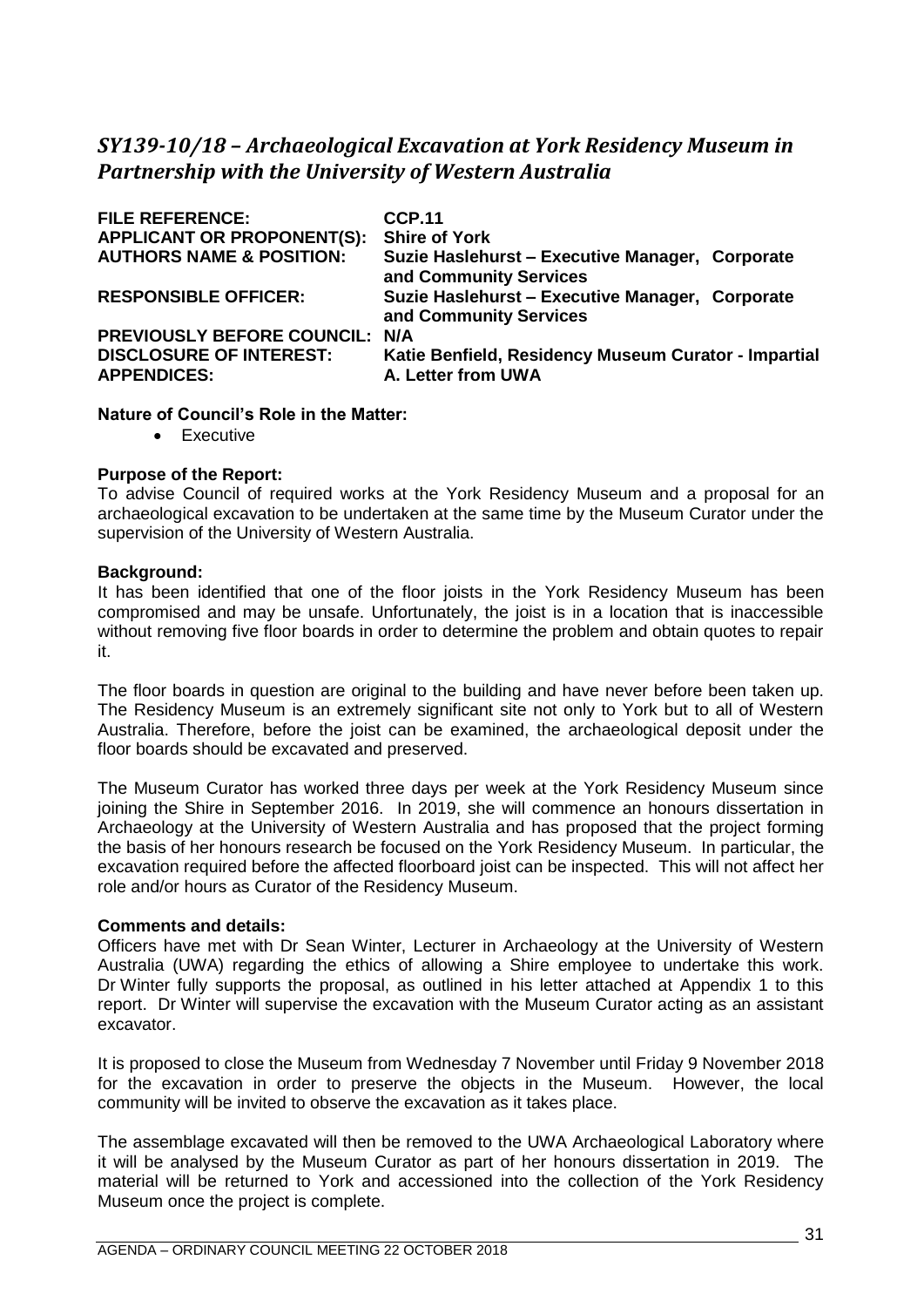As cited by Dr Winter, this proposal offers a number of benefits to the Shire of York by;

- Providing an officer who has proven her value to the Shire with an opportunity for professional development;
- Adding significantly to the understanding of the Residency Museum as an important archaeological site with links to other Western Australian convict sites;
- Preserving and protecting the heritage values of the York Residency Museum;
- Adding substance to the existing MOU with UWA and further raising the profile of York's archaeological significance; and
- Potentially adding valuable artefacts to the Museum's collection.

In addition, regardless of this proposal, as a State Registered significant site, the Shire would need to consider engaging the services of a qualified archaeologist. The proposal therefore offers the opportunity to have important work undertaken at no charge to ratepayers.

### **Options:**

Council could request that the Museum Creator chooses another project location outside of York for her honours dissertation. However, this denies the benefits outlined above and potentially could damage the reputation of the Shire by indicating a lack of regard for the significance of the Residency Museum and the opportunity undertake this archaeological analysis at no costs to the Shire.

### **Implications to consider:**

### • **Consultative**

As outlined above, it is proposed to invite the local community to observe the excavation. This will be done via the Shire's website, social media and public noticeboards.

Local Balladong Elders will be notified that the work will be taking place as a courtesy. While it is not anticipated that any Indigenous material will be found inside the building. this is considered best practice.

### • **Strategic**

This proposal specifically addresses the outcomes in the Shire's Strategic Community Plan relating to the theme:

*A Leader in Cultural Heritage and Environment*

• **Policy related**

Nil

### • **Financial**

There will be an initial minor cost to remove the floorboards. However, this is required to determine the damage to the floor joist and will be done using funds allocated for maintenance. Depending on the result of the inspection, further funds will be required to repair the joist but the extent cannot be projected at this time.

As outlined previously, this project enables required archaeological works to be undertaken at no cost to the Shire.

• **Legal and Statutory**

Nil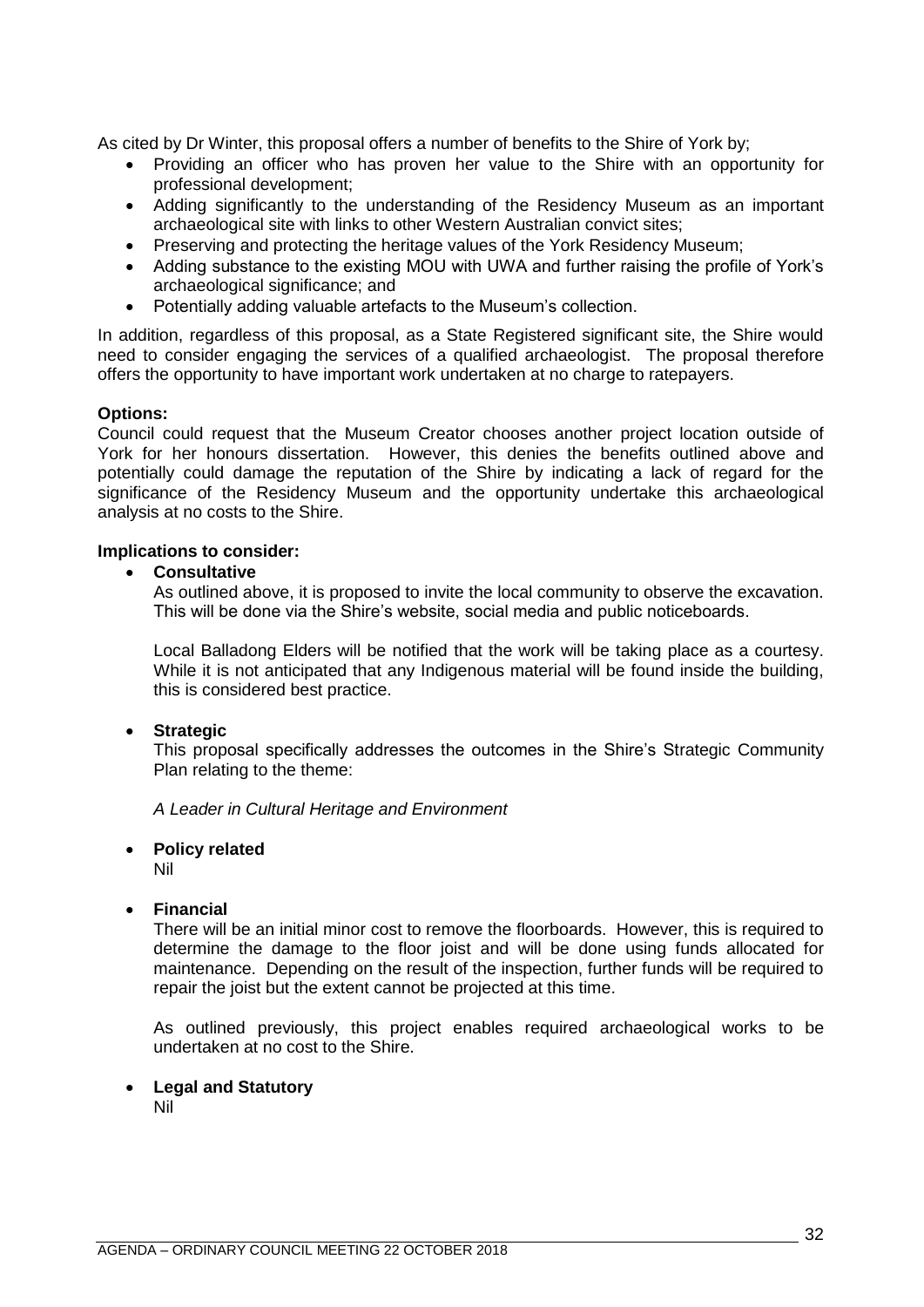### • **Risk related**

There is a risk there could be a perceived conflict given the Museum Curator is an employee of the Shire. However, the excavation will be led by an appropriately qualified supervisor and the analysis will be carried out at the UWA laboratory in the Curator's own time. Officers are satisfied that the benefits to the Shire far outweigh the risks and this report is intended to ensure transparency and accountability.

### • **Workforce Implications** Should Council choose to accept this proposal, it is likely to result in a staff retention benefit.

### **Voting Requirements: Absolute Majority Required: No**

### **OFFICER RECOMMENDATION**

*"That Council accepts the proposal for the Residency Museum Curator to undertake excavation works at the Residency Museum as described in this report noting that;*

- *1. the works will be fully supervised by Dr Sean Winter, Lecturer in Archaeology at the University of Western Australia;*
- *2. recovered materials will be removed from site for analysis at the University of Western Australia by the Residency Museum Curator as part of her honours dissertation at no cost to the Shire;*
- *3. analysis and corresponding research will be undertaken in the personal time of the Museum Curator; and*
- *4. artefacts will be returned to the Shire to be accessioned into the collection of the York Residency Museum at the completion of the project."*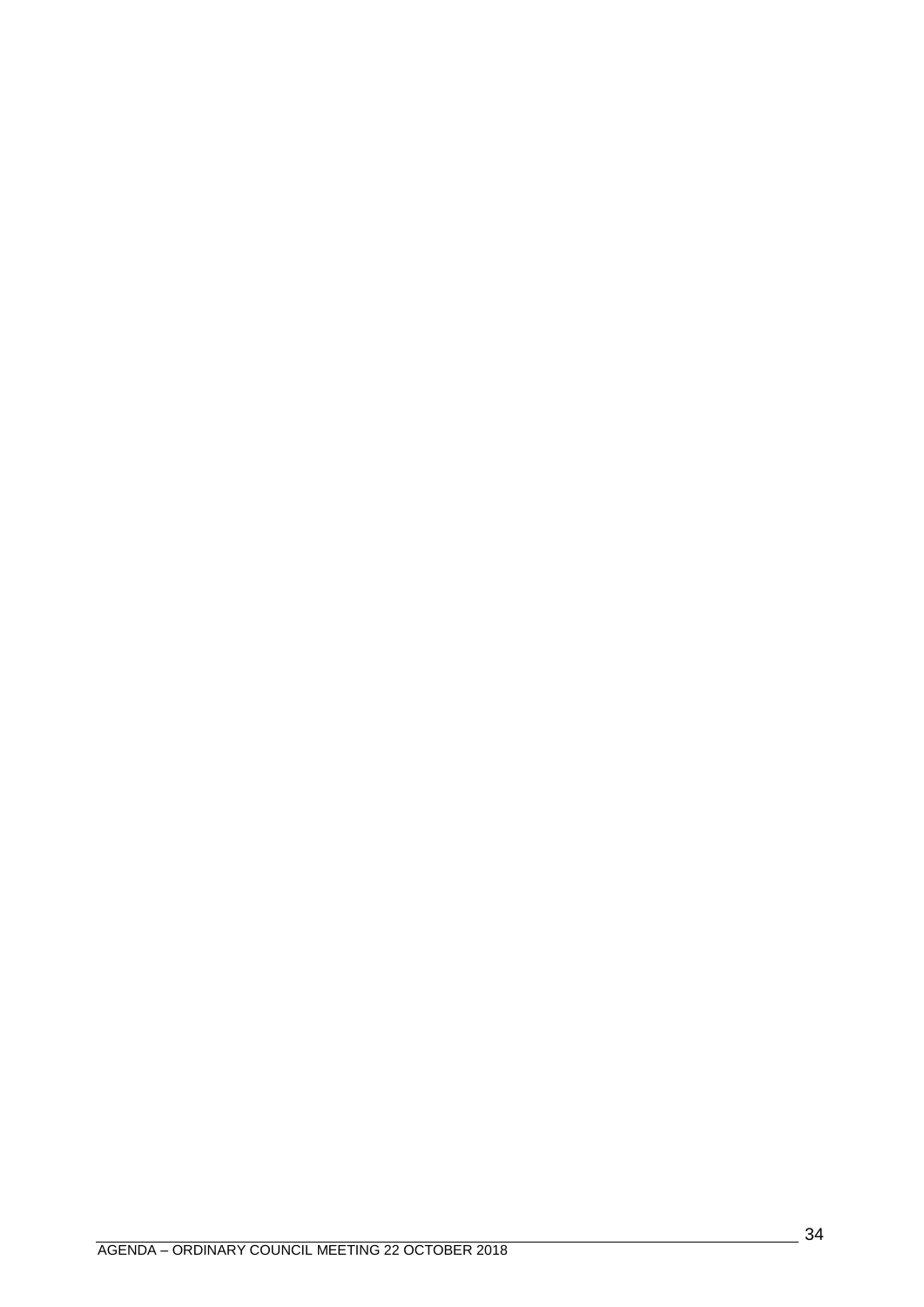## <span id="page-34-0"></span>*SY140-10/18 – Information Statement 2018-2019*

**FILE REFERENCE: AS.RMT.2 APPLICANT OR PROPONENT(S): 27 September 2018**

**PREVIOUSLY BEFORE COUNCIL: 24 July 2017 DISCLOSURE OF INTEREST: Nil**

**AUTHORS NAME & POSITION: Natasha Brennan, Administration and Governance Officer RESPONSIBLE OFFICER: Suzie Haslehurst – Executive Manager, Corporate & Community Services APPENDICES: A - Information Statement 2018-2019**

#### **Nature of Council's Role in the Matter:**

• Executive, Legislative & Review

#### **Purpose of the Report:**

In accordance with the provisions of Part 5 of the *Freedom of Information Act 1992* there is a requirement to make available a current Information Statement.

This statement has been reviewed and is provided for Council's endorsement.

#### **Background:**

The *Freedom of Information Act 1992* requires that each year Council is to publish an up-to-date Information Statement.

The last Information Statement was endorsed by Council at the Ordinary Council Meeting held 24 July 2017, Resolution 070717.

#### **Comments and details:**

The purpose of the Information Statement is to provide information to the community about the structure and functions of the local government, how decisions made by the Council affect the community and how members of the community can participate in the decision-making process and in the formulation of policies of the local government.

The Statement also lists documents that are held by the Shire and how they can be inspected, which ones can be purchased and what types of documents can only be requested for access through application under the *Freedom of Information Act 1992.*

Offices completed a comprehensive review of the Information Statement in 2017/18 and submitted it to the Information Commissioner for comment. As there were only a few minor changes this year, it was not considered necessary to have the Commissioner review the document again, prior to Council endorsement.

A copy will be sent to the Information Commissioner, once it has been endorsed by Council.

Appendix A refers to the current Information Statement, with the proposed changes indicated in red.

#### **Implications to consider:**

• **Consultative** Shire Officers FOI Commission City of Kalgoorlie-Boulder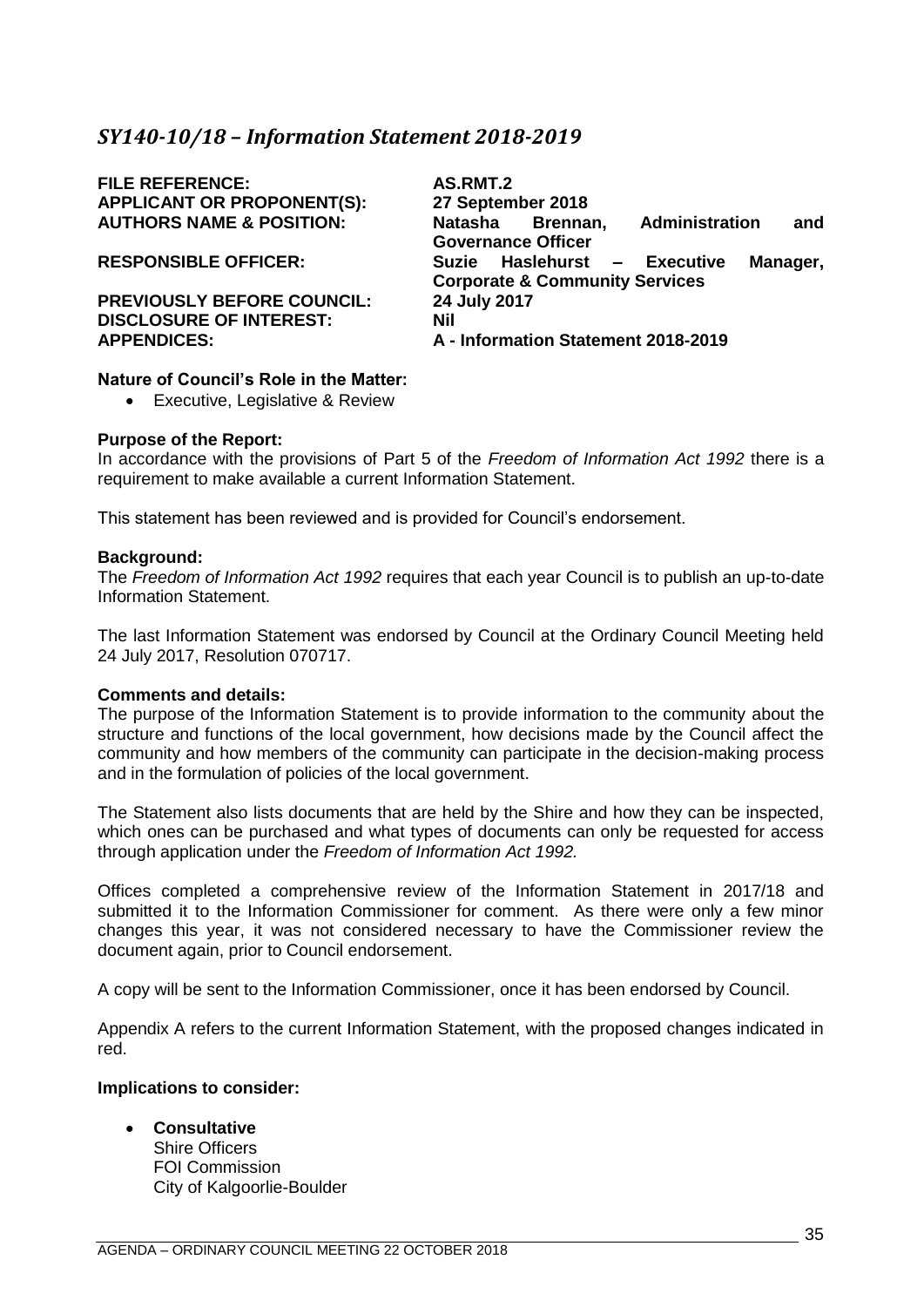• **Strategic**

Nil

### • **Policy related**

G2.2 Community Access to Information

This statement directs staff to assist the public when accessing information by formalising the procedures in place to access documents.

• **Financial**

Nil

### • **Legal and Statutory**

*Freedom of Information Act 1992* Part 5 of the Publication of information about agencies Section 94. Information statements

### • **Risk related**

It is a requirement that the Council updates and reviews its Information Statement on an annual basis.

Without an up-to-date Information Statement, the Shire is in breach of the *Freedom of Information Act 1992.*

• **Workforce Implications** Nil

**Voting Requirements: Absolute Majority Required: Yes**

### **OFFICER RECOMMENDATION:**

*"That Council:*

- *1. Adopts the Shire of York Information Statement 2018-19 as attached to this report;*
- *2. Requests the CEO to:*
	- *(a) Forward the adopted Statement to the Office of Information Commissioner.*
	- *(b) Make the Statement available on the Shire's website and in hard copy upon request.*
- *3. Authorises the Chief Executive Officer to make minor editorial amendments to the Statement prior to submission."*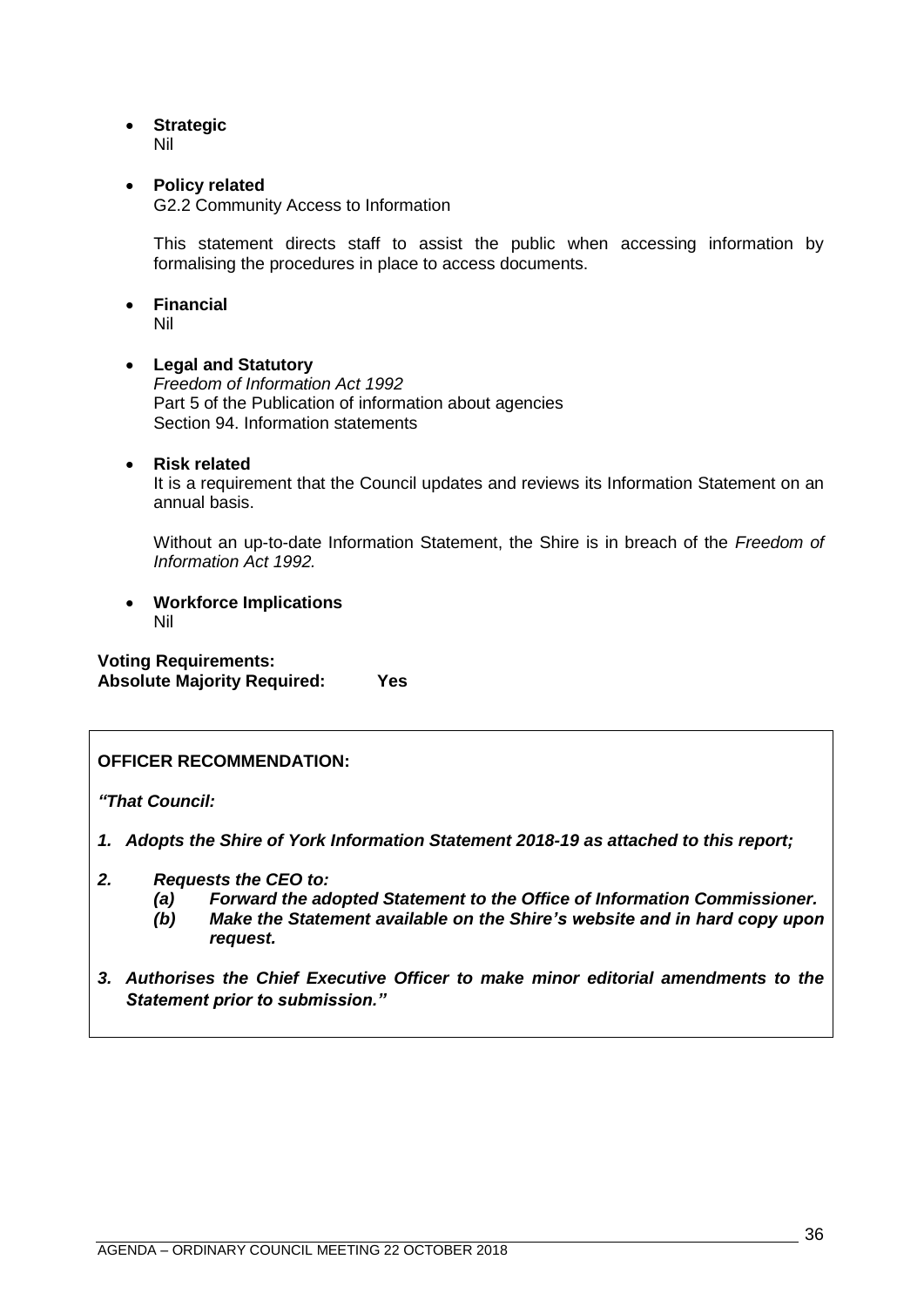# <span id="page-36-0"></span>*SY141-10/18 – Request to Reside in Caravan on Property while Building – Lot 155 (14) Langford Road, York*

| <b>FILE REFERENCE:</b><br><b>APPLICANT OR PROPONENT(S):</b><br><b>AUTHORS NAME &amp; POSITION:</b><br><b>RESPONSIBLE OFFICER:</b> | LA1.60152<br><b>Stuart &amp; Frances Robertson</b><br>George Johnson, Environmental Health Officer<br>Darren Wallace, Executive Manager Infrastructure &<br><b>Development Services</b> |
|-----------------------------------------------------------------------------------------------------------------------------------|-----------------------------------------------------------------------------------------------------------------------------------------------------------------------------------------|
| PREVIOUSLY BEFORE COUNCIL: N/A<br><b>DISCLOSURE OF INTEREST:</b><br><b>APPENDICES:</b>                                            | N/A<br>N/A                                                                                                                                                                              |

### **Nature of Council's Role in the Matter:**

• Quasi-judicial

### **Purpose of the Report:**

The purpose of this report is to seek approval for the applicant to reside in a caravan onsite whilst constructing a dwelling at Lot 155 (14) Langford Road, York.

#### **Background:**

The applicant has obtained an owner building licence from the Building Commission of Western Australia and a subsequent building permit dated 15 June 2017 from the Shire of York.

An adjoining neighbours' letter of referral was sent out on 5 September 2018 giving the 14 correspondents 14 days to comment on this application.

The building pad has already been constructed.

The applicants propose to utilise a caravan with facilities including; chemical toilet, shower & washing machine that will be connected to an approved effluent system.

#### **Comments and details**

Building Permit 170037 for a Dwelling at Lot 155 (14) Langford Road, York was issued on 15 June 2017. This Building Permit was issued for a period of 2 years. At this stage, no building works have been undertaken on the dwelling except for the building pad.

Under the *Shire of York Temporary Accommodation Policy,* Council may grant permission for a period not exceeding 3 months however, upon request for an extension of time, up to 12 months may be conditionally approved.

Council may consider allowing temporary accommodation while building a house with the condition that the applicant must be in possession of a building permit for a residence.

#### **Options**

Council could conditionally approve the application for the owner to reside in a caravan onsite for 12 months whilst constructing a dwelling at Lot 155 (14) Langford Road, York.

Alternatively, Council could issue a 3-month approval to reside in a caravan onsite whilst constructing a dwelling at Lot 155 (14) Langford Road, York with an option to grant further 3 month approvals pending substantial progress on the construction of the dwelling.

Council could refuse this applicantion to reside in a caravan onsite while constructing the dwelling.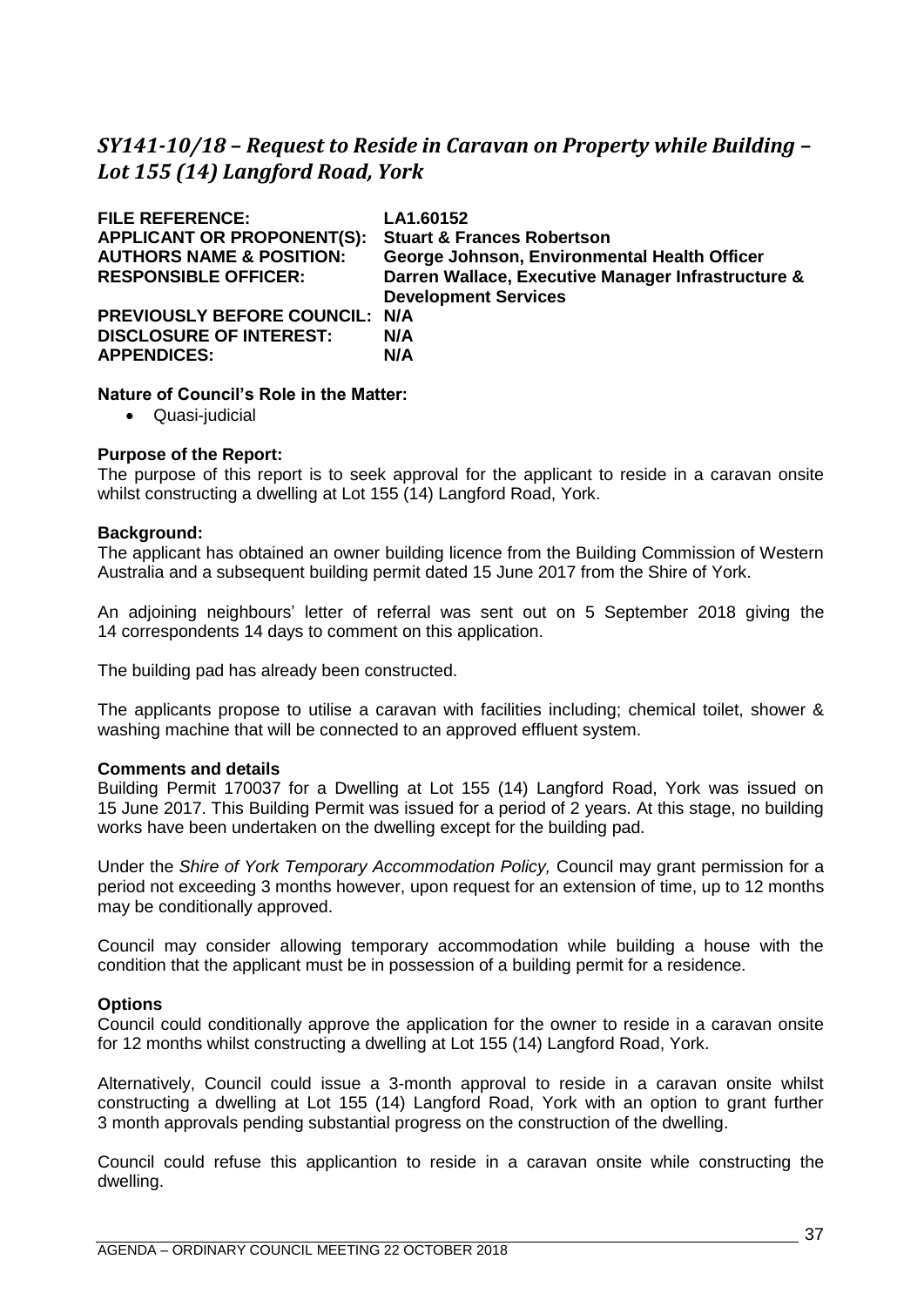### **Implications to consider:**

### • **Consultative**

A letter of referral has been sent to 14 adjoining neighbours for a period of 14 days commencing on 5 September 2018 providing an opportunity for comment. No objections have been received.

### • **Strategic**

N/A

- **Policy related** *Shire of York Temporary Accommodation Policy.*
- **Financial**

N/A

### • **Legal and Statutory**

The application has been considered in accordance with the *Caravan Parks and Camping Grounds Regulations 1997, regulation 11, section 2:*

- *(2) Written approval may be given for a person to camp on land referred to in subregulation (1)(a) for a period specified in the approval which is longer than 3 nights —*
	- *(a) by the local government of the district where the land is situated, if such approval will not result in the land being camped on for longer than 3 months in any period of 12 months; or*
	- *(b) by the Minister, if such approval will result in the land being camped on for longer than 3 months in any period of 12 months; or*
	- *(c) despite paragraph (b), by the local government of the district where the land is situated —*
		- *(i) if such approval will not result in the land being camped on for longer than 12 consecutive months; and*
		- *(ii) if the person owns or has a legal right to occupy the land and is to camp in a caravan on the land while a permit has effect in relation to the land.*

Should Council approve the application, a letter of approval will be issued to the applicant.

### • **Risk related**

There is no risk related to this application.

**Voting Requirements: Absolute Majority Required: Yes**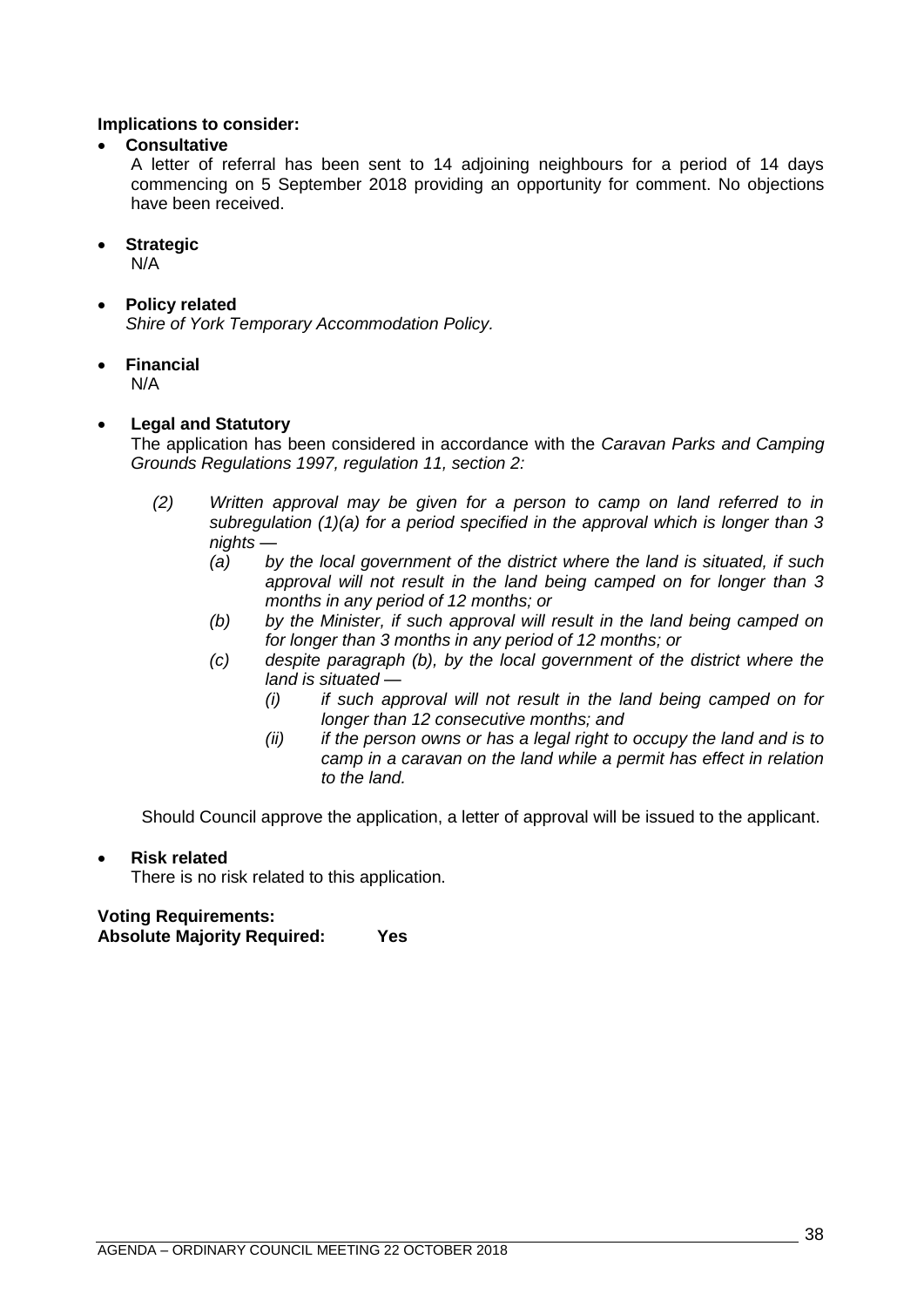### **OFFICER RECOMMENDATION**

*"That Council approves the issuing of a conditional 12-month approval to reside in a caravan onsite whilst constructing a dwelling at Lot 155 (14) Langford Road, York subject to the following;* 

- *1. Substantial commencement (lock up stage) of dwelling within 6 months of Council Approval.*
- *2. Setbacks for temporary accommodation are the same as prescribed for buildings within that zoning, as determined by the Town Planning Scheme.*
- *3. Toilet and ablution facilities must be connected to an adequate supply of potable water and all waste water disposed to an approved effluent disposal system.*
- *4. Expiration or cancellation of the building licence for the dwelling will void the applicable Temporary Accommodation approval.*
- *5. No extension of approval will be considered if building of the dwelling has not substantially commenced.*
- *6. The Shire reserves the right to revoke the approval based on any complaints received that in the opinion of the Shire, unduly affects amenity, or on any other grounds that the Shire deems necessary to protect the health, safety and wellbeing of people.*
- *7. All Temporary Accommodation facilities are to be decommissioned within 6 months of practical completion of the dwelling or should the Temporary Accommodation approval become invalid."*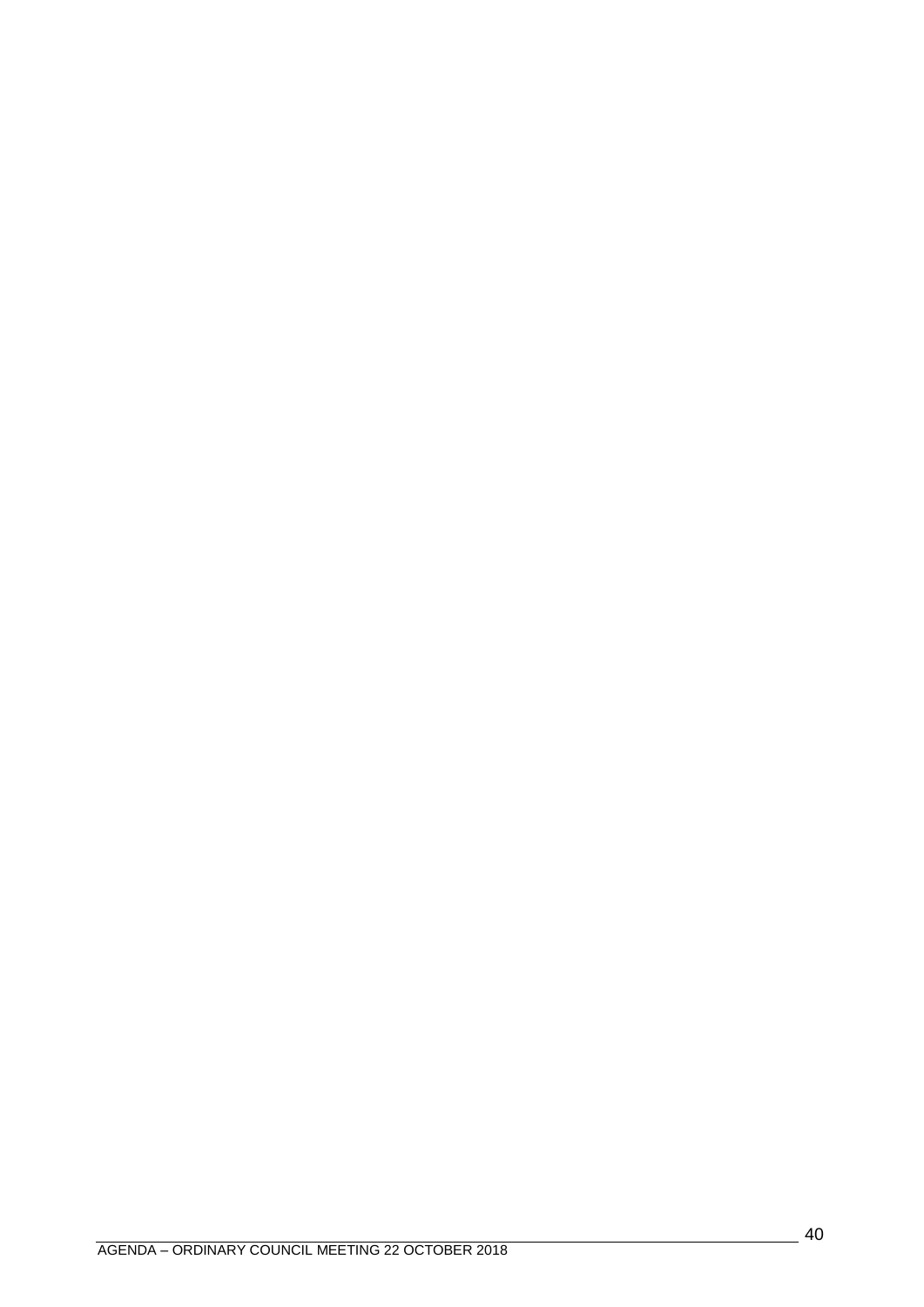# <span id="page-40-0"></span>*SY142-10/18 – Shire of York Christmas Closure 2018*

| <b>FILE REFERENCE:</b><br><b>APPLICANT OR PROPONENT(S):</b> | <b>OR.CMA</b><br><b>Shire of York</b>                                            |
|-------------------------------------------------------------|----------------------------------------------------------------------------------|
| <b>AUTHORS NAME &amp; POSITION:</b>                         | <b>Natasha Brennan, Administration &amp; Governance</b><br>Coordinator           |
| <b>RESPONSIBLE OFFICER:</b>                                 | Suzie Haslehurst - Executive Manager, Corporate and<br><b>Community Services</b> |
| <b>PREVIOUSLY BEFORE COUNCIL:</b>                           | No                                                                               |
| <b>DISCLOSURE OF INTEREST:</b>                              | <b>Nil</b>                                                                       |
| <b>APPENDICES:</b>                                          | Nil                                                                              |

### **Nature of Council's Role in the Matter:**

• Executive

### **Purpose of the Report:**

This report presents the proposed closure of Shire services and facilities during the 2018 Christmas and 2019 New Year period for Council's consideration.

### **Background:**

Each year, Council considers and approves the days that each of the Shire's facilities and services will be closed during the Christmas and New Year period.

### **Comments and details:**

Officers are proposing the following closures:

| <b>Facility/Service</b>  | <b>Proposed Closure Period</b>     | <b>Comments</b>              |
|--------------------------|------------------------------------|------------------------------|
| Shire Offices<br>and     | 4.30pm Friday 21 December 2018     | This is the standard public  |
| Library                  | reopening Wednesday 2 January      | holidays plus four days.     |
|                          | 2019.                              |                              |
| <b>Shire Depot</b>       | 4.30pm Friday 21 December 2018     | Staff phone numbers will be  |
| including Ranger         | reopening Wednesday 2 January      | given out for call outs over |
|                          | 2019.                              | this period.                 |
| Swimming Pool            | Closed Christmas Day, Boxing       | The<br>standard<br>public    |
|                          | Day and New Year's Day.            | holidays.                    |
| Waste Collection -       | General waste will be collected on | Christmas Day falls on a     |
| <b>York East</b>         | Monday 24 December instead of      | Tuesday, no collections      |
|                          | Tuesday 25 December.               | scheduled.                   |
|                          |                                    | Normal collection scheduled  |
|                          |                                    | for New Year's Day on        |
|                          |                                    | Tuesday 1 January 2019.      |
| Waste Collection -       | General waste collection will be   | Normal collection day        |
| <b>York West</b>         | as normal.                         | Wednesday                    |
| York Recreation and      | 8.00pm Sunday 23 December          | Same as previous year.       |
| <b>Convention Centre</b> | 2018 and reopening 12 noon         |                              |
|                          | Wednesday 2 January 2019.          |                              |
| <b>Residency Museum</b>  | Closed Christmas Day, Boxing       | The<br>standard<br>public    |
|                          | Day and New Year's Day.            | holidays. (The Museum        |
|                          |                                    | has previously closed for a  |
|                          |                                    | longer period).              |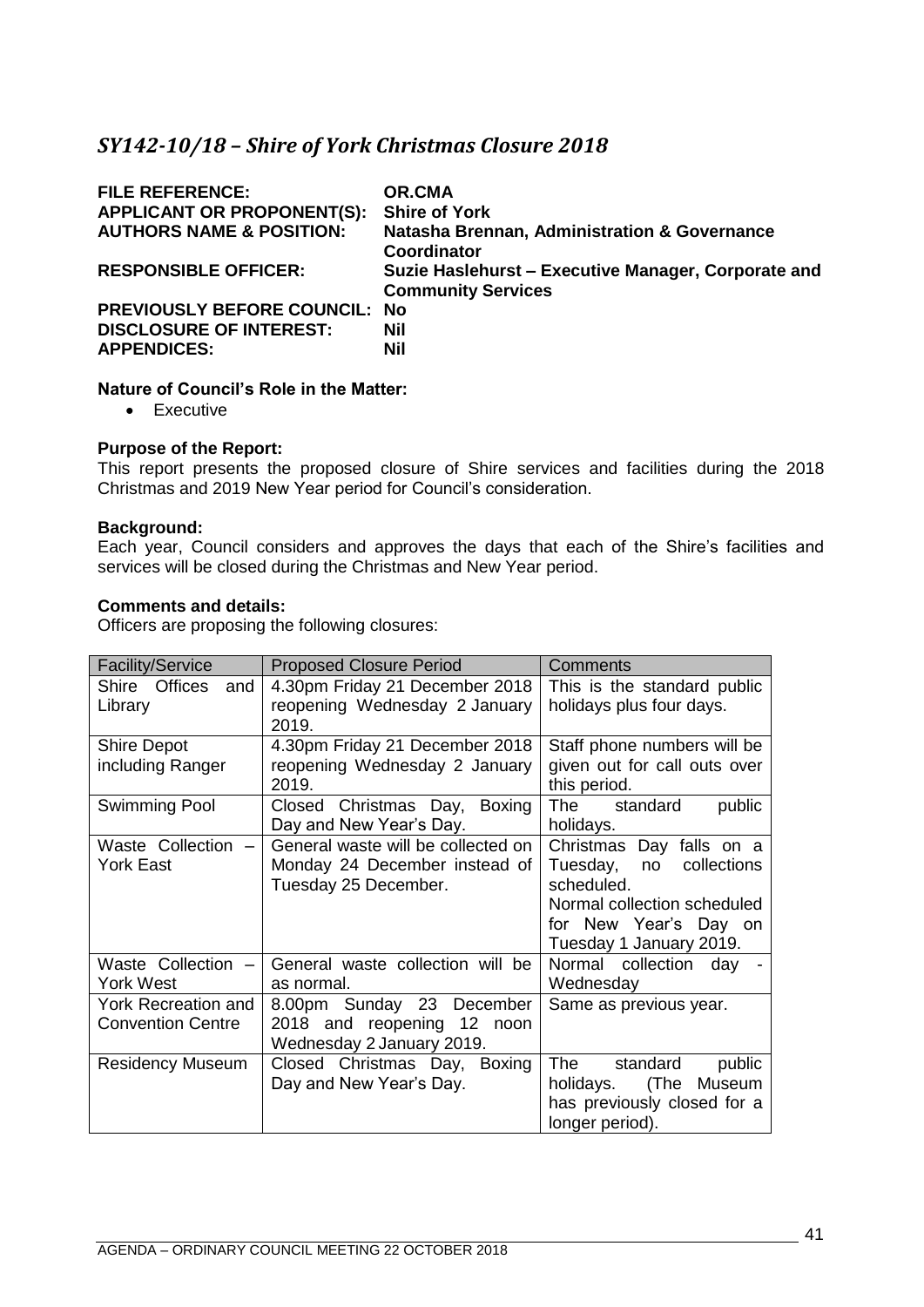| <b>Visitors Centre</b> | Closed Christmas Day, Boxing<br>Day and New Year's Day. | Visitor Centre will remain<br>between<br>the<br>open<br>Christmas and New Year<br>period excluding the days<br>detailed. |
|------------------------|---------------------------------------------------------|--------------------------------------------------------------------------------------------------------------------------|
|                        |                                                         | Extended opening during<br>this period due to increased<br>visitation.                                                   |

The CEO will ensure a skeleton staff (including a senior staff member) is available to address any issues that arise. Staff will take leave for those days which are not public holidays and for which the organisation is closed.

### **Options:**

The proposed closures have been based on last year's, which seemed to work well with the public & visitors. The only change proposed is the extended opening of the Visitor Centre during this time. An extra day because Christmas Eve falls on a Monday.

Council could, if it wished, choose to change any of the proposed closures. However, officers have consulted with staff and taken into consideration historical precedence when proposing the recommended closures.

#### **Implications to consider:**

#### • **Consultative**

Stakeholders have been consulted to develop this list of Christmas Closures. The public will be advised of the closures agreed upon by Council.

- **Strategic** Nil
- **Policy related** Nil
- **Financial** Nil
- **Legal and Statutory** Nil
- **Risk related**

The main risk during this time is responding to emergencies or undertaking emergency maintenance or essential services. The Chief Executive Officer will ensure that a skeleton staff is in place during this period to respond to any emergencies, essential services and maintenance. The Chief Executive Officer will also ensure a Senior Officer is contactable on any given day during this period.

#### • **Workforce Implications**

The proposed closures allow staff to take the gazetted public holidays and accrued leave. Approval may be given for officers to work during the week between Christmas and New Year upon request. Requests will be considered on a case by case basis by senior officers.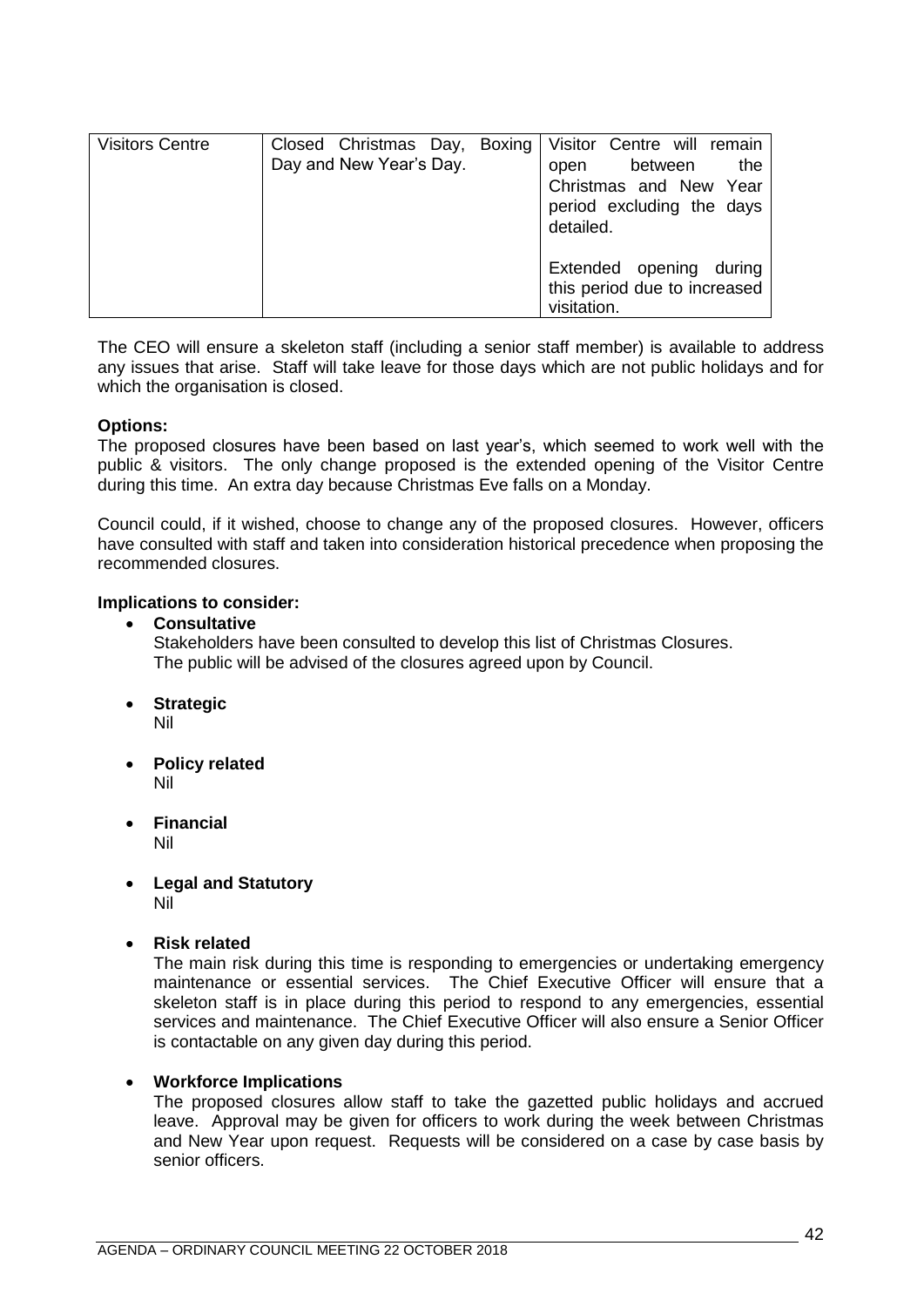| <b>OFFICER RECOMMENDATION</b>                          |                                                                                   |  |
|--------------------------------------------------------|-----------------------------------------------------------------------------------|--|
| "That Council:                                         |                                                                                   |  |
| 1.<br>as follows:                                      | Approves the closure of the Shire for the 2018 Christmas and 2019 New Year period |  |
| <b>Facility/Service</b>                                | <b>Proposed Closure Period</b>                                                    |  |
| <b>Shire Offices and Library</b>                       | 4.30pm Friday 21 December 2018 reopening<br><b>Wednesday 2 January 2019</b>       |  |
| <b>Shire Depot including</b><br><b>Ranger</b>          | 4.30pm Friday 21 December 2018 reopening<br><b>Wednesday 2 January 2019</b>       |  |
| <b>Swimming Pool</b>                                   | Closed Christmas Day, Boxing Day and New Year's<br>Day                            |  |
| <b>York Recreation and</b><br><b>Convention Centre</b> | 8.00pm Sunday 23 December 2018 and reopening<br>12 noon Wednesday 2 January 2019  |  |
| <b>Residency Museum</b>                                | Closed Christmas Day, Boxing Day and New Year's<br>Day                            |  |
| <b>Visitors Centre</b>                                 | Closed Christmas Day, Boxing Day and New Year's<br>Day                            |  |
|                                                        |                                                                                   |  |

*2. Notes that the Chief Executive Officer will ensure a skeleton staff is in place and a senior staff member is contactable during this period."*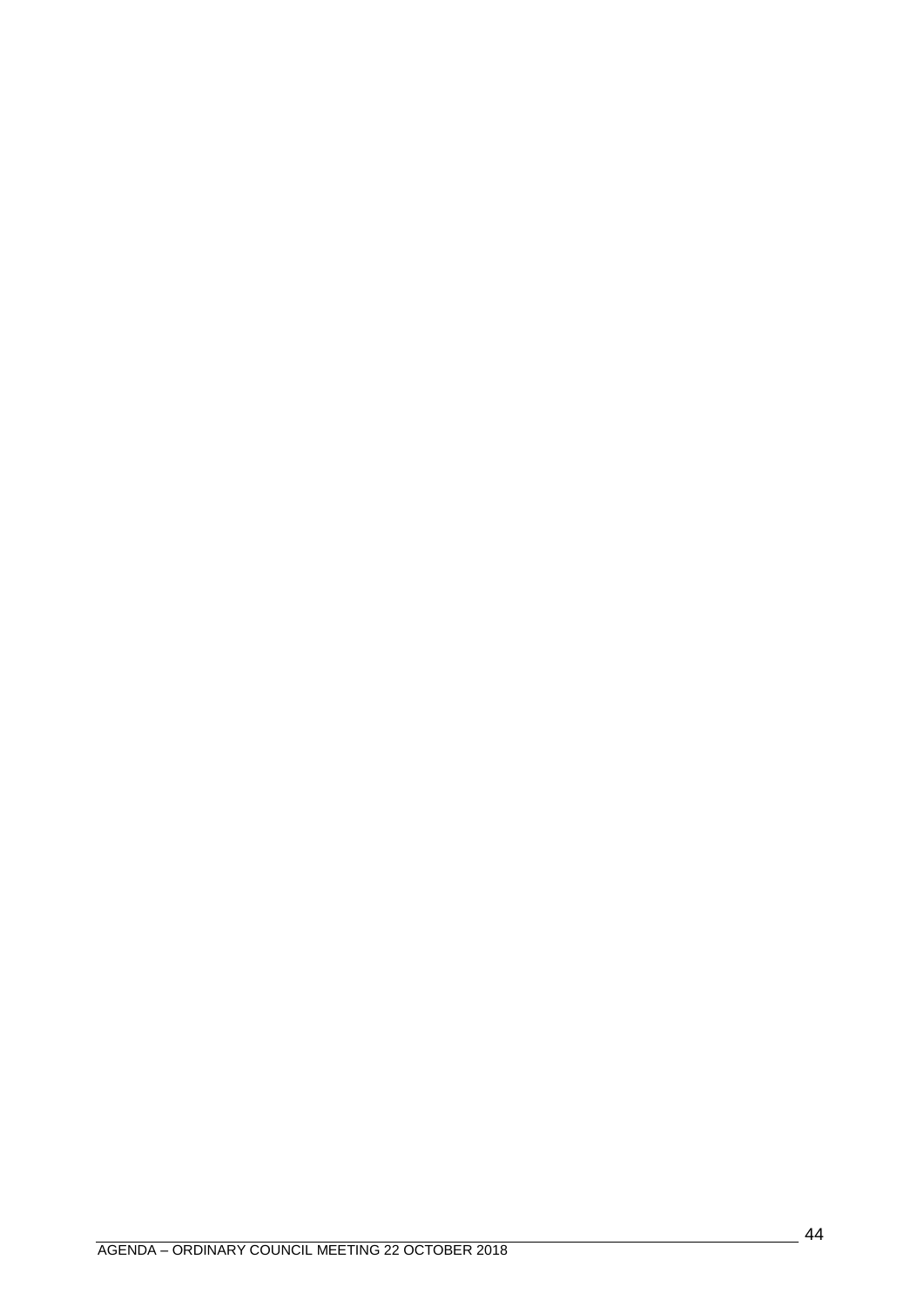# <span id="page-44-0"></span>*SY143-10/18 – Request for Support of Seniors Appreciation Day 2018*

| <b>FILE REFERENCE:</b>                                   | CS.SSP.4                                                                         |  |
|----------------------------------------------------------|----------------------------------------------------------------------------------|--|
| <b>APPLICANT OR PROPONENT(S):</b>                        | <b>Mr M Lloyd</b>                                                                |  |
| <b>AUTHORS NAME &amp; POSITION:</b>                      | Suzie Haslehurst - Executive Manager, Corporate and<br><b>Community Services</b> |  |
| <b>RESPONSIBLE OFFICER:</b>                              | Suzie Haslehurst - Executive Manager, Corporate and<br><b>Community Services</b> |  |
| PREVIOUSLY BEFORE COUNCIL: 22 May 2017 Resolution 060517 |                                                                                  |  |
| <b>DISCLOSURE OF INTEREST:</b>                           | Nil                                                                              |  |
| <b>APPENDICES:</b>                                       | <b>Reconciliation of Trust Account T41</b><br>А.                                 |  |
|                                                          | <b>Request from Mark Lloyd</b><br>В.                                             |  |

### **Nature of Council's Role in the Matter:**

• Executive

### **Purpose of the Report:**

This report presents for Council's consideration a request for support to hold a Seniors Appreciation Day event on 13 November 2018 at the Old York Mill.

#### **Background:**

For many years, Mrs Margaret Hewitt organised an annual event to recognise seniors in the form of a catered lunch and entertainment at the York Town Hall. The event is valued by the community with between 100 and 150 seniors participating each year.

Mrs Hewitt sought donations from local businesses, and the Bendigo Bank has provided a \$500 donation on an annual basis. The Shire over the years, has provided a mixture of cash and inkind support for the event. In addition, until 2015, hire of the town hall was not recognised as an expense. Income and expenses relating to the event have historically been managed through a trust account administered by the Shire.

At the OCM held 22 May 2017, Council agreed to provide \$3,000 of in-kind support for 2017 Seniors Appreciation Day. The in-kind support provided for the event included hire of the Town Hall (\$661) and catering (\$1,730) to a total value of \$2,391.

In late 2017, Mrs Hewitt announced that she would not be hosting the event anymore. In February 2018, Mr Mark Lloyd informed officers that he would be assuming responsibility for organising the event. At the meeting, officers agreed to provide a reconciliation of the trust account and it was agreed that Mr Lloyd would open a bank account to administer the funds in future. Officers recommended that an application be submitted to the Shire's Community Sponsorship round seeking Shire support for this year's event.

Attached at Appendix A is a summary reconciliation of trust account T41 since 2011 when the account was first established. This indicated a balance of \$789.06 which officers are proposing is paid to the bank account opened by Mr Lloyd for the purposes of administering Seniors Appreciation Day.

For various reasons, Mr Lloyd was unable to submit an application to the Community Sponsorship round that closed in April. As the second round closes at the end of October for consideration by Council at the November OCM, this would be too late to hold the event which has already been advertised for 13 November 2018 to coincide with Seniors Week.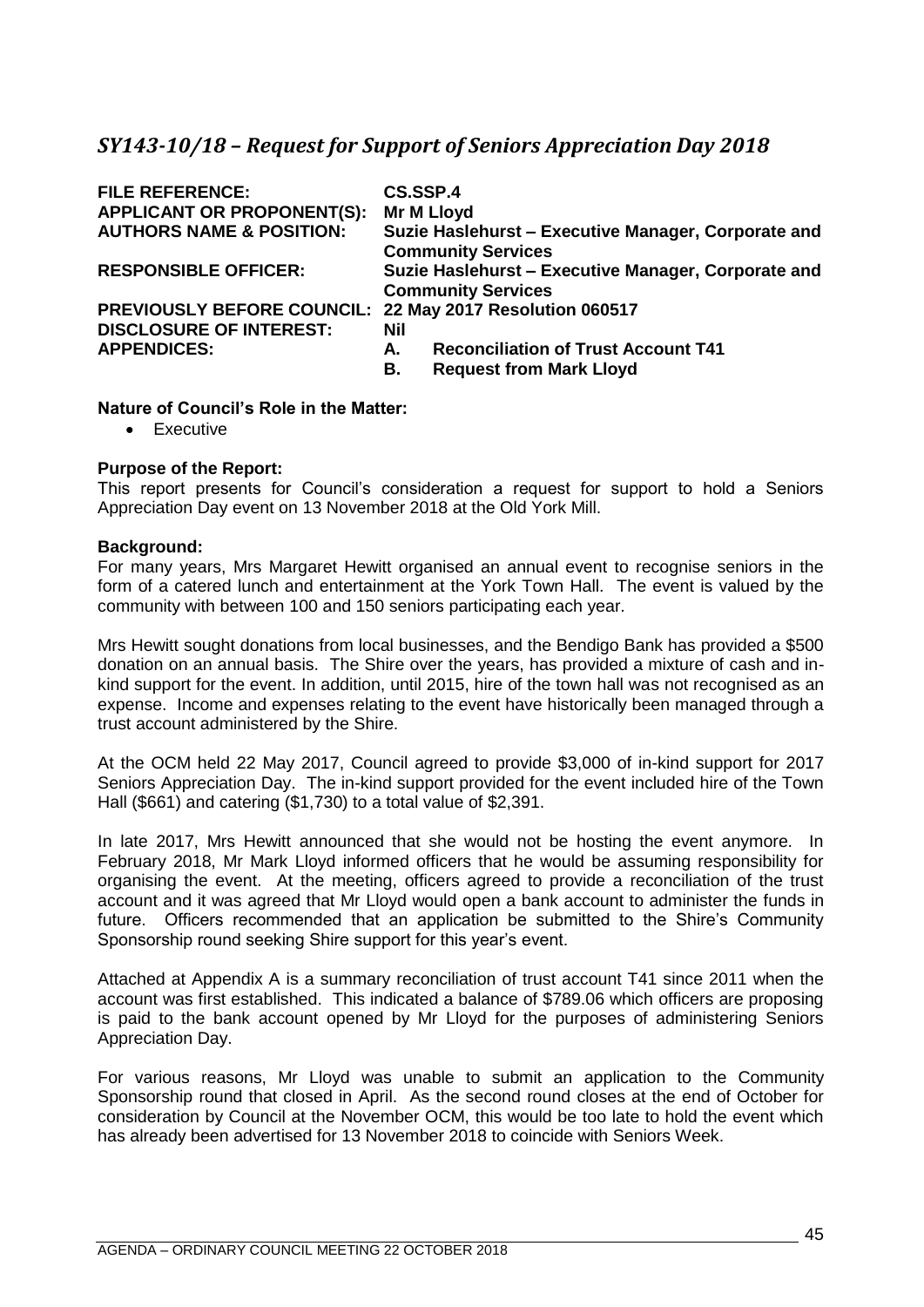At a meeting held on 11 October 2018, officers discussed the reconciliation of the trust account and sought details of the proposal for this year's event. Mr Lloyd has requested that Council considers support of \$2,000 for catering for the event (see Appendix B).

Officers were assured that access to the venue had been considered for those with mobility impairment.

#### **Comments and details:**

This annual event is well regarded by the community with positive feedback received each year. Furthermore, the Shire's support of the event is in accordance with the Shire of York Age-Friendly Community Plan adopted in 2017, in particular the goals relating to *Social Participation* and *Respect and Inclusion.*

Officers are therefore recommending that Council supports this request to enable the event to be held this year and to support a community member who has stepped up to continue the event for the benefit of York's seniors. However, officers also recommend that Mr Lloyd be encouraged to make an application as part of the Shire's Community Sponsorship Program for next year's event.

It should be noted that there are other events being held during Seniors Week in York. These include a bus trip organised by the Community Resource Centre for a seniors Have a Go Day and a luncheon at Balladong Lodge. At the end of the month, York Home and Community Care Services will also conduct a bus trip for seniors.

### **Options:**

Officers spoke to Mr Lloyd about the possibility of delaying the event to allow time to apply to the current round of Community Sponsorship. However, the event is planned to coincide with Seniors Week and has already been advertised.

Council could choose not to support the event this year, given that there is limited opportunity for in-kind sponsorship due to a change in venue. However, this would mean that while the event could still occur, there would be a financial risk to the organisers.

#### **Implications to consider:**

#### • **Consultative**

Mr Lloyd has liaised with the Old York Mill and Bendigo Bank.

#### • **Strategic**

*The Place to Live*

*1.2 Older citizens feel safe and valued*

*1.7 Positive, active and involved community*

#### • **Policy related**

F1.5 *Authority to Make Payments from Trust and Municipal Funds* DE3-1 *Authority to Make Payments from Trust and Municipal Funds*

#### • **Financial**

It is proposed that funding for this year's event is sourced from GL 41112 Public Relations.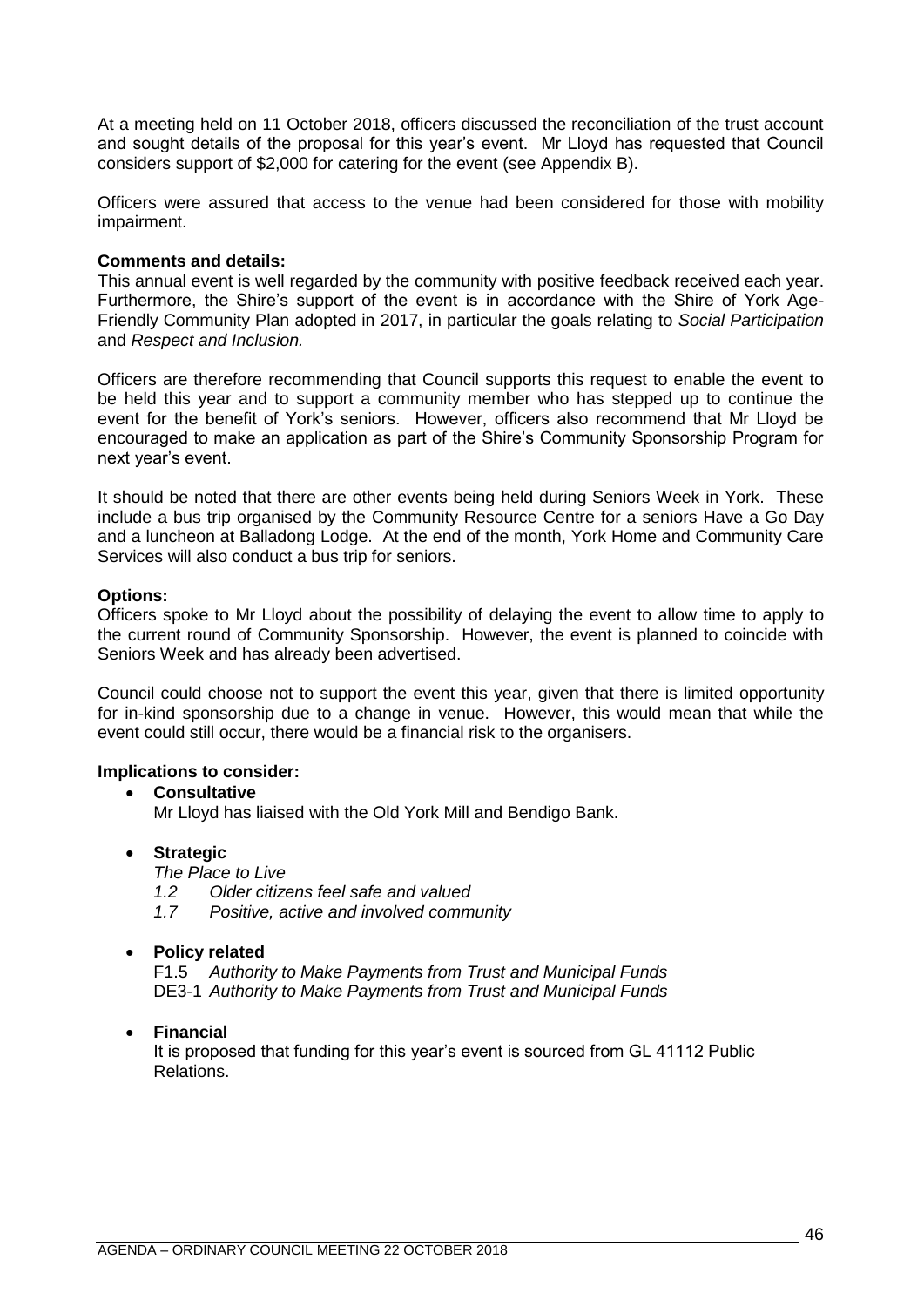### • **Legal and Statutory**

### *Local Government Act 1995*

*6.10 Finance management regulations*

- *Regulations may provide for:*
	- *(d) the general management of, and the authorisation of payments out of -*
		- *(i) the municipal fund; and*
		- *(ii) the trust fund*
		- *of a local government*

### • **Risk related**

There could be a perceived risk relating to payment of funds to and sponsorship of an individual. However, Mr Lloyd had provided evidence of the bank account established in the name of Seniors Appreciation Day and has committed to providing detailed bank statements as part of the acquittal process.

### • **Workforce Implications**

As the Shire will no longer be responsible for administering funds for the event, implications are limited to the evaluation of the acquittal provided.

### **Voting Requirements: Absolute Majority Required: No**

### **OFFICER RECOMMENDATION:**

*"That Council:*

- *1. Approves sponsorship of up to \$2,000 for catering of the 2018 Seniors Appreciation Day to be sourced from GL 4112 Public Relations.*
- *2. Requests the applicant to provide an event acquittal within three months of the event taking place.*
- *3. Notes that a further payment of \$789.06 will be made to support the event, representing the balance of trust account T41 as attached at Appendix A to this report.*
- *4. Resolves that any further support for this annual event will be considered in accordance with Council's Community Funding: Grants and Sponsorship Policy."*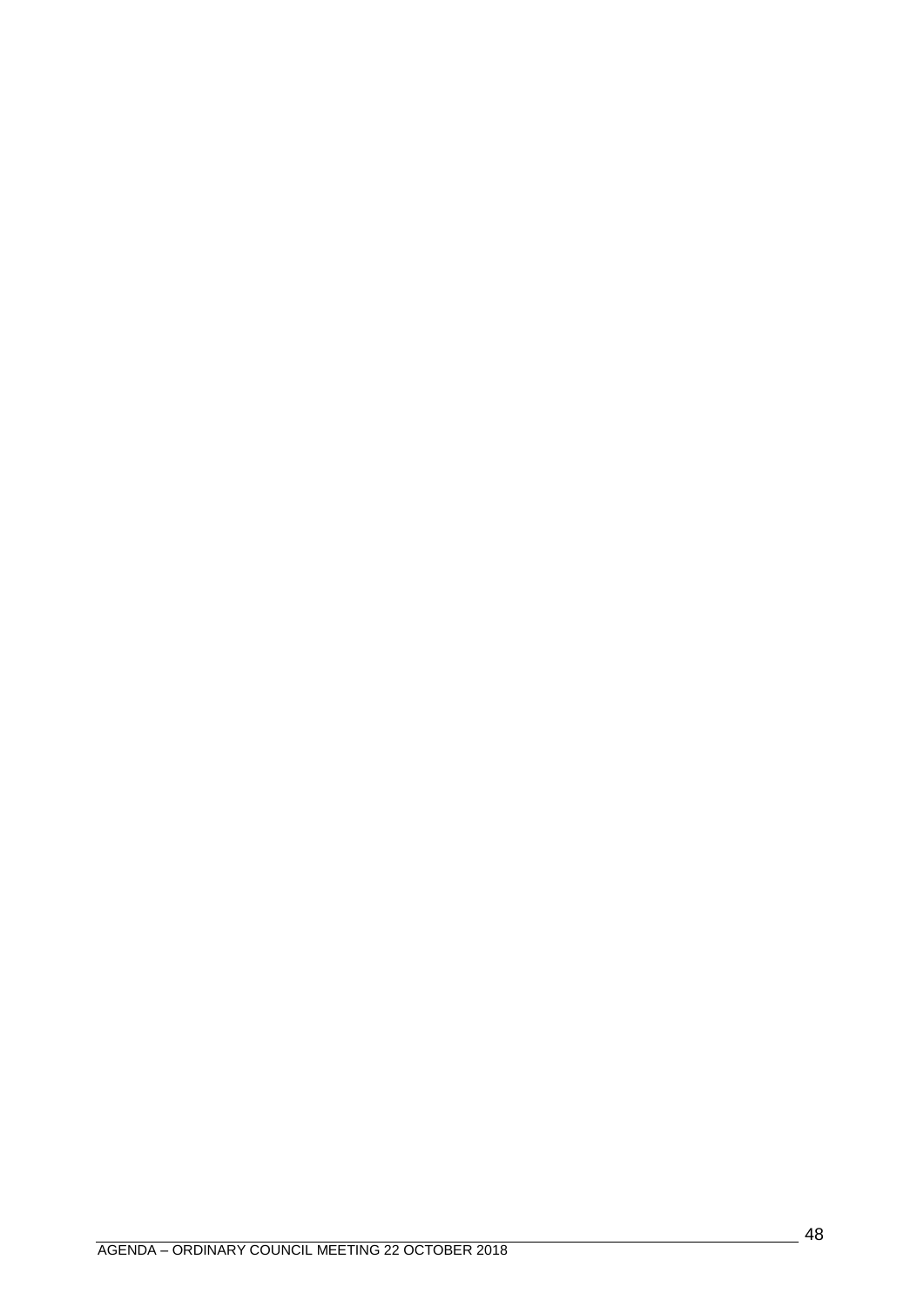## <span id="page-48-0"></span>*SY144-10/18 – Outstanding Rates and Sundry Debtors – Debt Recovery*

| <b>FILE REFERENCE:</b><br><b>APPLICANT OR PROPONENT(S):</b><br><b>AUTHORS NAME &amp; POSITION:</b><br><b>RESPONSIBLE OFFICER:</b> | FI.DRS.1, FI.DRS.2, FI.DRS.3, FI.DRS.4<br><b>Various</b><br><b>Anneke Birleson, Finance Officer</b><br><b>Suzie Haslehurst, Executive Manager</b><br><b>Corporate &amp; Community Services</b> |
|-----------------------------------------------------------------------------------------------------------------------------------|------------------------------------------------------------------------------------------------------------------------------------------------------------------------------------------------|
| PREVIOUSLY BEFORE COUNCIL: 23 April 2017                                                                                          | Nil                                                                                                                                                                                            |
| <b>DISCLOSURE OF INTEREST:</b>                                                                                                    | 1 - Schedule of Outstanding Rates (Non-Pensioners)                                                                                                                                             |
| <b>CONFIDENTIAL APPENDICES:</b>                                                                                                   | 2 - Schedule of Outstanding Sundry Debtors                                                                                                                                                     |

*The appendices are confidential in accordance with Section 5.23(2)(e)(iii) of the Local Government Act 1995 as they deal with matters that if disclosed, would reveal information about the financial affairs of a person.* 

*Copies have been provided to Councillors, the Chief Executive Officer and Executive Managers only.*

### **Nature of Council's Role:**

• Executive

### **Purpose of the Report:**

The purpose of this report is to provide Council with an update regarding current outstanding rates, charges and sundry debts for the period ending 30 September 2018.

This report seeks confirmation and direction from Council regarding the recommended courses of action to be taken against defaulting rate payers and sundry debtors.

#### **Background:**

Council has a significant number of outstanding rates and sundry debts.

Council's Policy *F1.1 Revenue Collection* adopted on 27 June 2016, outlines the legal recovery process. A number of instances have been identified when Council is to be informed and to approve the officer's recommended step for debt recovery.

On 18 September 2017, Council awarded the tender for debt collection services to CLI Lawyers Pty Ltd (previously Milton Graham Lawyers). Debts are initially referred to Milton Graham (previously Dun and Bradstreet) for pre-legal steps including phone calls, emails and a demand letter. There is no cost to the Shire or the debtor for this stage. If recovery is not successful, CLI Lawyers then provide a recommendation for the next course of action.

A total of 70 debts with pre-existing action were referred directly to CLI Lawyers for action on 15 November 2017, based on Council Resolution 120317.

A total of 85 debts were referred to Milton Graham for pre-legal action on 8 December 2017, in accordance with Resolution 331117. These were not processed and actioned by Milton Graham until after the Christmas break period. This left six months for action to be taken before the end of 2017/18.

A further 17 debts were referred to Milton Graham in May 2018.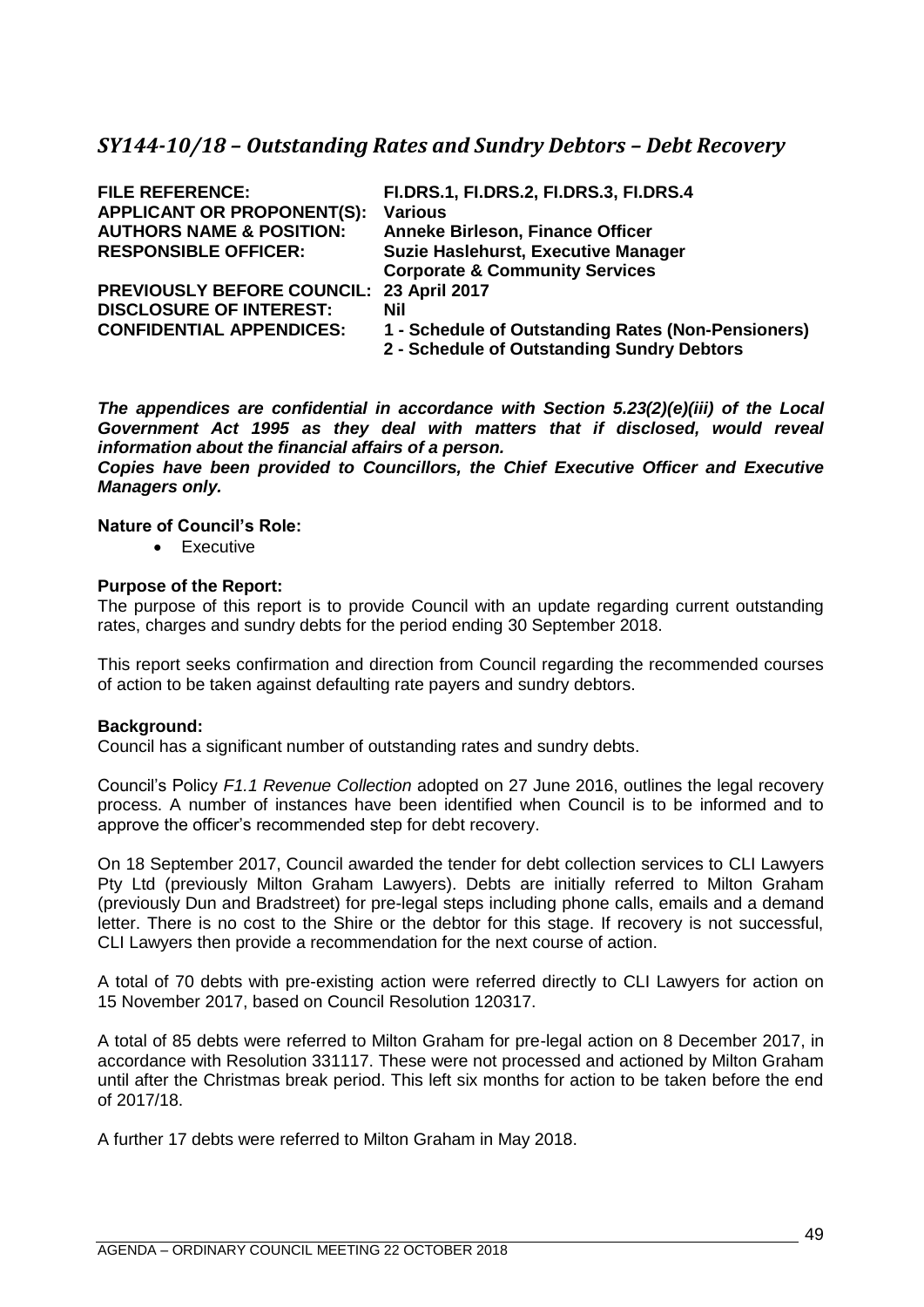The Shire's debt recovery process is now fully active and outstanding debts can be referred much quicker, resulting in improved outcomes. Milton Graham have the expertise and resources to undertake a quick and successful pre-legal stage of debt collection. Where all pre-legal collection efforts result in no success, debts are then referred to CLI Lawyers for their recommendation, usually resulting in the commencement of legal action. The legal process can take time, therefore it is important for officers to be able to refer these as soon as possible for action.

#### **Comments and details:**

Attached to this report is a confidential summary of all outstanding sundry debts and outstanding rates and charges. The documents include recommended strategies for implementation to recover amounts owing for Council's consideration and approval.

#### *Sundry Debts*

There are two (2) outstanding sundry debt amounts that are currently in the process of legal action.

There are three (3) outstanding sundry debts relating to overdue library items that are recommended to be referred for pre-legal debt collection.

The remaining outstanding sundry debts either have a payment arrangement in place, require officer action or require further contact attempts by officers prior to debt collection being recommended.

#### *Rates and Charges*

Pursuant to Section 6.64 of the *Local Government Act 1995* (the Act), officers are recommending that in eight (8) instances, Council proceeds with the sale of land for unpaid rates. There are an additional five properties that are already in the sale of land process, two of which are in the process of being transferred to the Shire.

There are 14 debts where legal action has commenced and the recommendation is to continue with legal action, based on recommendations from CLI Lawyers.

There are 12 debts where pre-legal action was unsuccessful, so the recommendation is to commence legal action.

It is worthwhile to note, there are 30 properties where the owner went into liquidation in 2017/18 and are currently under control of liquidators. At this stage, there is nothing the Shire can do to recover these debts and must wait for the liquidators to either sell the properties or pass them in. If the liquidators decide not to proceed any further, the Shire then has the ability to take possession of the properties and sell them under Section 6.64 of the Act.

As at 30 September 2018, there are approximately 300 properties where no payments have been made since 1 July 2018 and no application for a payment agreement has been received. Final notices are to be issued by 8 October 2018, which may prompt payment from some of these ratepayers. Officers are recommending that if these debts remain unpaid at 31 October 2018, after issue of the final notice, they are to be referred for pre-legal action. Officers do not expect to have to refer all 300 properties, but are seeking pre-approval to do so if and when the time is appropriate.

Previously, officers would send a letter of demand if there was still no payment after the issue of the final notices. However, these letters have had minimal success and have caused delays in the debt recovery process. Therefore, to increase the effectiveness of the debt collection Milton Graham will issue a demand letter free of charge as part of their pre-legal debt collection service.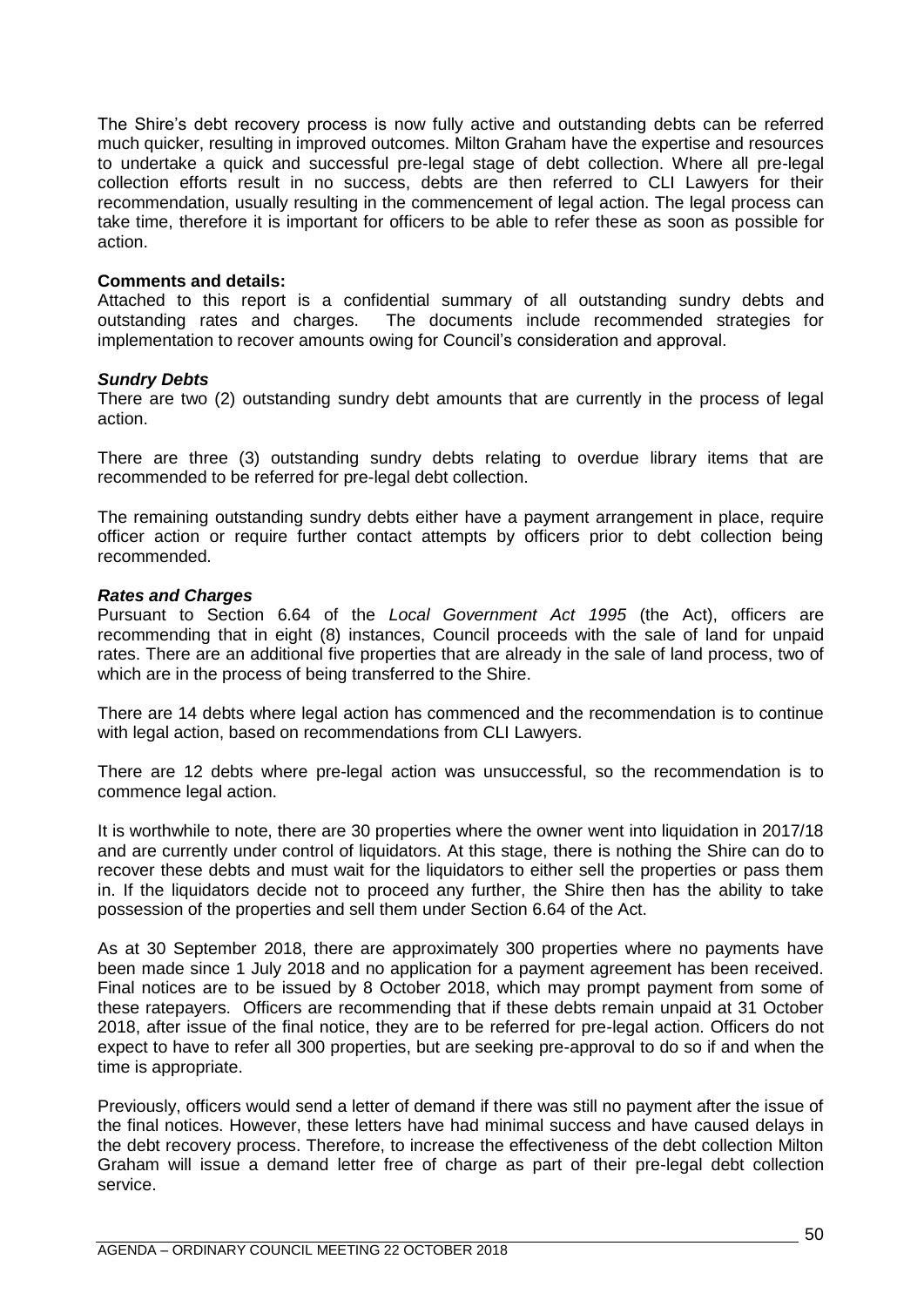In 2017/18, debts were not referred for pre-legal action until December, which only gave six months for debt recovery action to be taken before 30 June 2018. By obtaining pre-approval, outstanding debts can be referred immediately and the process commenced much sooner.

Fifteen (15) of the properties listed in Appendix 1 have payment arrangements in place for the 2018/19 financial year and are to be monitored and reviewed throughout the course of this financial year. Defaults on agreements may result in referral for debt collection or legal action.

In accordance with Council Policy F1.1, once legal action is initiated the Chief Executive Officer will monitor the process and make decisions regarding courses of action, unless there is an issue that requires Council input, such as sale of land under Section 6.64 of the Act.

### **Options:**

Council could choose to alter the number of outstanding debts to be referred for debt collection. However, officers have made the recommendations based on the length of time the debts have remained outstanding and the likelihood of an acceptable payment arrangement being entered into and honoured.

### **Implications to Consider:**

### • **Consultative**

CLI Lawyers (previously Milton Graham Lawyers) Milton Graham (Previously Dun and Bradstreet) AMPAC Debt Recovery Price Sierakowski Baycorp

#### • **Strategic**

Theme 5: Strong Leadership and Governance

- 5.3 The Shire's public finances are sustainable in the short and long-term.
- 5.4 There is a major focus on systems which improve and maintain accountability and transparency.

#### • **Policy related**

#### *F1.1 Revenue Collection*

Shire of York Finance Policy *F1.1 Revenue Collection*, identifies that the Shire is to ensure timely cashflow and minimise bad debts. In addition, the Shire must ensure that appropriate measures are undertaken to recover outstanding amounts. The recovery of these outstanding debts must be fair, consistent and transparent.

#### • **Financial**

As at 30 September 2018 the amount of outstanding rates debt was \$3,916,203.30. This includes those on instalments and pensioners.

The rates outstanding debt is approximately \$2.0 million if instalment payers and pensioners are excluded, representing about 50% of the total debt.

### • **Legal and Statutory**

# *Local Government Act 1995 Subdivision 5 — Recovery of unpaid rates and service charges*

### *6.55. Recovery of rates and service charges*

*(1) Subject to subsection (2) and the Rates and Charges (Rebates and Deferments) Act 1992 rates and service charges on land are recoverable by a local government from —*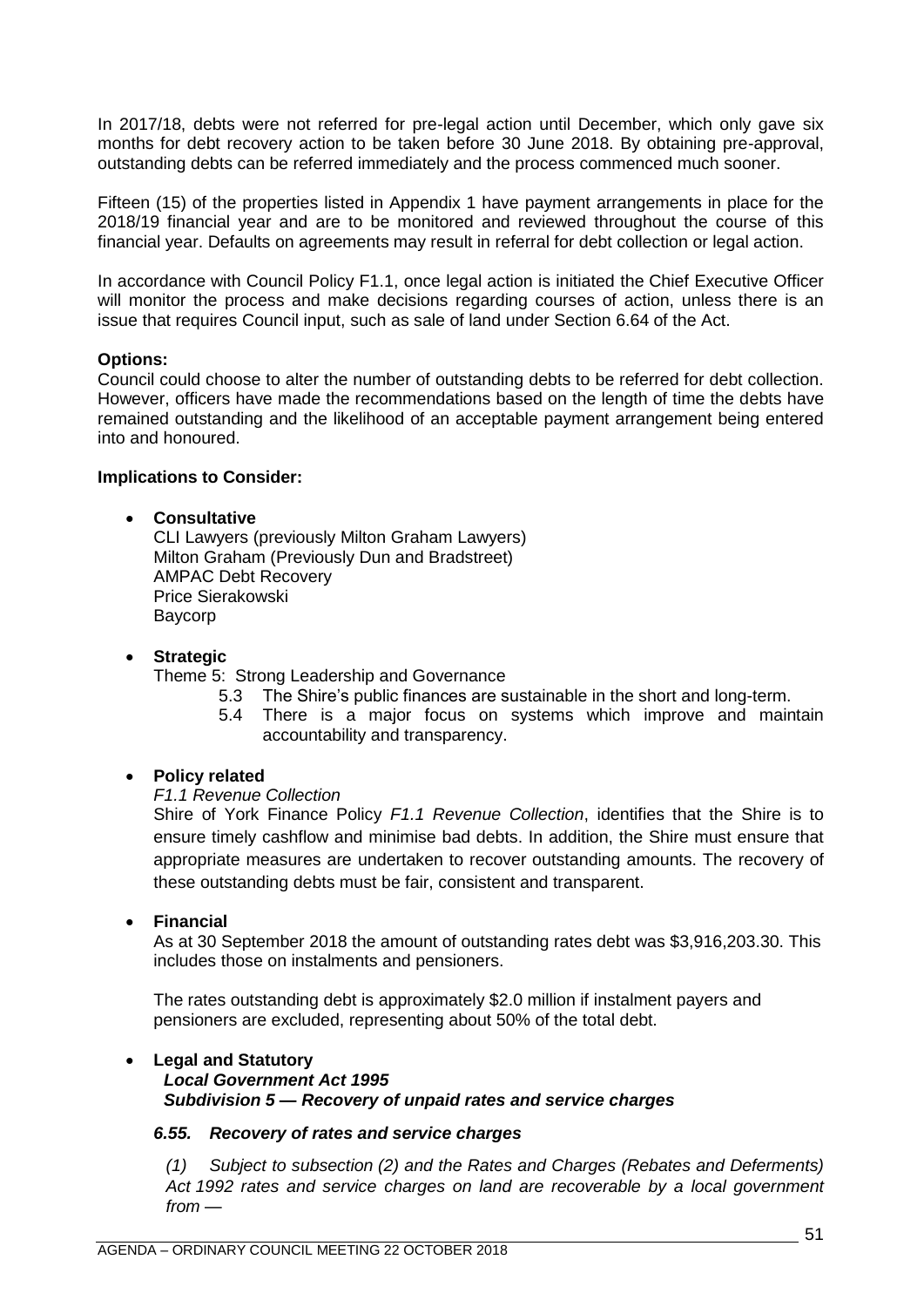- *(i) the owner at the time of the compilation of the rate record; or*
- *(ii) a person who whilst the rates or service charges are unpaid becomes the owner of the land.*

*(2) A person who, by virtue of an Act relating to bankruptcy or insolvency or to the winding up of companies, has become the owner of land in the capacity of a trustee or liquidator, is not on that account personally liable to pay, out of the person's own money, rates or service charges which are already due on, or become due on that land while that person is the owner in that capacity.*

#### *6.56. Rates or service charges recoverable in court*

*(1) If a rate or service charge remains unpaid after it becomes due and payable, the local government may recover it, as well as the costs of proceedings, if any, for that recovery, in a court of competent jurisdiction.*

*(2) Rates or service charges due by the same person to the local government may be included in one writ, summons, or other process.*

### *Subdivision 6 — Actions against land where rates or service charges unpaid*

### *6.64. Actions to be taken*

*(1) If any rates or service charges which are due to a local government in respect of any rateable land have been unpaid for at least 3 years the local government may, in accordance with the appropriate provisions of this Subdivision take possession of the*  land and hold the land as against a person having an estate or interest in the land *and —*

- *(a) from time to time lease the land; or*
- *(b) sell the land; or*
- *(c) cause the land to be transferred to the Crown; or*
- *(d) cause the land to be transferred to itself.*

*(2) On taking possession of any land under this section, the local government is to give to the owner of the land such notification as is prescribed and then to affix on a conspicuous part of the land a notice, in the form or substantially in the form prescribed.*

*(3) Where payment of rates or service charges imposed in respect of any land is in arrears the local government has an interest in the land in respect of which it may lodge a caveat to preclude dealings in respect of the land, and may withdraw caveats so lodged by it.*

### • **Risk related**

The current situation can be assessed as follows: The Financial Impact is Extreme (5) The Likelihood of Recurrence is currently likely (4).

This results in an Extreme Risk to the Shire of York. This assessment may be significantly reduced depending on the success of the debt recovery process.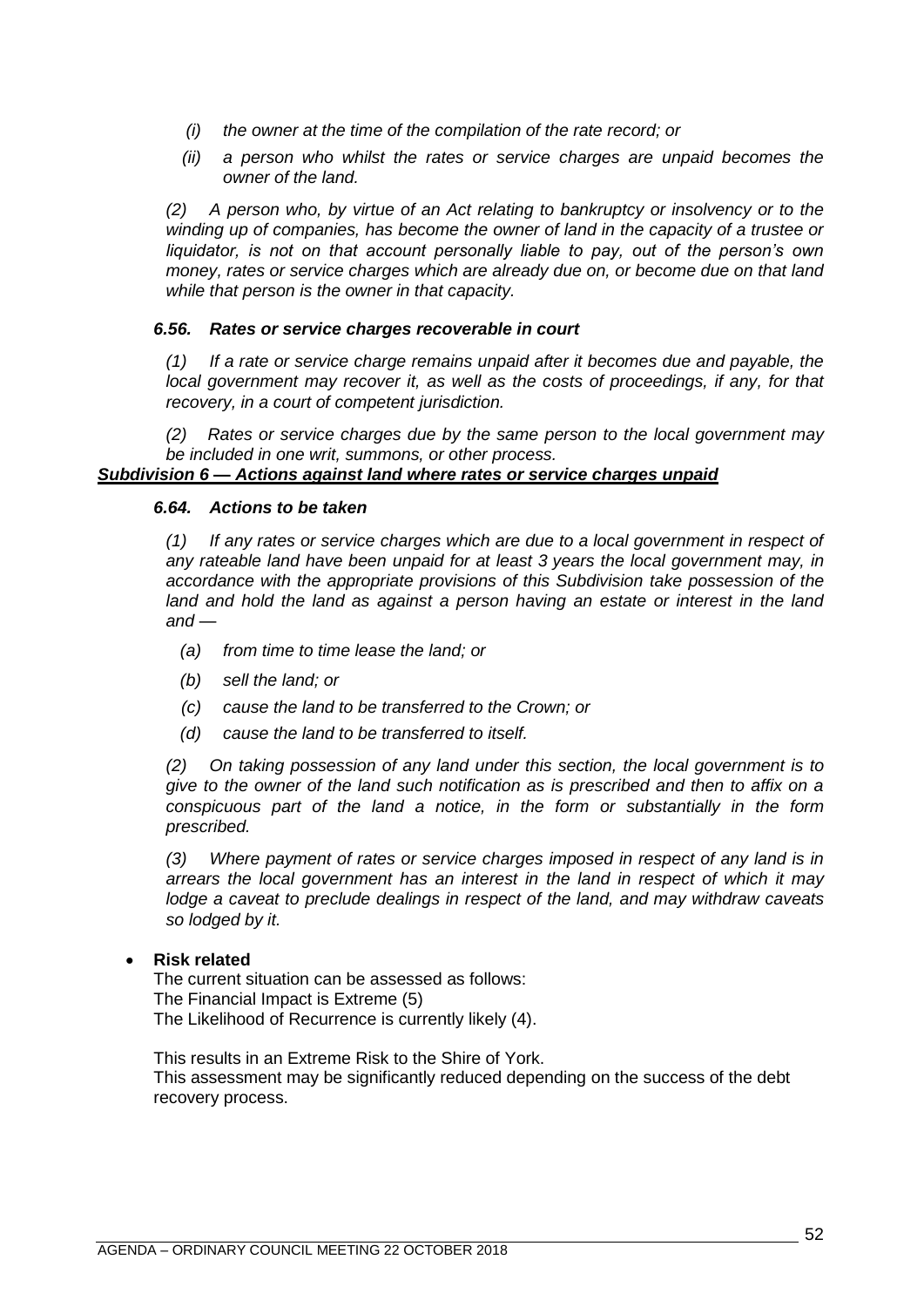### • **Workforce Implications**

The process of handing over accounts for debt collection will impact on the workload of the Finance Department, particularly in respect of collating necessary documentation and communication with the debt collection provider in the initial set up phases. However, by referring them to an external provider the demands on Shire resources will be reduced over time.

### **Voting Requirements: Absolute Majority Required: No**

### **OFFICER RECOMMENDATION**

*"That Council:*

- *1. Receives the updated summary of Outstanding Rates and Sundry Debtors as at 30 September 2018 as attached to this report as Confidential Appendices 1 and 2 and notes the work undertaken by officers to date to recover outstanding monies owed to the Shire.*
- *2. Approves the recommendations contained in Confidential Appendix 1 – Outstanding Rates noting that;*
	- *(a) in thirteen instances, the Shire will be proceeding with actions in accordance with Section 6.64 of the Local Government Act 1995;*
	- *(b) in twenty six instances, the Shire will continue or commence legal action;*
	- *(c) for the remaining properties, if the debt remains unpaid after 31 October, the debts are to be referred for pre-legal debt collection.*
- *3. Approves the recommendations contained in Confidential Appendix 2 – Outstanding Sundry Debtors noting that in three instances the debtor is to be referred for debt collection."*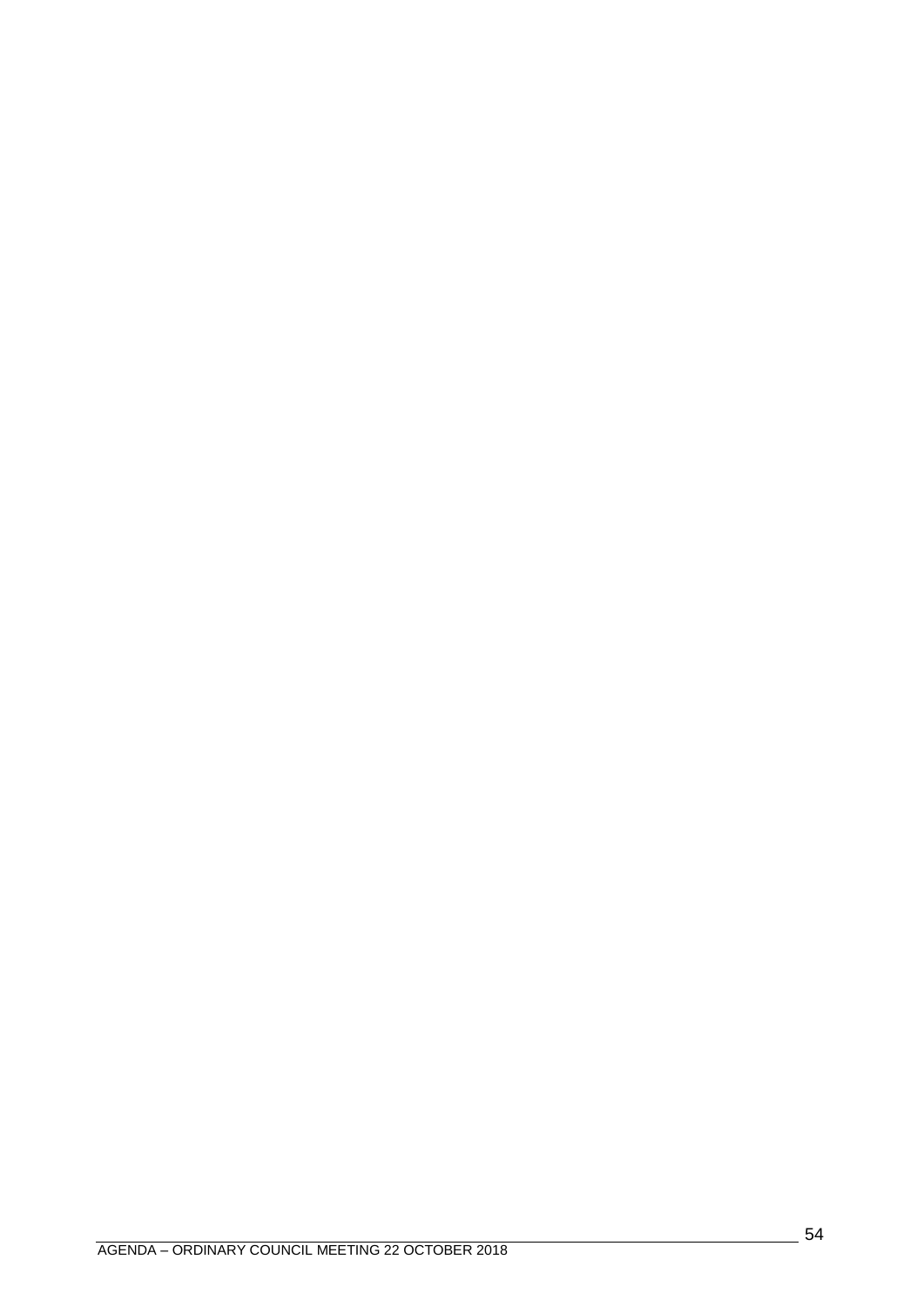# <span id="page-54-0"></span>*SY145-10/18 – Outstanding Rates and Charges and Sundry Debts – Payment Agreements*

| <b>FILE REFERENCE:</b>                              | <b>FI.DRS.3.1</b>                               |
|-----------------------------------------------------|-------------------------------------------------|
| <b>APPLICANT OR PROPONENT(S):</b>                   | <b>VARIOUS</b>                                  |
| <b>AUTHORS NAME &amp; POSITION:</b>                 | <b>Anneke Birleson, Finance Officer</b>         |
| <b>RESPONSIBLE OFFICER:</b>                         | Suzie Haslehurst, Executive Manager Corporate & |
|                                                     | <b>Community Services</b>                       |
| <b>PREVIOUSLY BEFORE COUNCIL: 25 September 2018</b> |                                                 |
| <b>DISCLOSURE OF INTEREST:</b>                      | Nil                                             |
| <b>APPENDICES:</b>                                  | A – Table of Application Details (Confidential) |

*The appendix to this item is confidential in accordance with Section 5.23(2)(b) of the Local Government Act 1995 as it contains information regarding the personal affairs of a person and Section 5.23(2)(e)(iii) as it deals with a matter that if disclosed, would reveal the financial affairs of a person.* 

*Copies have been provided to Councillors, the Chief Executive Officer and Executive Managers only.*

#### **Nature of Council's Role in the Matter:**

• Executive

### **Purpose of the Report:**

The purpose of this report is to provide Council with details regarding payment arrangement applications that the Shire has received, that do not qualify under Delegation DE3-3.

This reports seeks Council's approval to accept the officer recommendations regarding the proposed arrangements as detailed in Confidential Appendix A.

#### **Background:**

At the Ordinary Council Meeting held on 27 November 2017, Council resolved to accept a revised Finance Policy F1.1 Revenue Collection.

The policy and Delegation 3-3 authorises the Chief Executive Officer to accept payment arrangements, for outstanding rates and charges where there are no arrears and the balance will be paid in full by 30 June of the relevant financial year. Any applications outside this scope must be presented to Council for review and acceptance or rejection. Any application for a payment arrangement relating to sundry debtor charges must be referred to Council as there is currently no delegation.

#### **Comments and details:**

At the ordinary Council Meeting held on 25 June 2018, Council considered four (4) applications for the 2018/19 financial year.

At the ordinary Council Meeting held on 23 July 2018, Council considered one (1) application for the 2018/19 financial year.

At the ordinary Council Meeting held on 27 August 2018, Council considered three (3) applications for the 2018/19 financial year.

At the ordinary Council Meeting held on 25 September 2018, Council considered nine (9) applications for the 2018/19 financial year.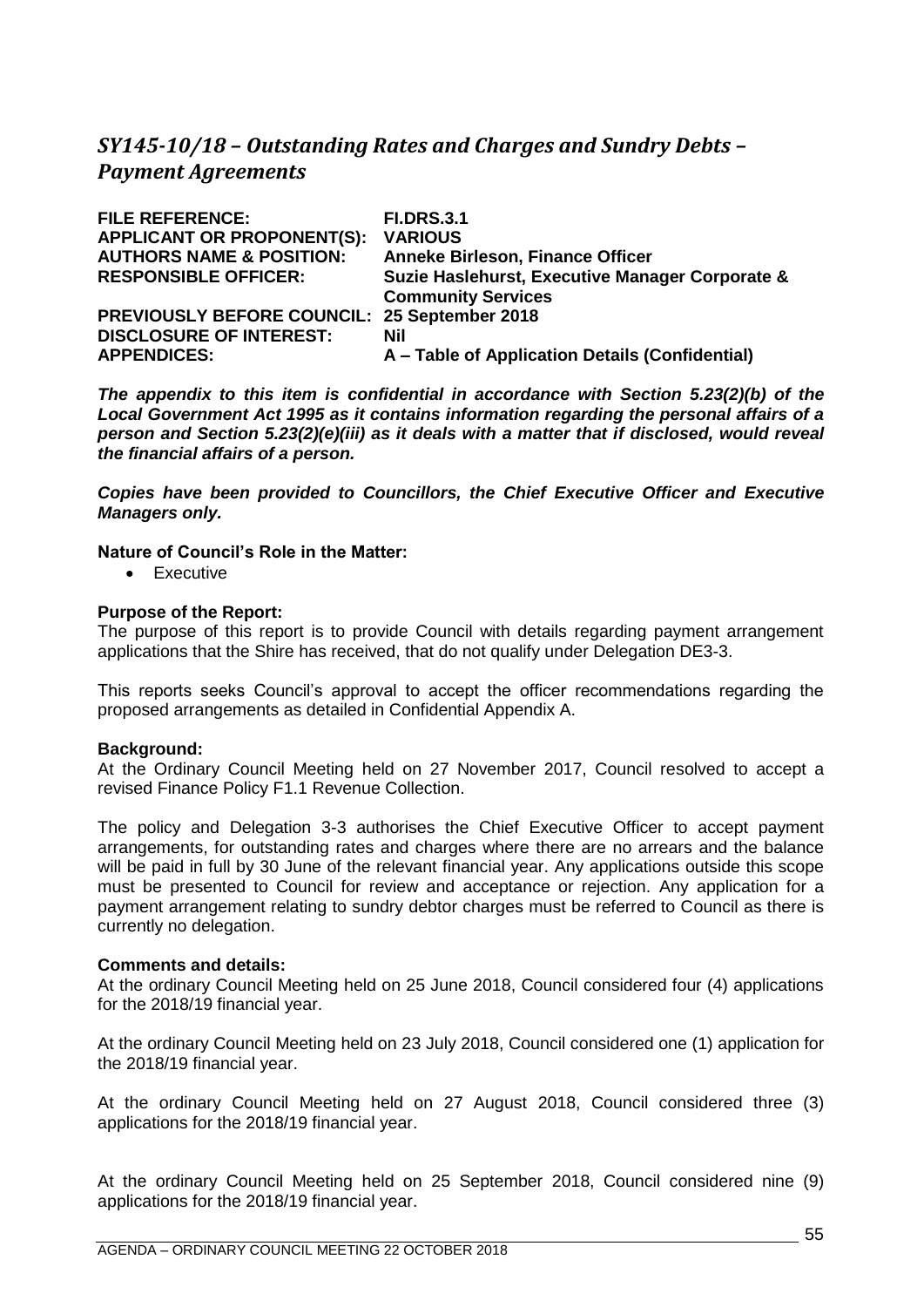The Shire has since received a further five (5) applications that do not qualify under DE3-3 and therefore, require Council consideration.

The applicants are experiencing financial difficulties, two of which had an agreement in place for the 2017/18 financial year.

Confidential Appendix A details the current debt and brief reasons why the debtor cannot meet the standard payment options. The table also provides officer recommendations for the applications.

Applications are assessed on a case by case basis, taking into consideration people's circumstances, in accordance with policy F1.1 Principle (c).

Any application that is approved is subject to the condition where any default may result in legal action for debt recovery without further notice. Debtors (excluding pensioners and sundry debts) are also made aware that interest continues to accrue.

#### **Options:**

Council could elect to approve or reject the officer recommendations. Officers have worked with the applicants regarding their current financial circumstances and ability to pay. One of the principles of the revenue collection policy is that people's circumstances are taken into account.

#### **Implications to consider:**

• **Consultative** CLI Lawyers Officers have liaised with the applicants.

• **Strategic**

Theme 5: Strong Leadership and Governance 5.3 The Shire's public finances are sustainable in the short and long-term.

#### • **Policy related**

F1.1 Revenue Collection DE3-3 Agreement as to Payment of Rates and Service Charges

• **Financial**

The total debt associated with the payment arrangements relating to rates and charges, as at 30 September 2018 is \$14,743.35.

This represents approximately 0.4% of the outstanding rates and charges as at 30 September 2018.

#### • **Legal and Statutory**

#### *Local Government Act 1995*

#### *6.49. Agreement as to payment of rates and service charges*

*A local government may accept payment of a rate or service charge due and payable by a person in accordance with an agreement made with the person.*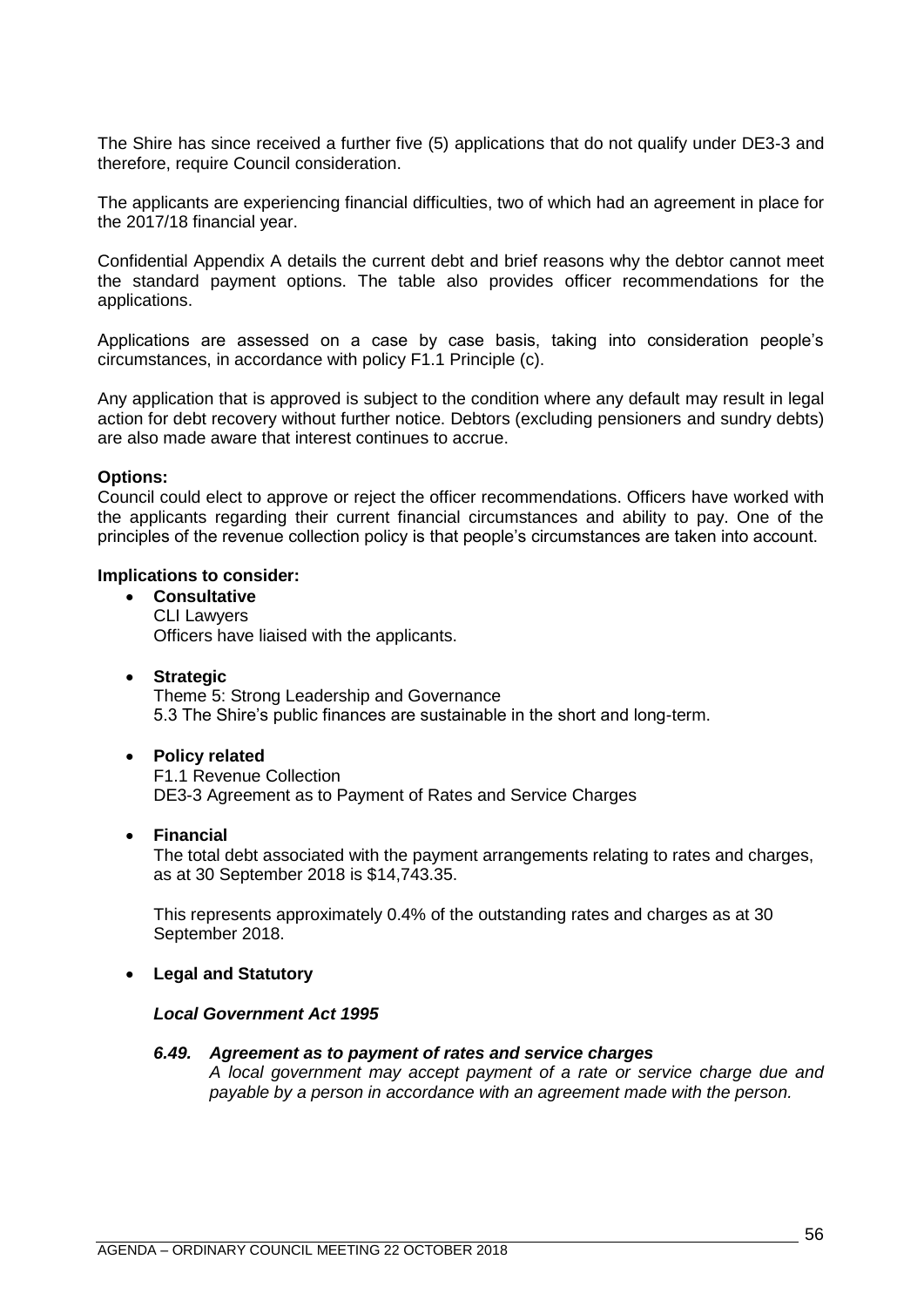### *Shire of York Finance Policy F1.1 Revenue Collection*

### *Principles*

- *a) the Shire's cashflow is optimised and bad debts minimised by ensuring timely collection of all revenue owing to the Shire.*
- *b) the recovery of the Shire's revenue is clear, equitable, consistent and transparent.*
- *c) that account is taken of the circumstances of people with debt owing to the Shire.*
- *d) all reasonable action be undertaken to recover revenue before the debt is written off.*
- *e) debt collection activities are in accordance with relevant legislation and standards and credit controls are monitored to minimise potential financial loss.*

### • **Risk related**

The Financial Risk is Minor (2). The Likelihood of occurrence is Possible (3). The overall risk rating is Moderate (6).

The risk can be considered acceptable as there is a policy in place to control and manage the risk. Should any of the debtors default on their arrangement, legal action can be taken to recover the due amounts.

### • **Workforce Implications**

The scope of this report will have a minor impact on the workforce, relating to ongoing monitoring of payments.

#### **Voting Requirements: Absolute Majority Required: No**

**OFFICER RECOMMENDATION:**

*"That Council:*

- *1. Approves the applications for a payment agreement as detailed within Confidential Appendix A, with the condition that any default may result in legal action.*
- *2. Requests the Chief Executive Officer to report back to Council regarding progress after 30 June 2019."*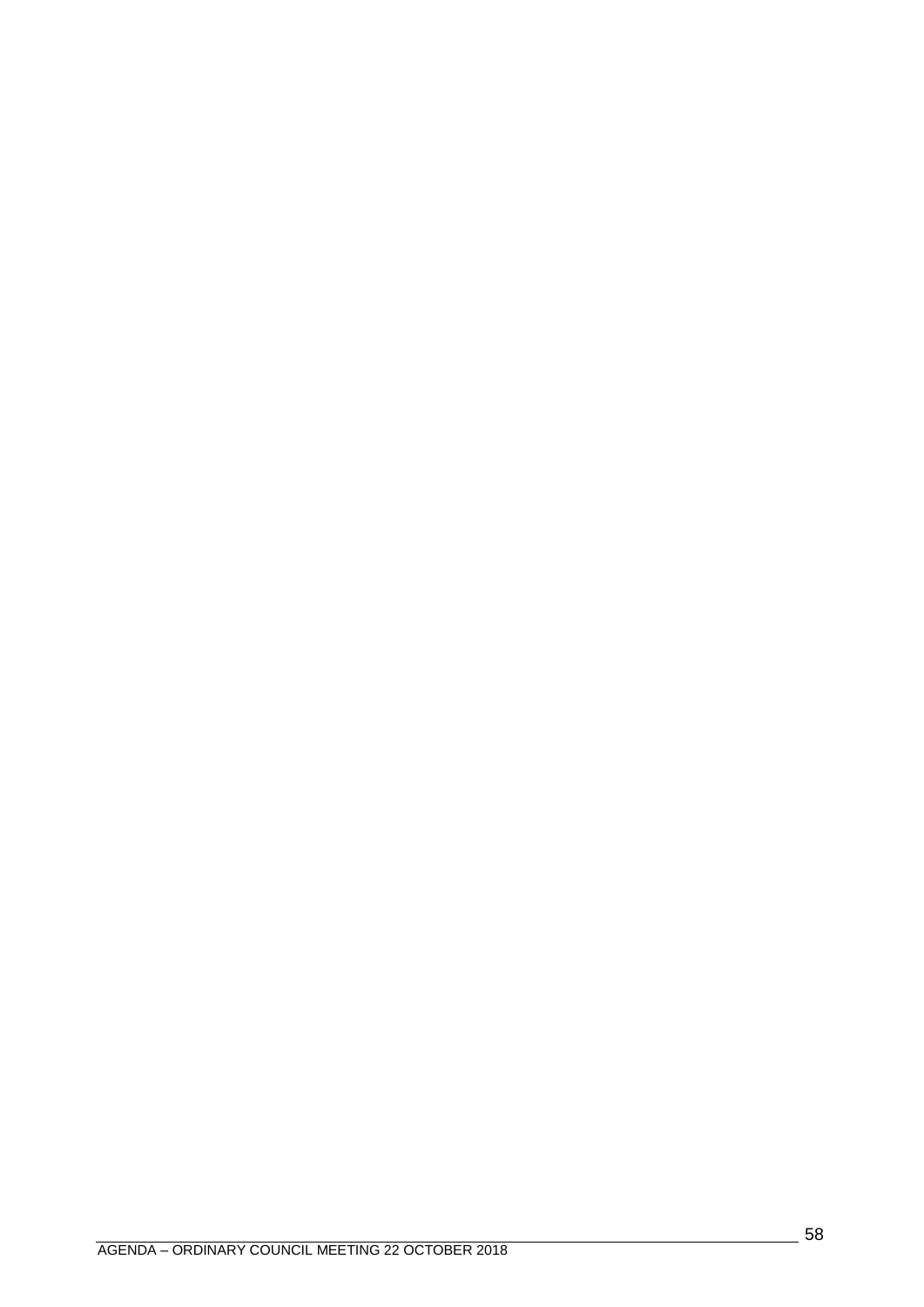# <span id="page-58-0"></span>*SY146-10/18 – Financial Report for September 2018*

| <b>FILE REFERENCE:</b><br><b>APPLICANT OR PROPONENT(S):</b><br><b>AUTHORS NAME &amp; POSITION:</b><br><b>RESPONSIBLE OFFICER:</b> | FI.FRP<br><b>Not Applicable</b><br><b>Tabitha Bateman, Finance Manager</b><br>Suzie Haslehurst, Executive Manager Corporate and<br><b>Community Services</b> |  |
|-----------------------------------------------------------------------------------------------------------------------------------|--------------------------------------------------------------------------------------------------------------------------------------------------------------|--|
| <b>PREVIOUSLY BEFORE COUNCIL:</b><br><b>DISCLOSURE OF INTEREST:</b><br><b>APPENDICES:</b>                                         | No<br>Nil<br><b>Monthly Statements</b><br>А.<br><b>List of Creditors Payments</b><br>В.<br><b>Corporate Credit Card Transaction Listing</b><br>C.            |  |

### **Nature of Council's Role in the Matter:**

- Legislative
- Review

#### **Purpose of the Report:**

The purpose of financial reporting and the preparation of monthly financial statements is to communicate information about the financial position and operating results of the Shire of York to Councillors and the community and monitors the local government's performance against budgets.

#### **Background:**

Local governments are required to prepare general purpose financial reports in accordance with the *Local Government Act 1995*, the *Local Government (Financial Management) Regulations 1996* and the *Australian Accounting Standards*.

A statement of financial activity and any accompanying documents are to be presented to the Council at an ordinary meeting of the Council within two months after the end of the month to which the statement relates. The Statement of Financial Activity summarises the Shire's operating activities and non-operating activities.

It should be noted that the 2017/18 figures reflected in the following reports are an estimate of the end of year position only and are subject to audit adjustments to the 2017/18 Annual Financial Report.

#### **Comments and details:**

The Financial Report for the period ending 30 September 2018 is presented for Council's consideration and includes the following;

- Monthly Statements for the period ended 30 September 2018
- List of Creditor's Payments
- Corporate Credit Card Transaction Listing

The following information provides balances for key financial areas for the Shire of York's financial position as at 30 September 2018;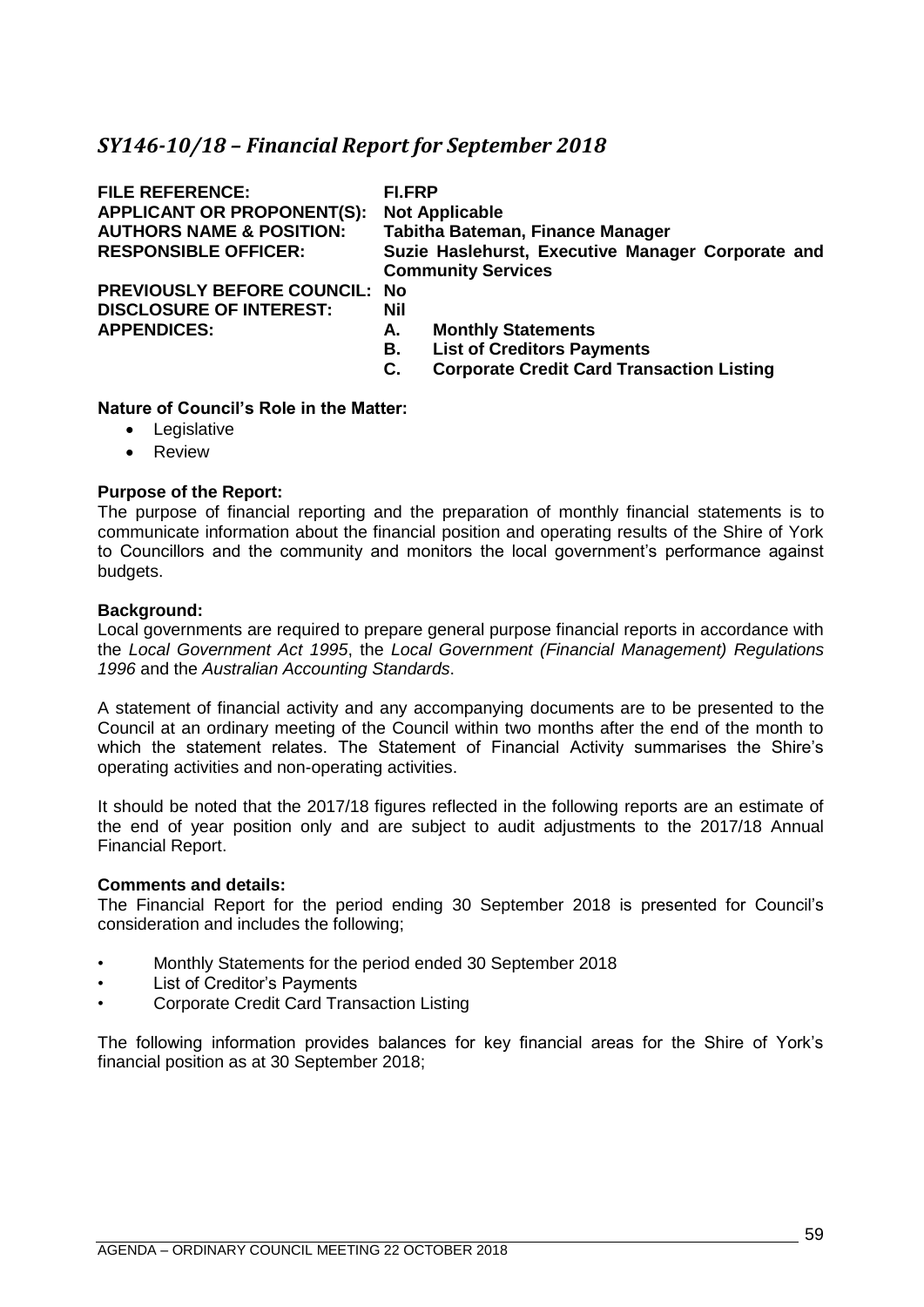### *Outstanding Rates and Services*

Rates were raised and issued in July 2018 and were due 10 September 2018. The total outstanding rates as at 30 September 2018 were \$3,916,203 compared to \$6,094,763 as at 31 August 2018.

| <b>Current Year</b>                  | 30/09/2018     | %   | 30/09/2017     | %   |
|--------------------------------------|----------------|-----|----------------|-----|
| 3 years and over                     | \$475,287.12   | 12% | \$289,172.50   | 8%  |
| 2 years and over                     | \$252,365.51   | 6%  | \$272,176.18   | 8%  |
| 1 year and over                      | \$361,740.68   | 9%  | \$415,481.46   | 12% |
| <b>Total Prior Years outstanding</b> | \$1,089,393.31 | 28% | \$976,830.14   | 27% |
| <b>Current Rates</b>                 | \$2,826,809.99 | 72% | \$2,599,859.30 | 73% |
| <b>Total Rates Outstanding</b>       | \$3,916,203.30 |     | \$3,576,689.44 |     |

#### *Outstanding Sundry Debtors*

Total outstanding sundry debtors as at 30 September 2018 were \$641,623 compared to \$325,830 as at 31 August 2018.

| <b>Current Year</b>              | 30/09/2018   | %     | 30/09/2017   | $\frac{9}{6}$ |
|----------------------------------|--------------|-------|--------------|---------------|
| 90 days and over                 | \$267,881.02 | 42%   | \$277,366.49 | 65%           |
| 60 days and over                 | \$519.80     | 0%    | \$13,677.90  | 3%            |
| 30 days and over                 | \$9,044.89   | $1\%$ | \$6,597.70   | 2%            |
| Current                          | \$364,176.85 | 57%   | \$126,549.83 | 30%           |
| <b>Total Debtors Outstanding</b> | \$641,622.56 |       | \$424,191.92 |               |

During the month of September, the Shire claimed \$363,182 from Main Roads for the annual road grant and Regional Road Group projects.

### **Implications to consider:**

### • **Legal and Statutory**

*Local Government Act 1995*

*6.10. Financial Management Regulations may provide for —*

- *(a) the security and banking of money received by a local government; and* 
	- *(b) the keeping of financial records by a local government; and*
	- *(c) the management by a local government of its assets, liabilities and revenue; and (d) the general management of, and the authorisation of payments out of —*
	- *(i) the municipal fund; and (ii) the trust fund, of a local government.*

*Local Government (Financial Management) Regulations 1996*

### *34. Financial activity statement required each month (Act s. 6.4)*

*(1A) In this regulation —*

*committed assets means revenue unspent but set aside under the annual budget for a specific purpose.*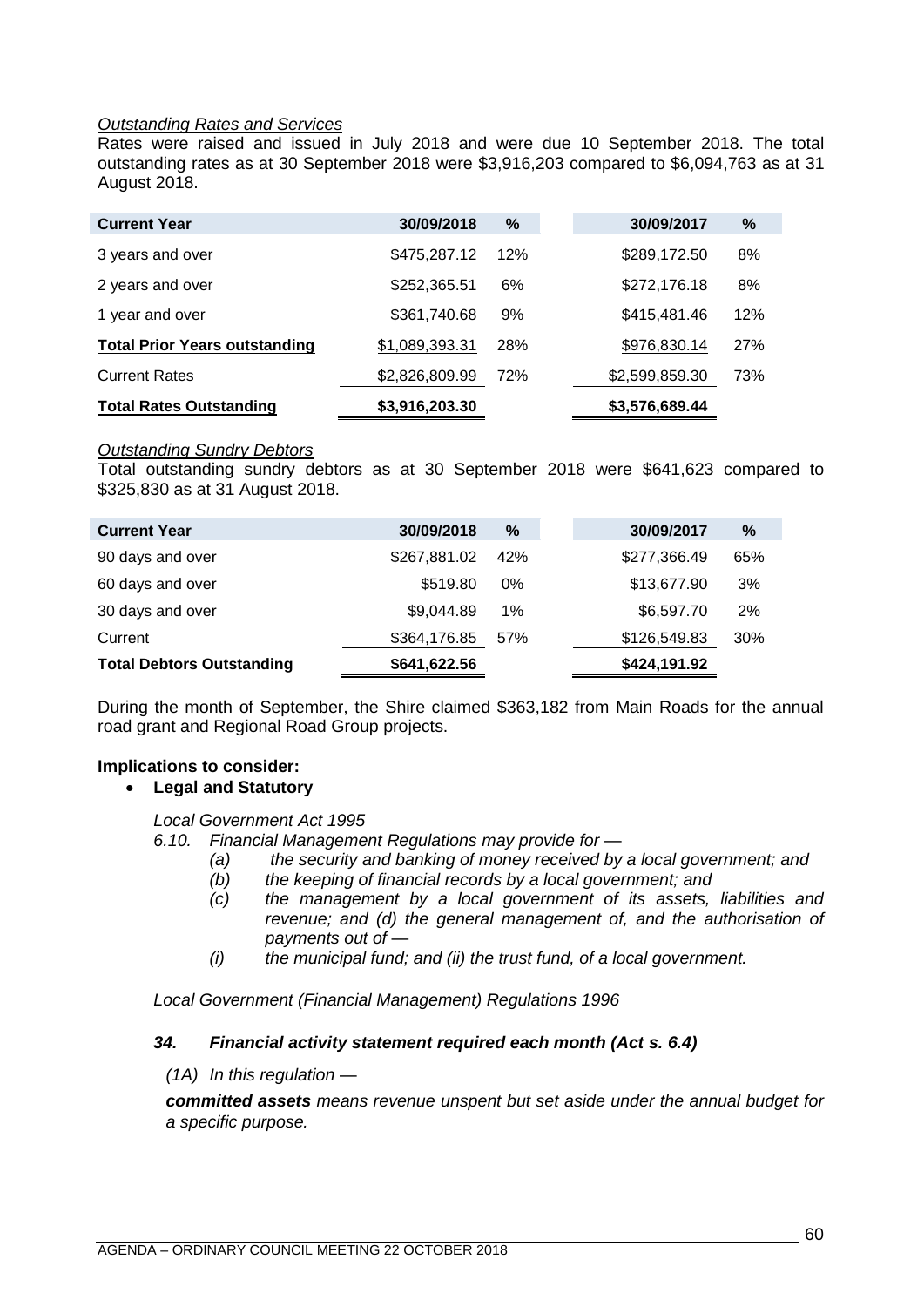- *(1) A local government is to prepare each month a statement of financial activity reporting on the revenue and expenditure, as set out in the annual budget under regulation 22(1)(d), for that month in the following detail —*
	- *(a) annual budget estimates, taking into account any expenditure incurred for an additional purpose under section 6.8(1)(b) or (c); and*
	- *(b) budget estimates to the end of the month to which the statement relates; and*
	- *(c) actual amounts of expenditure, revenue and income to the end of the month to which the statement relates; and*
	- *(d) material variances between the comparable amounts referred to in paragraphs (b) and (c); and*
	- *(e) the net current assets at the end of the month to which the statement relates.*
- *(2) Each statement of financial activity is to be accompanied by documents containing —*
	- *(a) an explanation of the composition of the net current assets of the month to which the statement relates, less committed assets and restricted assets; and*
	- *(b) an explanation of each of the material variances referred to in subregulation (1)(d); and*
	- *(c) such other supporting information as is considered relevant by the local government.*
- *(3) The information in a statement of financial activity may be shown —*
	- *(a) according to nature and type classification; or*
	- *(b) by program; or*
	- *(c) by business unit.*
- *(4) A statement of financial activity, and the accompanying documents referred to in subregulation (2), are to be —*
	- *(a) presented at an ordinary meeting of the council within 2 months after the end of the month to which the statement relates; and*
	- *(b) recorded in the minutes of the meeting at which it is presented.*
- *(5) Each financial year, a local government is to adopt a percentage or value, calculated in accordance with the AAS, to be used in statements of financial activity for reporting material variances.*

*[Regulation 34 inserted in Gazette 31 Mar 2005 p. 1049-50; amended in Gazette 20 Jun 2008 p. 2724.]*

• **Policy**

Policy F1.2 Procurement Policy F1.5 Authority to make payments from Trust and Municipal Funds

### **Voting Requirements: Absolute Majority Required: No**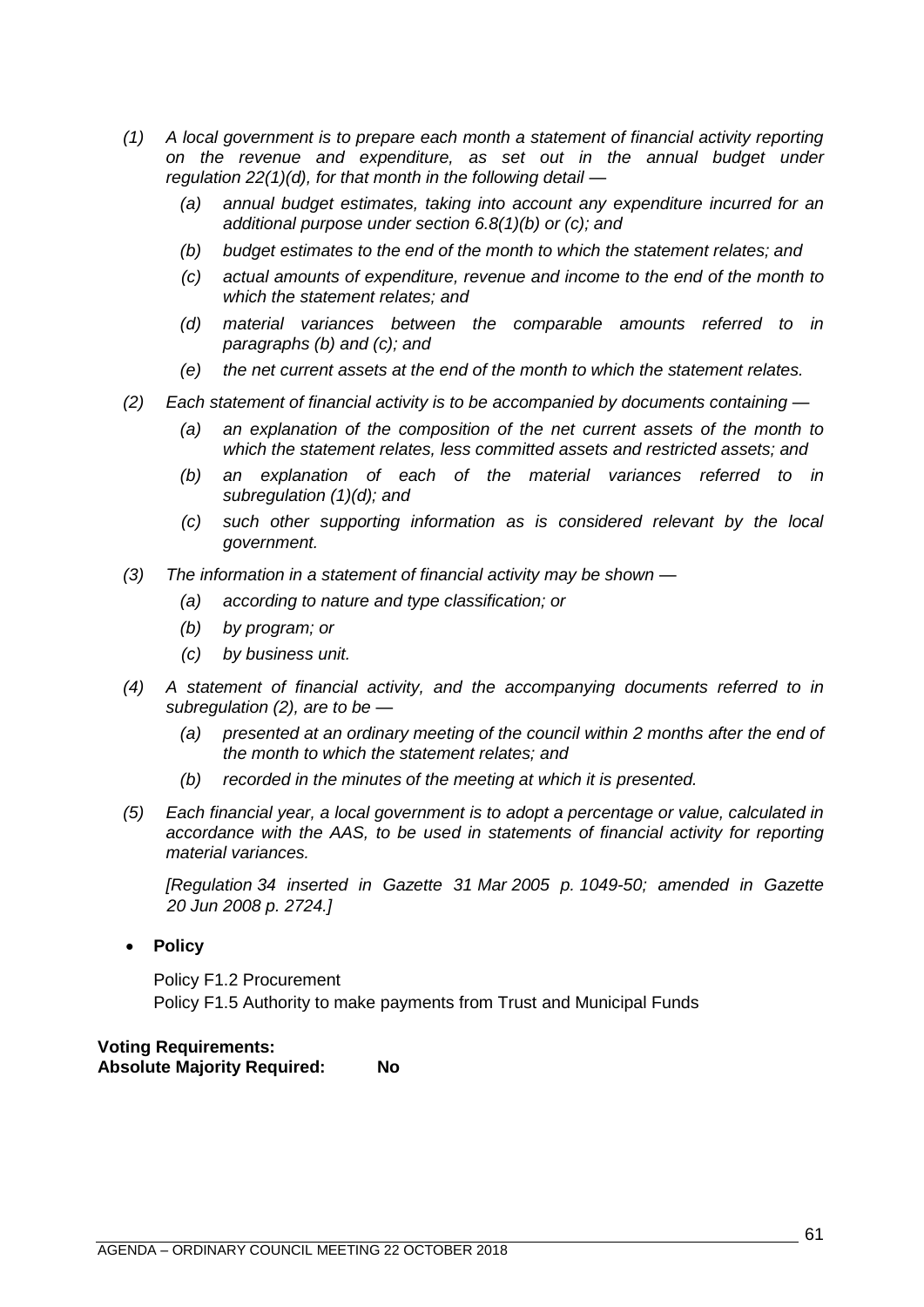### **OFFICER RECOMMENDATION**

*"That Council receives the Monthly Financial Report and the list of payments drawn from the Municipal and Trust accounts for the period ending 30 September 2018 as summarised below:* 

| Sep-18                           |               |
|----------------------------------|---------------|
| <b>MUNICIPAL FUND</b>            | <b>AMOUNT</b> |
| <b>Cheque Payments</b>           | 35,981.48     |
| <b>Electronic Funds Payments</b> | 319,674.13    |
| <b>Payroll Debits</b>            | 175, 175.51   |
| Payroll Debits - Superannuation  | 39,760.94     |
| <b>Bank Fees</b>                 | 2,386.61      |
| <b>Corporate Cards</b>           |               |
| Fuji Xerox Equipment Rental      | 236.62        |
| <b>Fire Messaging Service</b>    | 82.50         |
| <b>TOTAL</b>                     | 573,297.79    |
| <b>TRUST FUND</b>                |               |
| <b>Electronic Funds Payments</b> | 2,598.22      |
| <b>Cheque Payments</b>           | 200.00        |
| <b>Direct Debits Licensing</b>   | 107,316.05    |
| <b>TOTAL</b>                     | 110,114.27    |
| <b>TOTAL DISBURSEMENTS</b>       | 683,412.06    |

*"*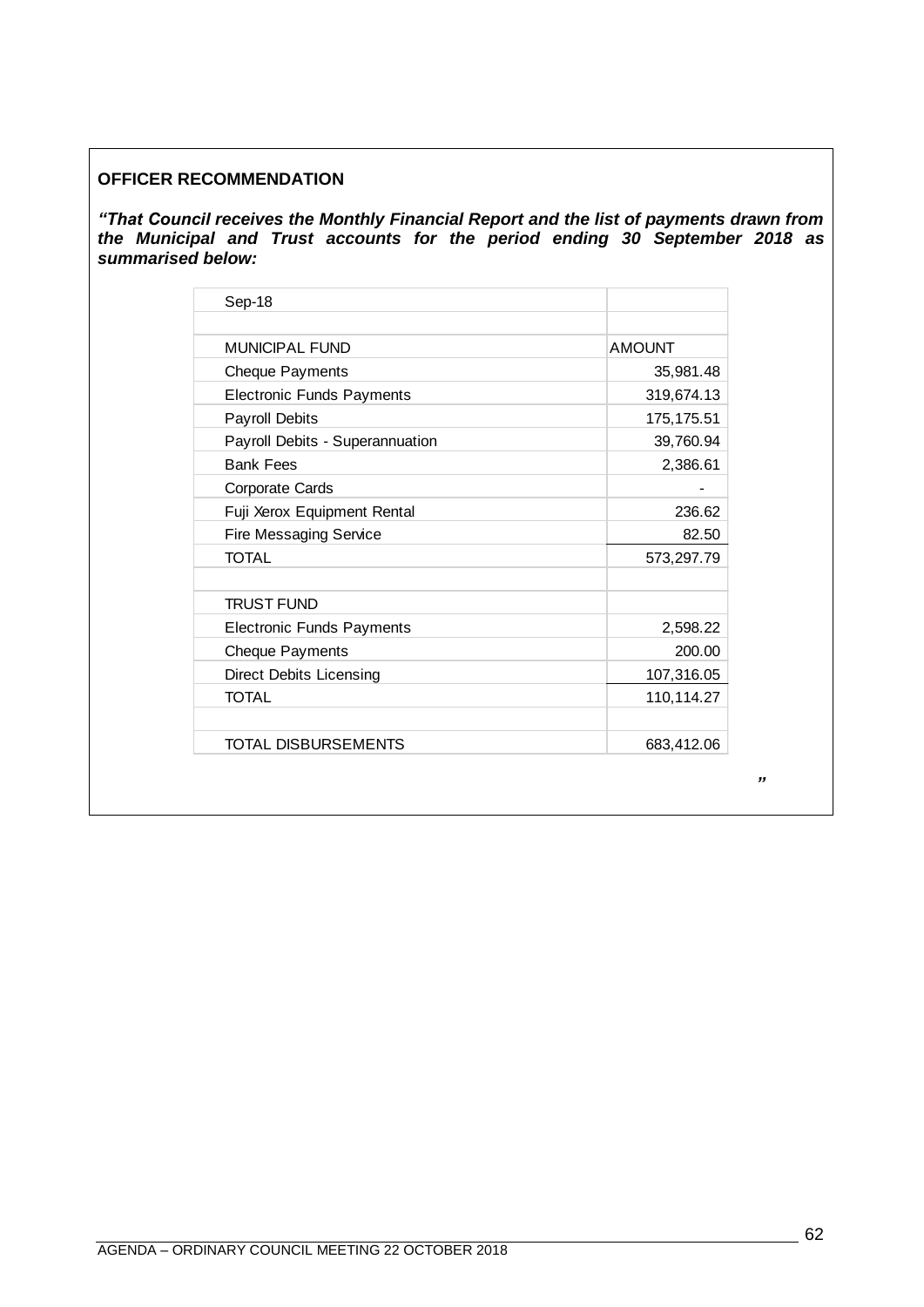# <span id="page-62-0"></span>*SY147-10/18 – Investments – September 2018*

| <b>FILE REFERENCE:</b><br><b>APPLICANT OR PROPONENT(S):</b><br><b>AUTHORS NAME &amp; POSITION:</b><br><b>RESPONSIBLE OFFICER:</b> | FI.FRP<br><b>Not Applicable</b><br>Tabitha Bateman, Finance Manager<br>Suzie Haslehurst, Executive Manager Corporate and<br><b>Community Services</b> |
|-----------------------------------------------------------------------------------------------------------------------------------|-------------------------------------------------------------------------------------------------------------------------------------------------------|
| <b>PREVIOUSLY BEFORE COUNCIL:</b><br><b>DISCLOSURE OF INTEREST:</b><br><b>APPENDICES:</b>                                         | No<br>Nil<br><b>Investment Portfolio</b><br>А.                                                                                                        |

### **Nature of Council's Role in the Matter:**

- Legislative
- Review

### **Purpose of the Report:**

To report to Council the balance of investments held by the Shire of York as at 30 September 2018.

#### **Background:**

Council's policy F1.4 - *Investment* requires Council to review the performance of its investments on a monthly basis. In accordance with the policy, a report of investments is presented to Council to provide a summary of investments held by the Shire of York.

### **Comments and details:**

The Shire of York Investment Portfolio includes the following items that highlight Council's investment portfolio performance:

- a) Council's Investments as at 30 September 2018
- b) Application of Investment Funds
- c) Investment Performance

### **Implications to consider:**

#### • **Legal and Statutory**

*Local Government Act 1995*

### *6.14. Power to invest*

- *(1) Money held in the municipal fund or the trust fund of a local government that is not, for the time being, required by the local government for any other purpose may be invested as trust funds may be invested under the Trustees Act 1962 Part III.*
- *(2A) A local government is to comply with the regulations when investing money referred to in subsection (1).*
- *(2) Regulations in relation to investments by local governments may —*
	- *(a) make provision in respect of the investment of money referred to in subsection (1); and*
		- *[(b) deleted]*
		- *(c) prescribe circumstances in which a local government is required to invest money held by it; and*
		- *(d) provide for the application of investment earnings; and*
		- *(e) generally provide for the management of those investments.*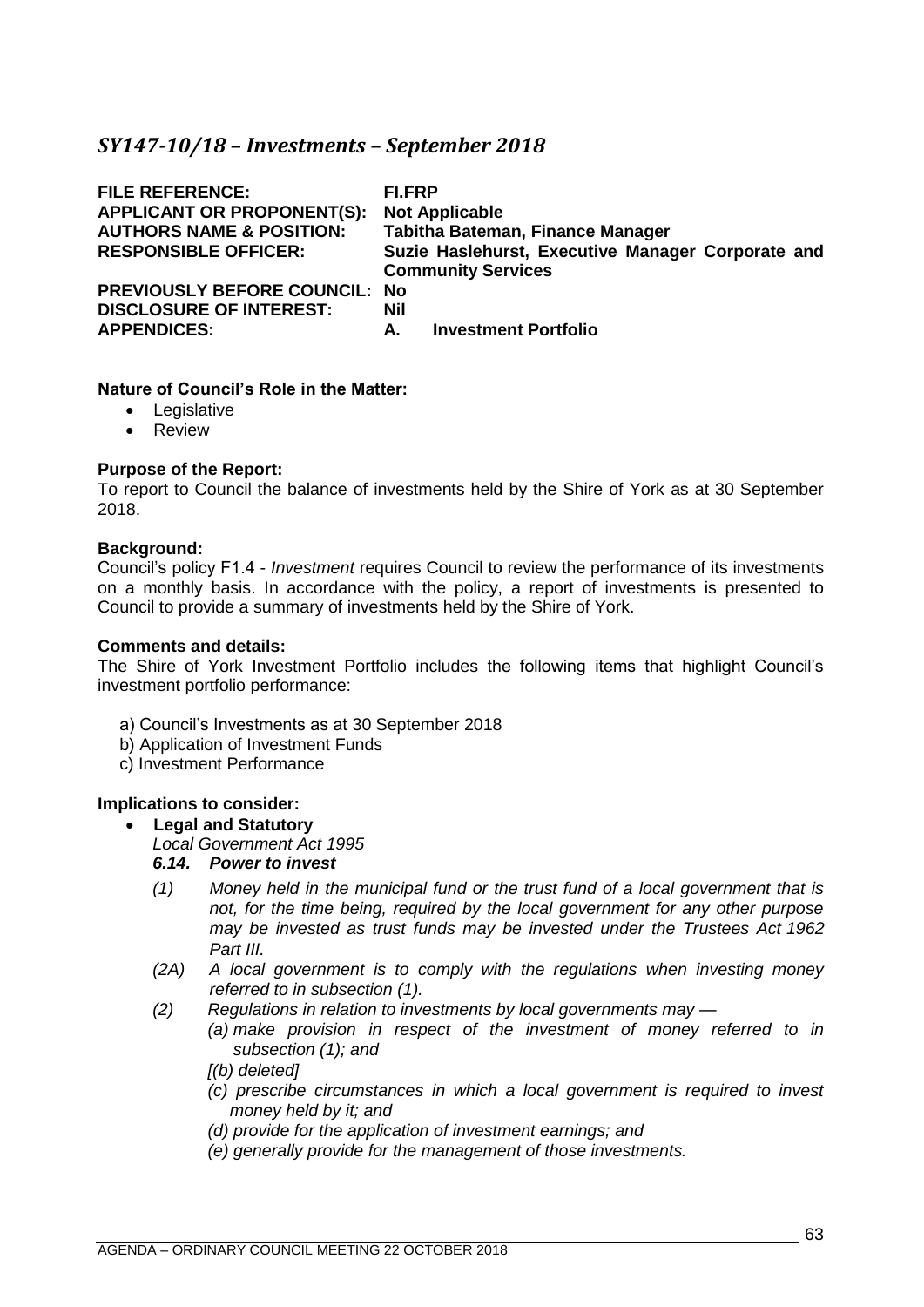*Local Government (Financial Management) Regulations 1996*

### *19. Investments, control procedures for*

- *(1) A local government is to establish and document internal control procedures to be followed by employees to ensure control over investments.*
- *(2) The control procedures are to enable the identification of —*
	- *(a) the nature and location of all investments; and*
	- *(b) the transactions related to each investment.*

### *19C. Investment of money, restrictions on (Act s. 6.14(2)(a))*

*(1) In this regulation —*

### *authorised institution means —*

- *(a) an authorised deposit-taking institution as defined in the Banking Act 1959 (Commonwealth) section 5; or*
- *(b) the Western Australian Treasury Corporation established by the Western Australian Treasury Corporation Act 1986;*

### *foreign currency means a currency except the currency of Australia.*

- *(2) When investing money under section 6.14(1), a local government may not do any of the following —*
	- *(a) deposit with an institution except an authorised institution;*
	- *(b) deposit for a fixed term of more than 3 years;*
	- *(c) invest in bonds that are not guaranteed by the Commonwealth Government, or a State or Territory government;*
	- *(d) invest in bonds with a term to maturity of more than 3 years;*
	- *(e) invest in a foreign currency.*

# • **Policy**

Policy F1.4 *Investment*

**Voting Requirements: Absolute Majority Required: No**

### **OFFICER RECOMMENDATION**

*"That Council receives and notes the Shire of York Investment Portfolio attached to this report."*